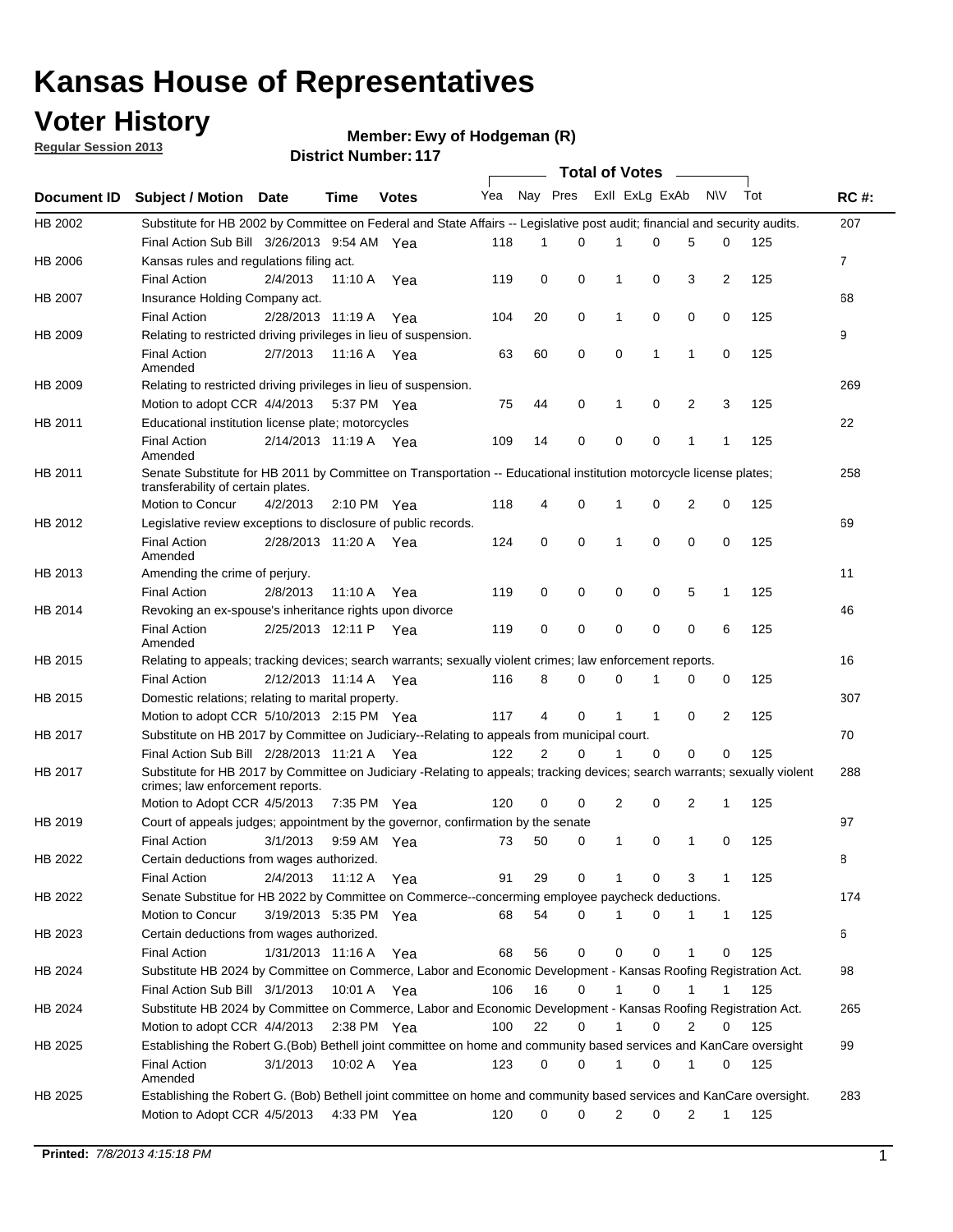## **Voter History**

**Ewy of Hodgeman (R)**

**Regular Session 2013**

|             |                                                                                                                                                                                                                                                        |                       |         |              |     |          | <b>Total of Votes</b> |                |                |                |              |     |             |
|-------------|--------------------------------------------------------------------------------------------------------------------------------------------------------------------------------------------------------------------------------------------------------|-----------------------|---------|--------------|-----|----------|-----------------------|----------------|----------------|----------------|--------------|-----|-------------|
| Document ID | <b>Subject / Motion Date</b>                                                                                                                                                                                                                           |                       | Time    | <b>Votes</b> | Yea | Nay Pres |                       |                | Exll ExLg ExAb |                | <b>NV</b>    | Tot | <b>RC#:</b> |
| HB 2028     | Providing for venue in Shawnee County District Court in certain forfeiture proceedings                                                                                                                                                                 |                       |         |              |     |          |                       |                |                |                |              |     | 12          |
|             | <b>Final Action</b><br>Amended                                                                                                                                                                                                                         | 2/8/2013              |         | 11:12 A Yea  | 119 | 1        | $\Omega$              | 0              | 0              | 5              | 0            | 125 |             |
| HB 2028     | Providing for venue in Shawnee County District Court in certain forfeiture proceedings                                                                                                                                                                 |                       |         |              |     |          |                       |                |                |                |              |     | 199         |
|             | Motion to Concur                                                                                                                                                                                                                                       | 3/25/2013 9:36 AM Yea |         |              | 120 | 0        | 0                     | 2              | 0              | 2              | 1            | 125 |             |
| HB 2030     | Creating wounded warrior deer hunting permits for injured combat veterans.                                                                                                                                                                             |                       |         |              |     |          |                       |                |                |                |              |     | 25          |
|             | <b>Final Action</b><br>Amended                                                                                                                                                                                                                         | 2/15/2013 11:16 A     |         | Yea          | 115 | 0        | 0                     | 2              | 2              | 3              | 3            | 125 |             |
| HB 2033     | Concerning the regulation of knives                                                                                                                                                                                                                    |                       |         |              |     |          |                       |                |                |                |              |     | 143         |
|             | <b>Final Action</b>                                                                                                                                                                                                                                    | 3/7/2013              | 12:12 P | Yea          | 93  | 28       | 0                     | 1              | 0              | 3              | 0            | 125 |             |
| HB 2033     | Concerning the regulation of knives.                                                                                                                                                                                                                   |                       |         |              |     |          |                       |                |                |                |              |     | 270         |
|             | Motion to adopt CCR 4/4/2013                                                                                                                                                                                                                           |                       |         | 5:43 PM Yea  | 95  | 26       | 0                     |                | 0              | 3              | 0            | 125 |             |
| HB 2034     | Human trafficking; crimes of commercial sexual exploitation of a child, selling sexual relations, promoting the sale of sexual<br>relations and buying sexual relations; children in need of care; staff secure faciliies.                             |                       |         |              |     |          |                       |                |                |                |              |     | 17          |
|             | Final Action<br>Amended                                                                                                                                                                                                                                | 2/12/2013 11:16 A Yea |         |              | 124 | $\Omega$ | $\Omega$              | 0              | 1              | 0              | 0            | 125 |             |
| HB 2034     | S Sub for HB 2034 by Committee on Judiciary - Human trafficking; crimes of commercial sexual exploitation of a child, selling<br>sexual relations, promoting the sale of sexual relations and buying sexual relations; children in need of care; staff |                       |         |              |     |          |                       |                |                |                |              |     | 282         |
|             | Motion to Adopt CCR 4/5/2013 4:18 PM Yea                                                                                                                                                                                                               |                       |         |              | 120 | 0        | $\Omega$              | $\overline{2}$ | 0              | 2              | $\mathbf{1}$ | 125 |             |
| HB 2035     | Cities; experience requirements for plumbers, electricians and certain mechanical contractors.                                                                                                                                                         |                       |         |              |     |          |                       |                |                |                |              |     | 29          |
|             | <b>Final Action</b>                                                                                                                                                                                                                                    | 2/18/2013 11:16 A     |         | Yea          | 117 | 2        | 0                     | 2              | 0              | 4              | 0            | 125 |             |
| HB 2037     | Public property; religious displays; other displays.                                                                                                                                                                                                   |                       |         |              |     |          |                       |                |                |                |              |     | 176         |
|             | <b>Final Action</b>                                                                                                                                                                                                                                    | 3/20/2013 10:27 A     |         | Yea          | 120 | 3        | 0                     | 1              | 0              | $\mathbf{1}$   | 0            | 125 |             |
| HB 2041     | Criminal history record information; definition; municipal court reporting; district court reporting.                                                                                                                                                  |                       |         |              |     |          |                       |                |                |                |              |     | 19          |
|             | <b>Final Action</b>                                                                                                                                                                                                                                    | 2/13/2013 11:23 A     |         | Yea          | 119 | 3        | 0                     | 0              | 0              | 3              | 0            | 125 |             |
| HB 2042     | Appraisal of property for taxation purposes; appeals; changes.                                                                                                                                                                                         |                       |         |              |     |          |                       |                |                |                |              |     | 158         |
|             | <b>Final Action</b><br>Amended                                                                                                                                                                                                                         | 3/18/2013 11:19 A     |         | Yea          | 109 | 12       | 0                     | 2              | 0              | $\overline{2}$ | 0            | 125 |             |
| HB 2043     | Aggravated battery; driving under the influence.                                                                                                                                                                                                       |                       |         |              |     |          |                       |                |                |                |              |     | 100         |
|             | <b>Final Action</b><br>Amended                                                                                                                                                                                                                         | 3/1/2013              |         | 10:03 A Yea  | 123 | 0        | 0                     |                | 0              | 1              | 0            | 125 |             |
| HB 2043     | Senate Substitute for HB 2043 by Committee on Judiciary - Attorney general; duties and responsibilities; notice of intent to<br>seek the death penalty.                                                                                                |                       |         |              |     |          |                       |                |                |                |              |     | 271         |
|             | Motion to adopt CCR 4/4/2013                                                                                                                                                                                                                           |                       |         | 5:48 PM Yea  | 121 | 0        | 0                     |                | 0              | 3              | 0            | 125 |             |
| HB 2044     | Increasing the penalty for a person who distributes a controlled substance that causes great bodily harm or death.                                                                                                                                     |                       |         |              |     |          |                       |                |                |                |              |     | 101         |
|             | <b>Final Action</b><br>Amended                                                                                                                                                                                                                         | 3/1/2013              | 10:05 A | Yea          | 112 | 11       | 0                     |                | 0              | 1              | 0            | 125 |             |
| HB 2047     | Requiring certain municipalities to vote to increase property tax revenues over previous year when such increase exceeds<br>inflation; publication.                                                                                                    |                       |         |              |     |          |                       |                |                |                |              |     | 186         |
|             | <b>Final Action</b><br>Amended                                                                                                                                                                                                                         | 3/21/2013 11:29 A     |         | Nay          | 68  | 53       | 0                     |                | 0              | 3              | 0            | 125 |             |
| HB 2049     | Kansas department of agriculture; increasing certain fees and eliminating sunsets on various program fees.                                                                                                                                             |                       |         |              |     |          |                       |                |                |                |              |     | 59          |
|             | <b>Final Action</b><br>Amended                                                                                                                                                                                                                         | 2/27/2013 12:23 P     |         | Yea          | 77  | 46       | 0                     | 1              | 0              | 1              | 0            | 125 |             |
| HB 2049     | Kansas department of agriculture; increasing certain fees; concerning sunsets on various program fees.                                                                                                                                                 |                       |         |              |     |          |                       |                |                |                |              |     | 324         |
|             | Motion to adopt CCR 6/2/2013                                                                                                                                                                                                                           |                       | 12:28 A | Nav          | 45  | 64       | 0                     |                | 0              | 6              | 9            | 125 |             |
| HB 2050     | Agriculture; agricultural chemical registration; pesticide business liablity insurance; repeal of the Kansas agricultural liming<br>materials act.                                                                                                     |                       |         |              |     |          |                       |                |                |                |              |     | 60          |
|             | <b>Final Action</b><br>Amended                                                                                                                                                                                                                         | 2/27/2013 12:25 P     |         | Yea          | 103 | 20       | 0                     | 1              | 0              | 1              | 0            | 125 |             |
| HB 2051     | Substitute for HB 2051 by Committee on Agriculture and Natural Resources--Amending provisions relating to dams,<br>obstructions, sstreams and water flex accounts and transfer permits.                                                                |                       |         |              |     |          |                       |                |                |                |              |     | 50          |
|             | Final Action Sub Bill 2/26/2013 2:12 PM Yea                                                                                                                                                                                                            |                       |         |              | 117 | 2        | 0                     | 0              | 0              | 0              | 6            | 125 |             |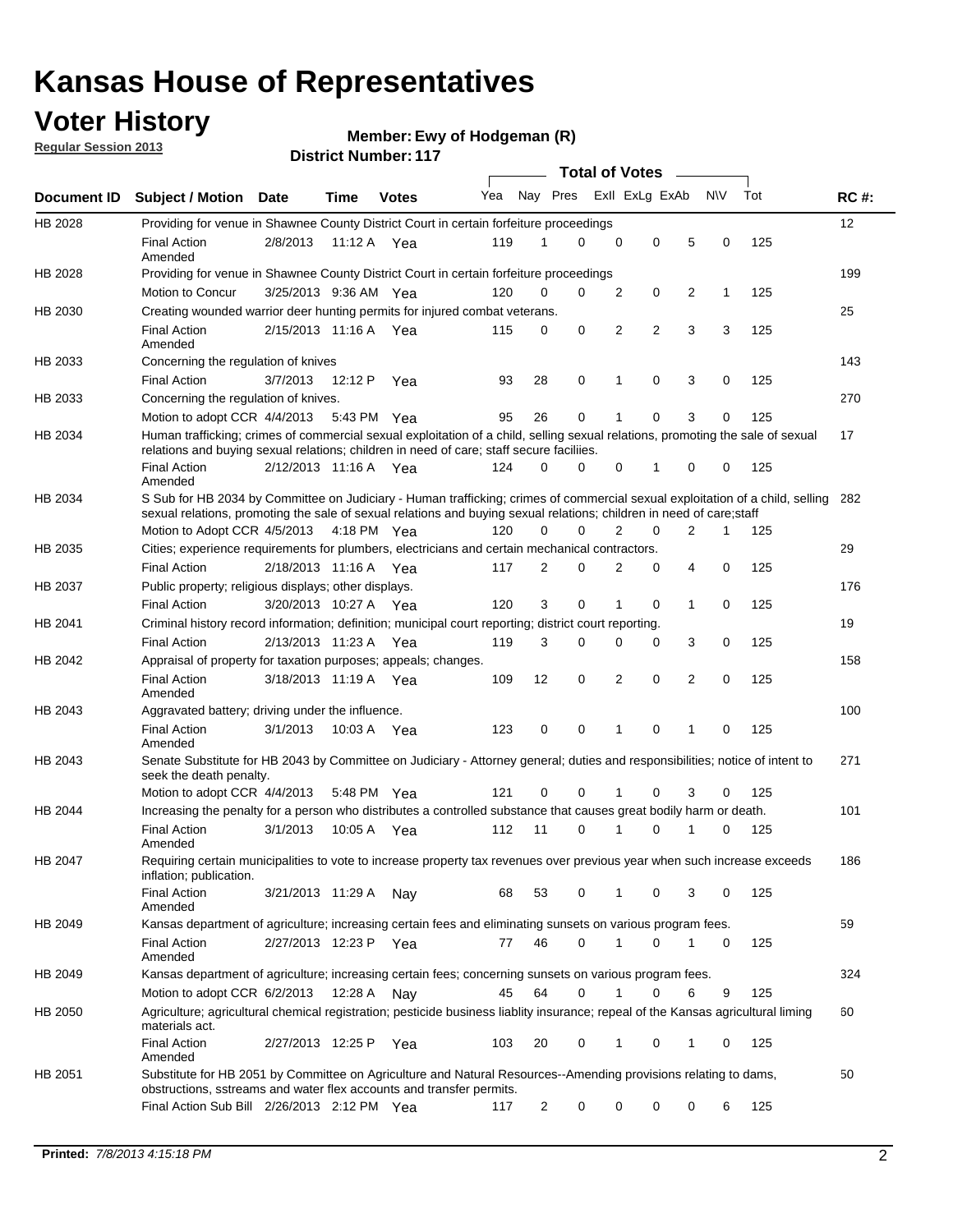## **Voter History**

**Ewy of Hodgeman (R)**

**Regular Session 2013**

|                |                                                                                                                                                                                                                                          |                       |             |              |     |                |             |              | <b>Total of Votes</b> |                |                |     |             |
|----------------|------------------------------------------------------------------------------------------------------------------------------------------------------------------------------------------------------------------------------------------|-----------------------|-------------|--------------|-----|----------------|-------------|--------------|-----------------------|----------------|----------------|-----|-------------|
| Document ID    | <b>Subject / Motion Date</b>                                                                                                                                                                                                             |                       | Time        | <b>Votes</b> | Yea |                | Nay Pres    |              | Exll ExLg ExAb        |                | <b>NV</b>      | Tot | <b>RC#:</b> |
| <b>HB 2052</b> | Discharging a firearm inside or into a city; unlawful acts; exceptions.                                                                                                                                                                  |                       |             |              |     |                |             |              |                       |                |                |     | 155         |
|                | <b>Final Action</b><br>Amended                                                                                                                                                                                                           | 3/14/2013 11:20 A     |             | Yea          | 121 | $\overline{2}$ | $\mathbf 0$ | 0            | 0                     | 2              | 0              | 125 |             |
| HB 2052        | Senate Substitute for HB 2052 by Committee on Federal and State Affairs - Concerning firearms; personal and family<br>protection act; concealed handguns in public building; other changes; unlawful discharge of a firearm inside city. |                       |             |              |     |                |             |              |                       |                |                |     | 300         |
|                | Motion to Adopt CCR 4/5/2013 10:24 P Yea                                                                                                                                                                                                 |                       |             |              | 104 | 16             | 0           |              | 2<br>0                | 2              | 1              | 125 |             |
| HB 2055        | Personal and Familly Protection Act; public buildings; adequate security.                                                                                                                                                                |                       |             |              |     |                |             |              |                       |                |                |     | 156         |
|                | <b>Final Action</b><br>Amended                                                                                                                                                                                                           | 3/14/2013 11:26 A Yea |             |              | 84  | 38             | 0           | $\Omega$     | $\Omega$              | $\overline{2}$ | $\mathbf{1}$   | 125 |             |
| HB 2057        | Concerning property taxation; relating to county appraisers; appointing interim appraiser.                                                                                                                                               |                       |             |              |     |                |             |              |                       |                |                |     | 208         |
|                | <b>Final Action</b>                                                                                                                                                                                                                      | 3/26/2013 9:55 AM Yea |             |              | 119 | 0              | 0           | $\mathbf{1}$ | 0                     | 5              | 0              | 125 |             |
| HB 2058        | Taxation of helium and certain other gases under mineral severance tax, and prohibition of certain refunds related thereto.                                                                                                              |                       |             |              |     |                |             |              |                       |                |                |     | 159         |
|                | <b>Final Action</b>                                                                                                                                                                                                                      | 3/18/2013 11:21 A Yea |             |              | 119 | 2              | 0           | 2            | 0                     | $\overline{2}$ | $\Omega$       | 125 |             |
| HB 2059        | Income tax deductions and modifications and severance tax exemptions; basis of partner's interest and shareholder's stock;<br>statutory clarification.                                                                                   |                       |             |              |     |                |             |              |                       |                |                |     | 14          |
|                | <b>Final Action</b><br>Amended                                                                                                                                                                                                           | 2/11/2013 11:42 A     |             | Yea          | 122 | 2              | 0           | 0            | 0                     | 1              | 0              | 125 |             |
| HB 2059        | Income tax deductions and modifications and severance tax exemptions; basis of partner's interest and shareholder's stock;<br>statutory clarification.                                                                                   |                       |             |              |     |                |             |              |                       |                |                |     | 293         |
|                | Motion to Concur                                                                                                                                                                                                                         | 4/5/2013              | 8:14 PM Nav |              | 0   | 120            | 0           | 2            | 0                     | 2              | 1              | 125 |             |
| HB 2059        | Income tax rates, deductions and credits; rural opportunity zones; sales tax rates and distribution of revenue; severance tax;<br>and property tax exemptions for IRB property and property damaged by natural disaster.                 |                       |             |              |     |                |             |              |                       |                |                |     | 322         |
|                | Motion to adopt CCR 6/2/2013                                                                                                                                                                                                             |                       |             | 12:11 A Yea  | 69  | 45             | 0           | 1            | 0                     | 6              | 4              | 125 |             |
| HB 2060        | Prohibiting certain confined persons from receiving food sales tax refunds and homestead property tax refunds.                                                                                                                           |                       |             |              |     |                |             |              |                       |                |                |     | 10          |
|                | <b>Final Action</b><br>Amended                                                                                                                                                                                                           | 2/7/2013              | 11:18 A     | Yea          | 123 | 0              | 0           | $\Omega$     | 1                     | 1              | 0              | 125 |             |
| HB 2065        | Creating the crime of home improvement fraud.                                                                                                                                                                                            |                       |             |              |     |                |             |              |                       |                |                |     | 20          |
|                | <b>Final Action</b><br>Amended                                                                                                                                                                                                           | 2/13/2013 11:26 A Yea |             |              | 106 | 16             | $\mathbf 0$ | 0            | 0                     | 3              | $\mathbf 0$    | 125 |             |
| HB 2066        | Physical therapists; evaluation and treatment of patients.                                                                                                                                                                               |                       |             |              |     |                |             |              |                       |                |                |     | 26          |
|                | <b>Final Action</b><br>Amended                                                                                                                                                                                                           | 2/15/2013 11:18 A Yea |             |              | 98  | 16             | $\mathbf 0$ | 2            | 2                     | 3              | 4              | 125 |             |
| HB 2067        | Board of nursing; assistant attorneys general.                                                                                                                                                                                           |                       |             |              |     |                |             |              |                       |                |                |     | 15          |
|                | <b>Final Action</b>                                                                                                                                                                                                                      | 2/11/2013 11:44 A Yea |             |              | 123 | 1              | $\mathbf 0$ | 0            | 0                     | 1              | 0              | 125 |             |
| HB 2069        | Public policy; certain city ordinances and county resolutions declared void.                                                                                                                                                             |                       |             |              |     |                |             |              |                       |                |                |     | 102         |
|                | <b>Final Action</b><br>Amended                                                                                                                                                                                                           | 3/1/2013              | 10:06 A     | Yea          | 92  | 31             | $\mathbf 0$ | 1            | 0                     | 1              | 0              | 125 |             |
| HB 2069        | Public policy; certain city ordinances and county resolutions declared void.                                                                                                                                                             |                       |             |              |     |                |             |              |                       |                |                |     | 292         |
|                | Motion to Concur                                                                                                                                                                                                                         | 4/5/2013              |             | 8:04 PM Yea  | 88  | 32             | 0           | 2            | 0                     | 2              | 1              | 125 |             |
| HB 2070        | Appearance bond conditions; surety and bounty hunter regulation.                                                                                                                                                                         |                       |             |              |     |                |             |              |                       |                |                |     | 103         |
|                | <b>Final Action</b><br>Amended                                                                                                                                                                                                           | 3/1/2013              |             | 10:08 A Yea  | 122 | $\mathbf{1}$   | 0           | $\mathbf{1}$ | 0                     | 1              | 0              | 125 |             |
| HB 2074        | Cities and counties; solid waste disposal areas; restrictions.                                                                                                                                                                           |                       |             |              |     |                |             |              |                       |                |                |     | 139         |
|                | <b>Emergency Final</b><br><b>Action Amend</b>                                                                                                                                                                                            | 3/1/2013              |             | 1:11 PM Yea  | 102 | 19             | 0           | $\mathbf{1}$ | 0                     | $\mathbf{1}$   | $\overline{2}$ | 125 |             |
| HB 2075        | Cities; qualifications and rehabilitation of abandoned property.                                                                                                                                                                         |                       |             |              |     |                |             |              |                       |                |                |     | 61          |
|                | <b>Final Action</b><br>Amended                                                                                                                                                                                                           | 2/27/2013 12:27 P Yea |             |              | 72  | 51             | 0           | 1            | 0                     | 1              | 0              | 125 |             |
| HB 2077        | Granting professional licenses to military service members.<br><b>Final Action</b><br>Amended                                                                                                                                            | 2/26/2013 2:13 PM Yea |             |              | 119 | $\mathbf 0$    | 0           |              | $\overline{2}$<br>0   | $\overline{2}$ | 2              | 125 | 51          |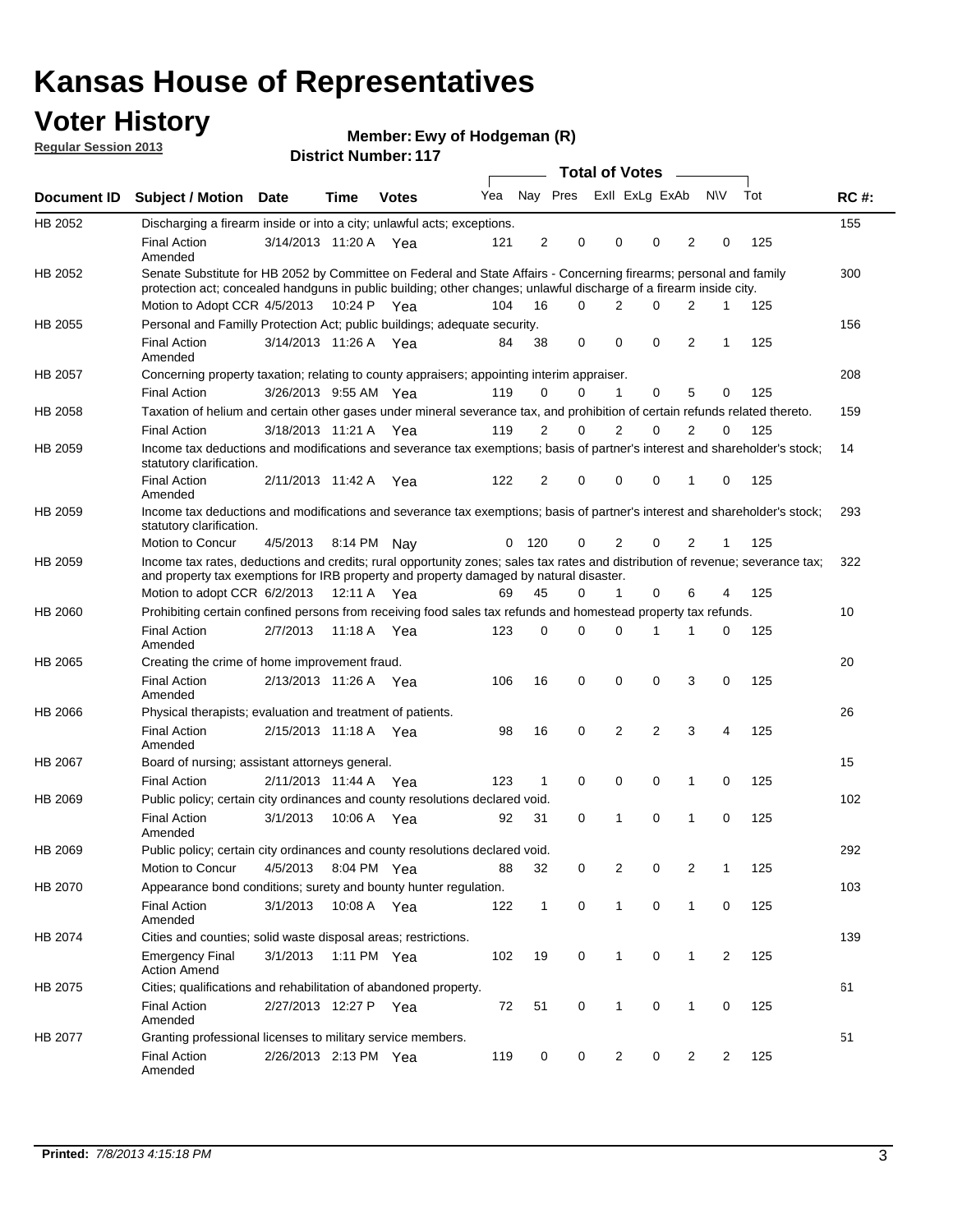## **Voter History**

**Ewy of Hodgeman (R)**

**Regular Session 2013**

|                |                                                                                                                                                                                                       |                       |                       |              |     |             | <b>Total of Votes</b>   |                |              | $\overline{\phantom{a}}$ |                |     |             |
|----------------|-------------------------------------------------------------------------------------------------------------------------------------------------------------------------------------------------------|-----------------------|-----------------------|--------------|-----|-------------|-------------------------|----------------|--------------|--------------------------|----------------|-----|-------------|
| Document ID    | <b>Subject / Motion</b>                                                                                                                                                                               | Date                  | Time                  | <b>Votes</b> | Yea |             | Nay Pres Exll ExLg ExAb |                |              |                          | N\V            | Tot | <b>RC#:</b> |
| HB 2078        | Authorizing certain licensing boards to accept education, training or experience completed in the military towards licensure in<br>this state.                                                        |                       |                       |              |     |             |                         |                |              |                          |                |     | 52          |
|                | <b>Final Action</b><br>Amended                                                                                                                                                                        | 2/26/2013 2:14 PM Yea |                       |              | 119 | 0           | 0                       | 2              | 0            | $\overline{2}$           | 2              | 125 |             |
| <b>HB 2078</b> | Authorizing certain licensing boards to accept education, training or experience of military service members towards obtaining 275<br>licensure in this state.                                        |                       |                       |              |     |             |                         |                |              |                          |                |     |             |
|                | Motion to adopt CCR 4/5/2013                                                                                                                                                                          |                       | 11:42 A               | Yea          | 120 | $\mathbf 0$ | 0                       | $\overline{2}$ | 0            | 3                        | $\mathbf 0$    | 125 |             |
| HB 2081        | Forfeiture of property related to violations of certain criminal acts.                                                                                                                                |                       |                       |              |     |             |                         |                |              |                          |                |     | 18          |
|                | <b>Final Action</b><br>Amended                                                                                                                                                                        | 2/12/2013 11:17 A Yea |                       |              | 124 | $\mathbf 0$ | 0                       | $\Omega$       | $\mathbf{1}$ | 0                        | $\mathbf 0$    | 125 |             |
| HB 2081        | Forfeiture of property related to violations of certain criminal acts.                                                                                                                                |                       |                       |              |     |             |                         |                |              |                          |                |     | 306         |
|                | Motion to adopt CCR 5/10/2013 10:38 A                                                                                                                                                                 |                       |                       | Yea          | 121 | 0           | 0                       | 1              | 1            | 2                        | 0              | 125 |             |
| HB 2083        | Public employees relations boards; assessment of certain costs.                                                                                                                                       |                       |                       |              |     |             |                         |                |              |                          |                |     | 104         |
|                | <b>Final Action</b><br>Amended                                                                                                                                                                        | 3/1/2013              | 10:09 A               | Yea          | 87  | 36          | 0                       | $\mathbf 1$    | 0            | $\mathbf 1$              | 0              | 125 |             |
| HB 2084        | Tax credits for community services contributions; youth apprenticeship and entrepreneurship.                                                                                                          |                       |                       |              |     |             |                         |                |              |                          |                |     | 105         |
|                | <b>Final Action</b><br>Amended                                                                                                                                                                        | 3/1/2013              |                       | 10:11 A Yea  | 120 | 3           | 0                       | 1              | 0            | $\mathbf{1}$             | 0              | 125 |             |
| HB 2084        | Tax credits for community services contributions; youth apprenticeship and entrepreneurship.                                                                                                          |                       |                       |              |     |             |                         |                |              |                          |                |     | 316         |
|                | Sub Motion to Concur 5/24/2013 9:33 AM Nay                                                                                                                                                            |                       |                       |              |     | 5 109       | 0                       | 1              | 0            | 9                        | 1              | 125 |             |
| HB 2086        | Eligible infrastructure costs for tax increment financing and community improvement districts; bond repayment tax revenue<br>pledge requirements.                                                     |                       |                       |              |     |             |                         |                |              |                          |                |     | 160         |
|                | <b>Final Action</b>                                                                                                                                                                                   |                       | 3/18/2013 11:24 A     | Yea          | 61  | 60          | 0                       | $\overline{2}$ | 0            | $\overline{2}$           | 0              | 125 |             |
| HB 2086        | Eligible infrastructure costs for tax increment financing and community improvement districts; bond repayment tax revenue<br>pledge requirements.                                                     |                       |                       |              |     |             |                         |                |              |                          |                |     | 173         |
|                | <b>Final Action</b>                                                                                                                                                                                   |                       | 3/19/2013 5:25 PM Yea |              | 81  | 41          | 0                       | 1              | 0            | 1                        | 1              | 125 |             |
| HB 2091        | Publication of delinquent personal property tax statements.                                                                                                                                           |                       |                       |              |     |             |                         |                |              |                          |                |     | 161         |
|                | <b>Final Action</b><br>Amended                                                                                                                                                                        |                       | 3/18/2013 11:25 A Yea |              | 81  | 40          | 0                       | 2              | 0            | $\overline{2}$           | 0              | 125 |             |
| HB 2093        | Amending the crime of identity theft.                                                                                                                                                                 |                       |                       |              |     |             |                         |                |              |                          |                |     | 106         |
|                | <b>Final Action</b><br>Amended                                                                                                                                                                        | 3/1/2013              | 10:12 A               | Yea          | 123 | 0           | 0                       | 1              | $\Omega$     | 1                        | 0              | 125 |             |
| HB 2093        | Senate Substitute for HB 2093 by Committee on Judiciary - Identity theft and identity fraud; unlawful acts concerning<br>computers; DNA testing and exculpatory evidence; murder in the first degree. |                       |                       |              |     |             |                         |                |              |                          |                |     | 289         |
|                | Motion to Adopt CCR 4/5/2013 7:49 PM Yea                                                                                                                                                              |                       |                       |              | 118 | 2           | 0                       | 2              | 0            | $\overline{2}$           | $\mathbf{1}$   | 125 |             |
| HB 2094        | Student electronic privacy at public and private postsecondary educational institutions.                                                                                                              |                       |                       |              |     |             |                         |                |              |                          |                |     | 164         |
|                | <b>Final Action</b><br>Amended                                                                                                                                                                        |                       | 3/19/2013 10:33 A     | Yea          | 123 | 0           | 0                       | 1              | 0            | 1                        | 0              | 125 |             |
| HB 2096        | Local governmental entities and investment of public moneys.                                                                                                                                          |                       |                       |              |     |             |                         |                |              |                          |                |     | 23          |
|                | <b>Final Action</b>                                                                                                                                                                                   |                       | 2/14/2013 11:21 A Yea |              | 123 | 0           | 0                       | 0              | 0            | 1                        | 1              | 125 |             |
| HB 2099        | Insurance- updating certain statutory references.                                                                                                                                                     |                       |                       |              |     |             |                         |                |              |                          |                |     | 71          |
|                | <b>Final Action</b><br>Amended                                                                                                                                                                        |                       | 2/28/2013 11:23 A Yea |              | 124 | 0           | 0                       | $\mathbf{1}$   | 0            | 0                        | 0              | 125 |             |
| HB 2101        | Interstate transmission siting compact.                                                                                                                                                               |                       |                       |              |     |             |                         |                |              |                          |                |     | 209         |
|                | <b>Final Action</b><br>Amended                                                                                                                                                                        |                       | 3/26/2013 9:56 AM Yea |              | 118 | 1           | 0                       | 1              | 0            | 5                        | 0              | 125 |             |
| HB 2105        | Substitute HB 2105 by Committee on Commerce, Labor and Economic Development - Employment security law.                                                                                                |                       |                       |              |     |             |                         |                |              |                          |                |     | 107         |
|                | Final Action Sub Bill 3/1/2013 10:13 A Yea                                                                                                                                                            |                       |                       |              | 88  | 35          | 0                       | 1              | $\Omega$     | 1                        | $\Omega$       | 125 |             |
| HB 2105        | Substitute HB 2105 by Committee on Commerce, Labor and Economic Development - Employment security law.                                                                                                |                       |                       |              |     |             |                         |                |              |                          |                |     | 298         |
|                | Motion to adopt CCR 4/5/2013 9:46 PM Yea                                                                                                                                                              |                       |                       |              | 89  | 31          | 0                       | $\overline{2}$ | $\Omega$     | $\overline{2}$           | 1              | 125 |             |
| HB 2106        | Portable electronics insurance act.                                                                                                                                                                   |                       |                       |              |     |             |                         |                |              |                          |                |     | 133         |
|                | <b>Emergency Final</b><br>Action                                                                                                                                                                      | 3/1/2013              | 1:03 PM Yea           |              | 117 | 4           | 0                       | $\mathbf{1}$   | 0            | $\mathbf{1}$             | $\overline{2}$ | 125 |             |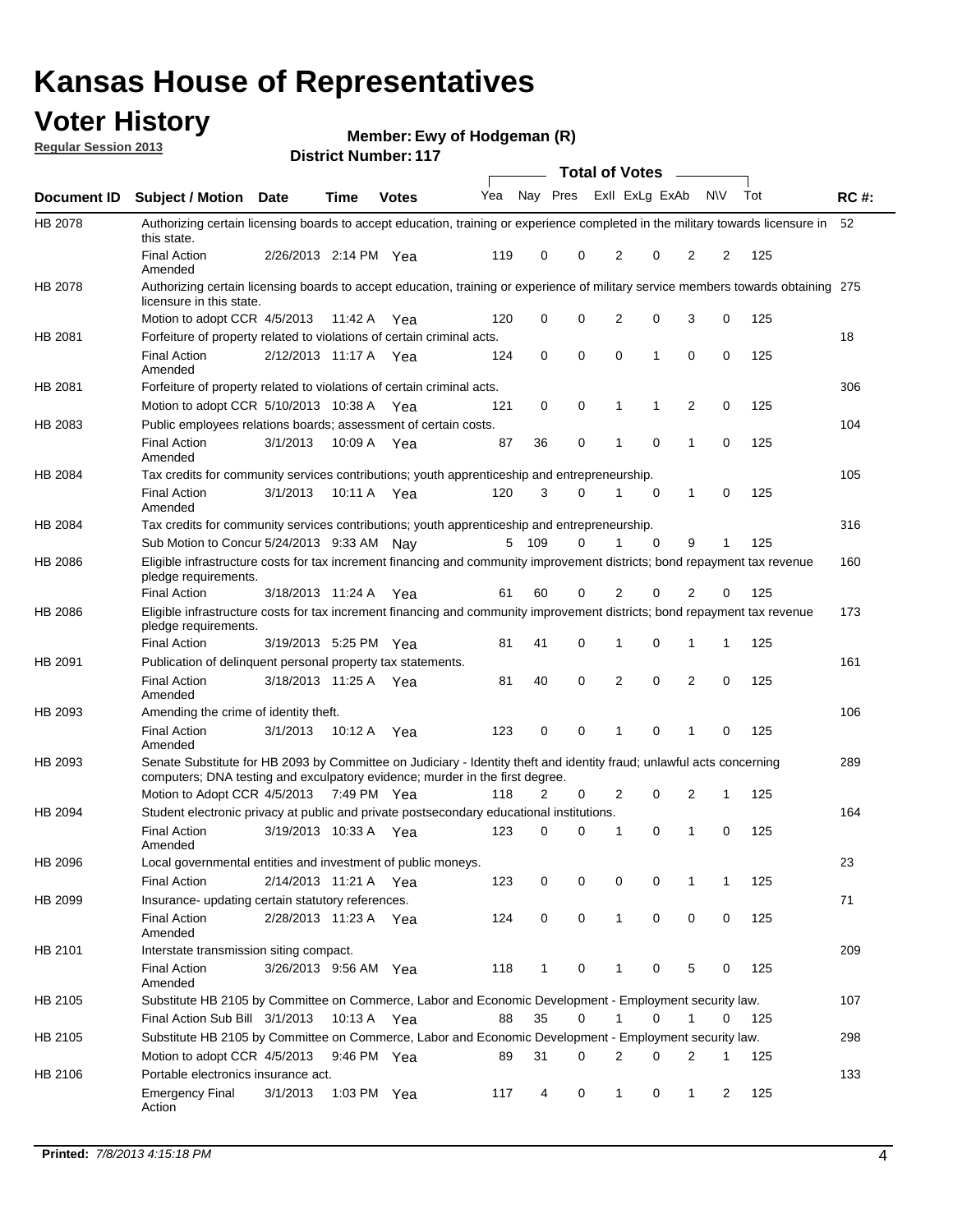## **Voter History**

**Ewy of Hodgeman (R)**

**Regular Session 2013**

| Nay Pres Exll ExLg ExAb<br>N\V<br>Tot<br>Yea<br><b>RC#:</b><br><b>Subject / Motion</b><br><b>Time</b><br><b>Date</b><br><b>Votes</b><br>134<br>Insurance; enacting the electronic notice and document act.<br>3/1/2013<br>121<br>0<br>0<br>0<br>125<br><b>Emergency Final</b><br>1:04 PM Yea<br>1<br>1<br>2<br><b>Action Amend</b><br>281<br>Insurance; enacting the electronic notice and document act, return of premiums separate from the notice of adverse<br>underwriting decision, statutory updates, uninsurable health plan increase in lifetime limit, mandate lite, certain company<br>dividend plans.<br>0<br>2<br>3<br>Motion to Adopt CCR 4/5/2013<br>50<br>0<br>1<br>125<br>4:06 PM Yea<br>69<br>108<br>School finance; military pupil count.<br>0<br><b>Final Action</b><br>19<br>0<br>$\mathbf{1}$<br>0<br>125<br>3/1/2013<br>10:15 A<br>104<br>1<br>Yea<br>Enacting the Kansas children's protection act.<br>277<br>Motion to Adopt CCR 4/5/2013<br>2<br>0<br>2<br>0<br>3<br>2<br>125<br>12:31 P Yea<br>116<br>Campaign finance; transfer of campaign money to another candidacy.<br>72<br>0<br>0<br>125<br>2/28/2013 11:25 A Yea<br>29<br>0<br>0<br><b>Final Action</b><br>95<br>1<br>Amended<br>21<br>Debt setoff; collection assistance fee.<br><b>Final Action</b><br>2/13/2013 11:34 A<br>32<br>0<br>0<br>3<br>0<br>125<br>90<br>0<br>Yea<br>Relating to the employment of retired judges and justices.<br>73<br>0<br>0<br>0<br><b>Final Action</b><br>0<br>0<br>125<br>2/28/2013 11:27 A<br>124<br>1<br>Yea<br>Courts; employment of retired judges and justices; court debt setoff.<br>309<br>$\overline{2}$<br>Motion to Adopt CCR 5/14/2013 2:14 PM ExAb<br>13<br>0<br>0<br>9<br>125<br>100<br>1<br>Preservation of historic property; environs authority deleted.<br>62<br>0<br>0<br>0<br><b>Final Action</b><br>2/27/2013 12:30 P<br>99<br>24<br>1<br>125<br>Yea<br>1<br>Updating provisions relating to the Kansas bureau of investigations DNA database.<br>109<br><b>Final Action</b><br>3/1/2013<br>10:16 A<br>121<br>2<br>0<br>0<br>0<br>125<br>1<br>Yea<br>1<br>Amended<br>Updating provisions relating to DNA collection and DNA evidence; amending the definition of a bet for purposes of the Kansas 302<br>criminal code; sentencing for possession of a firearm during a drug felony<br>Motion to adopt CCR 5/9/2013 11:32 A Yea<br>0<br>0<br>125<br>49<br>0<br>1<br>74<br>1<br>Real estate brokers and salespersons; licensing requirements; sales transaction requirements.<br>37<br>HB 2122<br>2/20/2013 11:13 A Yea<br>121<br>2<br>0<br>125<br><b>Final Action</b><br>1<br>0<br>0<br>Amended<br>Increasing real estate broker's and salesperson's license fees.<br>38<br><b>Final Action</b><br>2/20/2013 12:16 P<br>71<br>50<br>0<br>0<br>0<br>3<br>125<br>1<br>Yea<br>HB 2128<br>74<br>Open records act; exceptions.<br><b>Final Action</b><br>2/28/2013 11:28 A<br>124<br>0<br>0<br>0<br>0<br>0<br>125<br>1<br>Yea<br>Amended<br>259<br>Open records act; exceptions.<br>0<br>0<br>3<br>$\overline{2}$<br>125<br>Motion to Concur<br>4/3/2013<br>10:29 A<br>119<br>0<br>1<br>Yea<br>30<br>HB 2130<br>Elections; petition circulators.<br>0<br>2<br>0<br>0<br>125<br><b>Final Action</b><br>2/18/2013 11:17 A<br>118<br>$\mathbf{1}$<br>4<br>Yea<br>Property tax exemption; military housing.<br>162<br>HB 2135<br>0<br>$\overline{2}$<br>0<br><b>Final Action</b><br>3/18/2013 11:27 A<br>4<br>$\overline{2}$<br>0<br>125<br>Yea<br>117<br>53<br>HB 2138<br>Repealing statutes related to oil and gas.<br>0<br>0<br>$\overline{2}$<br>0<br>$\overline{2}$<br>125<br><b>Final Action</b><br>2/26/2013 2:16 PM Yea<br>119<br>$\overline{2}$<br>Amended<br>Canceled warrants.<br>75<br><b>Final Action</b><br>25<br>0<br>$\mathbf{1}$<br>0<br>0<br>0<br>125<br>2/28/2013 11:30 A<br>99<br>Yea<br>Amended<br>266<br>Canceled warrants.<br>Motion to Concur<br>4/4/2013<br>2:40 PM<br>114<br>8<br>0<br>0<br>2<br>0<br>125<br>1<br>Yea<br>39<br>HB 2140<br>Repealing K.S.A. 72-60b03<br><b>Final Action</b><br>2/20/2013 12:17 P<br>122<br>0<br>0<br>0<br>0<br>0<br>125<br>3<br>Yea |             |  |  |  | <b>Total of Votes</b> |  | $\frac{1}{2} \left( \frac{1}{2} \right) \left( \frac{1}{2} \right) \left( \frac{1}{2} \right) \left( \frac{1}{2} \right) \left( \frac{1}{2} \right) \left( \frac{1}{2} \right) \left( \frac{1}{2} \right) \left( \frac{1}{2} \right) \left( \frac{1}{2} \right) \left( \frac{1}{2} \right) \left( \frac{1}{2} \right) \left( \frac{1}{2} \right) \left( \frac{1}{2} \right) \left( \frac{1}{2} \right) \left( \frac{1}{2} \right) \left( \frac{1}{2} \right) \left( \frac$ |  |  |
|------------------------------------------------------------------------------------------------------------------------------------------------------------------------------------------------------------------------------------------------------------------------------------------------------------------------------------------------------------------------------------------------------------------------------------------------------------------------------------------------------------------------------------------------------------------------------------------------------------------------------------------------------------------------------------------------------------------------------------------------------------------------------------------------------------------------------------------------------------------------------------------------------------------------------------------------------------------------------------------------------------------------------------------------------------------------------------------------------------------------------------------------------------------------------------------------------------------------------------------------------------------------------------------------------------------------------------------------------------------------------------------------------------------------------------------------------------------------------------------------------------------------------------------------------------------------------------------------------------------------------------------------------------------------------------------------------------------------------------------------------------------------------------------------------------------------------------------------------------------------------------------------------------------------------------------------------------------------------------------------------------------------------------------------------------------------------------------------------------------------------------------------------------------------------------------------------------------------------------------------------------------------------------------------------------------------------------------------------------------------------------------------------------------------------------------------------------------------------------------------------------------------------------------------------------------------------------------------------------------------------------------------------------------------------------------------------------------------------------------------------------------------------------------------------------------------------------------------------------------------------------------------------------------------------------------------------------------------------------------------------------------------------------------------------------------------------------------------------------------------------------------------------------------------------------------------------------------------------------------------------------------------------------------------------------------------------------------------------------------------------------------------------------------------------------------------------------------------------------------------------------------------------------------------------------------------------------------------------------------------------------------------------------------------------------------------------------------------------------------------------------------------------------------------------------------------------------------------------------------------------------------------------------------------------------------------------------------------------------------------------------------------------------------------------------------------------------------------------------------------------|-------------|--|--|--|-----------------------|--|----------------------------------------------------------------------------------------------------------------------------------------------------------------------------------------------------------------------------------------------------------------------------------------------------------------------------------------------------------------------------------------------------------------------------------------------------------------------------|--|--|
|                                                                                                                                                                                                                                                                                                                                                                                                                                                                                                                                                                                                                                                                                                                                                                                                                                                                                                                                                                                                                                                                                                                                                                                                                                                                                                                                                                                                                                                                                                                                                                                                                                                                                                                                                                                                                                                                                                                                                                                                                                                                                                                                                                                                                                                                                                                                                                                                                                                                                                                                                                                                                                                                                                                                                                                                                                                                                                                                                                                                                                                                                                                                                                                                                                                                                                                                                                                                                                                                                                                                                                                                                                                                                                                                                                                                                                                                                                                                                                                                                                                                                                                              | Document ID |  |  |  |                       |  |                                                                                                                                                                                                                                                                                                                                                                                                                                                                            |  |  |
|                                                                                                                                                                                                                                                                                                                                                                                                                                                                                                                                                                                                                                                                                                                                                                                                                                                                                                                                                                                                                                                                                                                                                                                                                                                                                                                                                                                                                                                                                                                                                                                                                                                                                                                                                                                                                                                                                                                                                                                                                                                                                                                                                                                                                                                                                                                                                                                                                                                                                                                                                                                                                                                                                                                                                                                                                                                                                                                                                                                                                                                                                                                                                                                                                                                                                                                                                                                                                                                                                                                                                                                                                                                                                                                                                                                                                                                                                                                                                                                                                                                                                                                              | HB 2107     |  |  |  |                       |  |                                                                                                                                                                                                                                                                                                                                                                                                                                                                            |  |  |
|                                                                                                                                                                                                                                                                                                                                                                                                                                                                                                                                                                                                                                                                                                                                                                                                                                                                                                                                                                                                                                                                                                                                                                                                                                                                                                                                                                                                                                                                                                                                                                                                                                                                                                                                                                                                                                                                                                                                                                                                                                                                                                                                                                                                                                                                                                                                                                                                                                                                                                                                                                                                                                                                                                                                                                                                                                                                                                                                                                                                                                                                                                                                                                                                                                                                                                                                                                                                                                                                                                                                                                                                                                                                                                                                                                                                                                                                                                                                                                                                                                                                                                                              |             |  |  |  |                       |  |                                                                                                                                                                                                                                                                                                                                                                                                                                                                            |  |  |
|                                                                                                                                                                                                                                                                                                                                                                                                                                                                                                                                                                                                                                                                                                                                                                                                                                                                                                                                                                                                                                                                                                                                                                                                                                                                                                                                                                                                                                                                                                                                                                                                                                                                                                                                                                                                                                                                                                                                                                                                                                                                                                                                                                                                                                                                                                                                                                                                                                                                                                                                                                                                                                                                                                                                                                                                                                                                                                                                                                                                                                                                                                                                                                                                                                                                                                                                                                                                                                                                                                                                                                                                                                                                                                                                                                                                                                                                                                                                                                                                                                                                                                                              | HB 2107     |  |  |  |                       |  |                                                                                                                                                                                                                                                                                                                                                                                                                                                                            |  |  |
|                                                                                                                                                                                                                                                                                                                                                                                                                                                                                                                                                                                                                                                                                                                                                                                                                                                                                                                                                                                                                                                                                                                                                                                                                                                                                                                                                                                                                                                                                                                                                                                                                                                                                                                                                                                                                                                                                                                                                                                                                                                                                                                                                                                                                                                                                                                                                                                                                                                                                                                                                                                                                                                                                                                                                                                                                                                                                                                                                                                                                                                                                                                                                                                                                                                                                                                                                                                                                                                                                                                                                                                                                                                                                                                                                                                                                                                                                                                                                                                                                                                                                                                              |             |  |  |  |                       |  |                                                                                                                                                                                                                                                                                                                                                                                                                                                                            |  |  |
|                                                                                                                                                                                                                                                                                                                                                                                                                                                                                                                                                                                                                                                                                                                                                                                                                                                                                                                                                                                                                                                                                                                                                                                                                                                                                                                                                                                                                                                                                                                                                                                                                                                                                                                                                                                                                                                                                                                                                                                                                                                                                                                                                                                                                                                                                                                                                                                                                                                                                                                                                                                                                                                                                                                                                                                                                                                                                                                                                                                                                                                                                                                                                                                                                                                                                                                                                                                                                                                                                                                                                                                                                                                                                                                                                                                                                                                                                                                                                                                                                                                                                                                              | HB 2109     |  |  |  |                       |  |                                                                                                                                                                                                                                                                                                                                                                                                                                                                            |  |  |
|                                                                                                                                                                                                                                                                                                                                                                                                                                                                                                                                                                                                                                                                                                                                                                                                                                                                                                                                                                                                                                                                                                                                                                                                                                                                                                                                                                                                                                                                                                                                                                                                                                                                                                                                                                                                                                                                                                                                                                                                                                                                                                                                                                                                                                                                                                                                                                                                                                                                                                                                                                                                                                                                                                                                                                                                                                                                                                                                                                                                                                                                                                                                                                                                                                                                                                                                                                                                                                                                                                                                                                                                                                                                                                                                                                                                                                                                                                                                                                                                                                                                                                                              |             |  |  |  |                       |  |                                                                                                                                                                                                                                                                                                                                                                                                                                                                            |  |  |
|                                                                                                                                                                                                                                                                                                                                                                                                                                                                                                                                                                                                                                                                                                                                                                                                                                                                                                                                                                                                                                                                                                                                                                                                                                                                                                                                                                                                                                                                                                                                                                                                                                                                                                                                                                                                                                                                                                                                                                                                                                                                                                                                                                                                                                                                                                                                                                                                                                                                                                                                                                                                                                                                                                                                                                                                                                                                                                                                                                                                                                                                                                                                                                                                                                                                                                                                                                                                                                                                                                                                                                                                                                                                                                                                                                                                                                                                                                                                                                                                                                                                                                                              | HB 2109     |  |  |  |                       |  |                                                                                                                                                                                                                                                                                                                                                                                                                                                                            |  |  |
|                                                                                                                                                                                                                                                                                                                                                                                                                                                                                                                                                                                                                                                                                                                                                                                                                                                                                                                                                                                                                                                                                                                                                                                                                                                                                                                                                                                                                                                                                                                                                                                                                                                                                                                                                                                                                                                                                                                                                                                                                                                                                                                                                                                                                                                                                                                                                                                                                                                                                                                                                                                                                                                                                                                                                                                                                                                                                                                                                                                                                                                                                                                                                                                                                                                                                                                                                                                                                                                                                                                                                                                                                                                                                                                                                                                                                                                                                                                                                                                                                                                                                                                              |             |  |  |  |                       |  |                                                                                                                                                                                                                                                                                                                                                                                                                                                                            |  |  |
|                                                                                                                                                                                                                                                                                                                                                                                                                                                                                                                                                                                                                                                                                                                                                                                                                                                                                                                                                                                                                                                                                                                                                                                                                                                                                                                                                                                                                                                                                                                                                                                                                                                                                                                                                                                                                                                                                                                                                                                                                                                                                                                                                                                                                                                                                                                                                                                                                                                                                                                                                                                                                                                                                                                                                                                                                                                                                                                                                                                                                                                                                                                                                                                                                                                                                                                                                                                                                                                                                                                                                                                                                                                                                                                                                                                                                                                                                                                                                                                                                                                                                                                              | HB 2112     |  |  |  |                       |  |                                                                                                                                                                                                                                                                                                                                                                                                                                                                            |  |  |
|                                                                                                                                                                                                                                                                                                                                                                                                                                                                                                                                                                                                                                                                                                                                                                                                                                                                                                                                                                                                                                                                                                                                                                                                                                                                                                                                                                                                                                                                                                                                                                                                                                                                                                                                                                                                                                                                                                                                                                                                                                                                                                                                                                                                                                                                                                                                                                                                                                                                                                                                                                                                                                                                                                                                                                                                                                                                                                                                                                                                                                                                                                                                                                                                                                                                                                                                                                                                                                                                                                                                                                                                                                                                                                                                                                                                                                                                                                                                                                                                                                                                                                                              |             |  |  |  |                       |  |                                                                                                                                                                                                                                                                                                                                                                                                                                                                            |  |  |
|                                                                                                                                                                                                                                                                                                                                                                                                                                                                                                                                                                                                                                                                                                                                                                                                                                                                                                                                                                                                                                                                                                                                                                                                                                                                                                                                                                                                                                                                                                                                                                                                                                                                                                                                                                                                                                                                                                                                                                                                                                                                                                                                                                                                                                                                                                                                                                                                                                                                                                                                                                                                                                                                                                                                                                                                                                                                                                                                                                                                                                                                                                                                                                                                                                                                                                                                                                                                                                                                                                                                                                                                                                                                                                                                                                                                                                                                                                                                                                                                                                                                                                                              | HB 2114     |  |  |  |                       |  |                                                                                                                                                                                                                                                                                                                                                                                                                                                                            |  |  |
|                                                                                                                                                                                                                                                                                                                                                                                                                                                                                                                                                                                                                                                                                                                                                                                                                                                                                                                                                                                                                                                                                                                                                                                                                                                                                                                                                                                                                                                                                                                                                                                                                                                                                                                                                                                                                                                                                                                                                                                                                                                                                                                                                                                                                                                                                                                                                                                                                                                                                                                                                                                                                                                                                                                                                                                                                                                                                                                                                                                                                                                                                                                                                                                                                                                                                                                                                                                                                                                                                                                                                                                                                                                                                                                                                                                                                                                                                                                                                                                                                                                                                                                              |             |  |  |  |                       |  |                                                                                                                                                                                                                                                                                                                                                                                                                                                                            |  |  |
|                                                                                                                                                                                                                                                                                                                                                                                                                                                                                                                                                                                                                                                                                                                                                                                                                                                                                                                                                                                                                                                                                                                                                                                                                                                                                                                                                                                                                                                                                                                                                                                                                                                                                                                                                                                                                                                                                                                                                                                                                                                                                                                                                                                                                                                                                                                                                                                                                                                                                                                                                                                                                                                                                                                                                                                                                                                                                                                                                                                                                                                                                                                                                                                                                                                                                                                                                                                                                                                                                                                                                                                                                                                                                                                                                                                                                                                                                                                                                                                                                                                                                                                              | HB 2115     |  |  |  |                       |  |                                                                                                                                                                                                                                                                                                                                                                                                                                                                            |  |  |
|                                                                                                                                                                                                                                                                                                                                                                                                                                                                                                                                                                                                                                                                                                                                                                                                                                                                                                                                                                                                                                                                                                                                                                                                                                                                                                                                                                                                                                                                                                                                                                                                                                                                                                                                                                                                                                                                                                                                                                                                                                                                                                                                                                                                                                                                                                                                                                                                                                                                                                                                                                                                                                                                                                                                                                                                                                                                                                                                                                                                                                                                                                                                                                                                                                                                                                                                                                                                                                                                                                                                                                                                                                                                                                                                                                                                                                                                                                                                                                                                                                                                                                                              |             |  |  |  |                       |  |                                                                                                                                                                                                                                                                                                                                                                                                                                                                            |  |  |
|                                                                                                                                                                                                                                                                                                                                                                                                                                                                                                                                                                                                                                                                                                                                                                                                                                                                                                                                                                                                                                                                                                                                                                                                                                                                                                                                                                                                                                                                                                                                                                                                                                                                                                                                                                                                                                                                                                                                                                                                                                                                                                                                                                                                                                                                                                                                                                                                                                                                                                                                                                                                                                                                                                                                                                                                                                                                                                                                                                                                                                                                                                                                                                                                                                                                                                                                                                                                                                                                                                                                                                                                                                                                                                                                                                                                                                                                                                                                                                                                                                                                                                                              | HB 2115     |  |  |  |                       |  |                                                                                                                                                                                                                                                                                                                                                                                                                                                                            |  |  |
|                                                                                                                                                                                                                                                                                                                                                                                                                                                                                                                                                                                                                                                                                                                                                                                                                                                                                                                                                                                                                                                                                                                                                                                                                                                                                                                                                                                                                                                                                                                                                                                                                                                                                                                                                                                                                                                                                                                                                                                                                                                                                                                                                                                                                                                                                                                                                                                                                                                                                                                                                                                                                                                                                                                                                                                                                                                                                                                                                                                                                                                                                                                                                                                                                                                                                                                                                                                                                                                                                                                                                                                                                                                                                                                                                                                                                                                                                                                                                                                                                                                                                                                              |             |  |  |  |                       |  |                                                                                                                                                                                                                                                                                                                                                                                                                                                                            |  |  |
|                                                                                                                                                                                                                                                                                                                                                                                                                                                                                                                                                                                                                                                                                                                                                                                                                                                                                                                                                                                                                                                                                                                                                                                                                                                                                                                                                                                                                                                                                                                                                                                                                                                                                                                                                                                                                                                                                                                                                                                                                                                                                                                                                                                                                                                                                                                                                                                                                                                                                                                                                                                                                                                                                                                                                                                                                                                                                                                                                                                                                                                                                                                                                                                                                                                                                                                                                                                                                                                                                                                                                                                                                                                                                                                                                                                                                                                                                                                                                                                                                                                                                                                              | HB 2118     |  |  |  |                       |  |                                                                                                                                                                                                                                                                                                                                                                                                                                                                            |  |  |
|                                                                                                                                                                                                                                                                                                                                                                                                                                                                                                                                                                                                                                                                                                                                                                                                                                                                                                                                                                                                                                                                                                                                                                                                                                                                                                                                                                                                                                                                                                                                                                                                                                                                                                                                                                                                                                                                                                                                                                                                                                                                                                                                                                                                                                                                                                                                                                                                                                                                                                                                                                                                                                                                                                                                                                                                                                                                                                                                                                                                                                                                                                                                                                                                                                                                                                                                                                                                                                                                                                                                                                                                                                                                                                                                                                                                                                                                                                                                                                                                                                                                                                                              |             |  |  |  |                       |  |                                                                                                                                                                                                                                                                                                                                                                                                                                                                            |  |  |
|                                                                                                                                                                                                                                                                                                                                                                                                                                                                                                                                                                                                                                                                                                                                                                                                                                                                                                                                                                                                                                                                                                                                                                                                                                                                                                                                                                                                                                                                                                                                                                                                                                                                                                                                                                                                                                                                                                                                                                                                                                                                                                                                                                                                                                                                                                                                                                                                                                                                                                                                                                                                                                                                                                                                                                                                                                                                                                                                                                                                                                                                                                                                                                                                                                                                                                                                                                                                                                                                                                                                                                                                                                                                                                                                                                                                                                                                                                                                                                                                                                                                                                                              | HB 2120     |  |  |  |                       |  |                                                                                                                                                                                                                                                                                                                                                                                                                                                                            |  |  |
|                                                                                                                                                                                                                                                                                                                                                                                                                                                                                                                                                                                                                                                                                                                                                                                                                                                                                                                                                                                                                                                                                                                                                                                                                                                                                                                                                                                                                                                                                                                                                                                                                                                                                                                                                                                                                                                                                                                                                                                                                                                                                                                                                                                                                                                                                                                                                                                                                                                                                                                                                                                                                                                                                                                                                                                                                                                                                                                                                                                                                                                                                                                                                                                                                                                                                                                                                                                                                                                                                                                                                                                                                                                                                                                                                                                                                                                                                                                                                                                                                                                                                                                              |             |  |  |  |                       |  |                                                                                                                                                                                                                                                                                                                                                                                                                                                                            |  |  |
|                                                                                                                                                                                                                                                                                                                                                                                                                                                                                                                                                                                                                                                                                                                                                                                                                                                                                                                                                                                                                                                                                                                                                                                                                                                                                                                                                                                                                                                                                                                                                                                                                                                                                                                                                                                                                                                                                                                                                                                                                                                                                                                                                                                                                                                                                                                                                                                                                                                                                                                                                                                                                                                                                                                                                                                                                                                                                                                                                                                                                                                                                                                                                                                                                                                                                                                                                                                                                                                                                                                                                                                                                                                                                                                                                                                                                                                                                                                                                                                                                                                                                                                              | HB 2120     |  |  |  |                       |  |                                                                                                                                                                                                                                                                                                                                                                                                                                                                            |  |  |
|                                                                                                                                                                                                                                                                                                                                                                                                                                                                                                                                                                                                                                                                                                                                                                                                                                                                                                                                                                                                                                                                                                                                                                                                                                                                                                                                                                                                                                                                                                                                                                                                                                                                                                                                                                                                                                                                                                                                                                                                                                                                                                                                                                                                                                                                                                                                                                                                                                                                                                                                                                                                                                                                                                                                                                                                                                                                                                                                                                                                                                                                                                                                                                                                                                                                                                                                                                                                                                                                                                                                                                                                                                                                                                                                                                                                                                                                                                                                                                                                                                                                                                                              |             |  |  |  |                       |  |                                                                                                                                                                                                                                                                                                                                                                                                                                                                            |  |  |
|                                                                                                                                                                                                                                                                                                                                                                                                                                                                                                                                                                                                                                                                                                                                                                                                                                                                                                                                                                                                                                                                                                                                                                                                                                                                                                                                                                                                                                                                                                                                                                                                                                                                                                                                                                                                                                                                                                                                                                                                                                                                                                                                                                                                                                                                                                                                                                                                                                                                                                                                                                                                                                                                                                                                                                                                                                                                                                                                                                                                                                                                                                                                                                                                                                                                                                                                                                                                                                                                                                                                                                                                                                                                                                                                                                                                                                                                                                                                                                                                                                                                                                                              |             |  |  |  |                       |  |                                                                                                                                                                                                                                                                                                                                                                                                                                                                            |  |  |
|                                                                                                                                                                                                                                                                                                                                                                                                                                                                                                                                                                                                                                                                                                                                                                                                                                                                                                                                                                                                                                                                                                                                                                                                                                                                                                                                                                                                                                                                                                                                                                                                                                                                                                                                                                                                                                                                                                                                                                                                                                                                                                                                                                                                                                                                                                                                                                                                                                                                                                                                                                                                                                                                                                                                                                                                                                                                                                                                                                                                                                                                                                                                                                                                                                                                                                                                                                                                                                                                                                                                                                                                                                                                                                                                                                                                                                                                                                                                                                                                                                                                                                                              | HB 2125     |  |  |  |                       |  |                                                                                                                                                                                                                                                                                                                                                                                                                                                                            |  |  |
|                                                                                                                                                                                                                                                                                                                                                                                                                                                                                                                                                                                                                                                                                                                                                                                                                                                                                                                                                                                                                                                                                                                                                                                                                                                                                                                                                                                                                                                                                                                                                                                                                                                                                                                                                                                                                                                                                                                                                                                                                                                                                                                                                                                                                                                                                                                                                                                                                                                                                                                                                                                                                                                                                                                                                                                                                                                                                                                                                                                                                                                                                                                                                                                                                                                                                                                                                                                                                                                                                                                                                                                                                                                                                                                                                                                                                                                                                                                                                                                                                                                                                                                              |             |  |  |  |                       |  |                                                                                                                                                                                                                                                                                                                                                                                                                                                                            |  |  |
|                                                                                                                                                                                                                                                                                                                                                                                                                                                                                                                                                                                                                                                                                                                                                                                                                                                                                                                                                                                                                                                                                                                                                                                                                                                                                                                                                                                                                                                                                                                                                                                                                                                                                                                                                                                                                                                                                                                                                                                                                                                                                                                                                                                                                                                                                                                                                                                                                                                                                                                                                                                                                                                                                                                                                                                                                                                                                                                                                                                                                                                                                                                                                                                                                                                                                                                                                                                                                                                                                                                                                                                                                                                                                                                                                                                                                                                                                                                                                                                                                                                                                                                              |             |  |  |  |                       |  |                                                                                                                                                                                                                                                                                                                                                                                                                                                                            |  |  |
|                                                                                                                                                                                                                                                                                                                                                                                                                                                                                                                                                                                                                                                                                                                                                                                                                                                                                                                                                                                                                                                                                                                                                                                                                                                                                                                                                                                                                                                                                                                                                                                                                                                                                                                                                                                                                                                                                                                                                                                                                                                                                                                                                                                                                                                                                                                                                                                                                                                                                                                                                                                                                                                                                                                                                                                                                                                                                                                                                                                                                                                                                                                                                                                                                                                                                                                                                                                                                                                                                                                                                                                                                                                                                                                                                                                                                                                                                                                                                                                                                                                                                                                              |             |  |  |  |                       |  |                                                                                                                                                                                                                                                                                                                                                                                                                                                                            |  |  |
|                                                                                                                                                                                                                                                                                                                                                                                                                                                                                                                                                                                                                                                                                                                                                                                                                                                                                                                                                                                                                                                                                                                                                                                                                                                                                                                                                                                                                                                                                                                                                                                                                                                                                                                                                                                                                                                                                                                                                                                                                                                                                                                                                                                                                                                                                                                                                                                                                                                                                                                                                                                                                                                                                                                                                                                                                                                                                                                                                                                                                                                                                                                                                                                                                                                                                                                                                                                                                                                                                                                                                                                                                                                                                                                                                                                                                                                                                                                                                                                                                                                                                                                              | HB 2128     |  |  |  |                       |  |                                                                                                                                                                                                                                                                                                                                                                                                                                                                            |  |  |
|                                                                                                                                                                                                                                                                                                                                                                                                                                                                                                                                                                                                                                                                                                                                                                                                                                                                                                                                                                                                                                                                                                                                                                                                                                                                                                                                                                                                                                                                                                                                                                                                                                                                                                                                                                                                                                                                                                                                                                                                                                                                                                                                                                                                                                                                                                                                                                                                                                                                                                                                                                                                                                                                                                                                                                                                                                                                                                                                                                                                                                                                                                                                                                                                                                                                                                                                                                                                                                                                                                                                                                                                                                                                                                                                                                                                                                                                                                                                                                                                                                                                                                                              |             |  |  |  |                       |  |                                                                                                                                                                                                                                                                                                                                                                                                                                                                            |  |  |
|                                                                                                                                                                                                                                                                                                                                                                                                                                                                                                                                                                                                                                                                                                                                                                                                                                                                                                                                                                                                                                                                                                                                                                                                                                                                                                                                                                                                                                                                                                                                                                                                                                                                                                                                                                                                                                                                                                                                                                                                                                                                                                                                                                                                                                                                                                                                                                                                                                                                                                                                                                                                                                                                                                                                                                                                                                                                                                                                                                                                                                                                                                                                                                                                                                                                                                                                                                                                                                                                                                                                                                                                                                                                                                                                                                                                                                                                                                                                                                                                                                                                                                                              |             |  |  |  |                       |  |                                                                                                                                                                                                                                                                                                                                                                                                                                                                            |  |  |
|                                                                                                                                                                                                                                                                                                                                                                                                                                                                                                                                                                                                                                                                                                                                                                                                                                                                                                                                                                                                                                                                                                                                                                                                                                                                                                                                                                                                                                                                                                                                                                                                                                                                                                                                                                                                                                                                                                                                                                                                                                                                                                                                                                                                                                                                                                                                                                                                                                                                                                                                                                                                                                                                                                                                                                                                                                                                                                                                                                                                                                                                                                                                                                                                                                                                                                                                                                                                                                                                                                                                                                                                                                                                                                                                                                                                                                                                                                                                                                                                                                                                                                                              |             |  |  |  |                       |  |                                                                                                                                                                                                                                                                                                                                                                                                                                                                            |  |  |
|                                                                                                                                                                                                                                                                                                                                                                                                                                                                                                                                                                                                                                                                                                                                                                                                                                                                                                                                                                                                                                                                                                                                                                                                                                                                                                                                                                                                                                                                                                                                                                                                                                                                                                                                                                                                                                                                                                                                                                                                                                                                                                                                                                                                                                                                                                                                                                                                                                                                                                                                                                                                                                                                                                                                                                                                                                                                                                                                                                                                                                                                                                                                                                                                                                                                                                                                                                                                                                                                                                                                                                                                                                                                                                                                                                                                                                                                                                                                                                                                                                                                                                                              |             |  |  |  |                       |  |                                                                                                                                                                                                                                                                                                                                                                                                                                                                            |  |  |
|                                                                                                                                                                                                                                                                                                                                                                                                                                                                                                                                                                                                                                                                                                                                                                                                                                                                                                                                                                                                                                                                                                                                                                                                                                                                                                                                                                                                                                                                                                                                                                                                                                                                                                                                                                                                                                                                                                                                                                                                                                                                                                                                                                                                                                                                                                                                                                                                                                                                                                                                                                                                                                                                                                                                                                                                                                                                                                                                                                                                                                                                                                                                                                                                                                                                                                                                                                                                                                                                                                                                                                                                                                                                                                                                                                                                                                                                                                                                                                                                                                                                                                                              |             |  |  |  |                       |  |                                                                                                                                                                                                                                                                                                                                                                                                                                                                            |  |  |
|                                                                                                                                                                                                                                                                                                                                                                                                                                                                                                                                                                                                                                                                                                                                                                                                                                                                                                                                                                                                                                                                                                                                                                                                                                                                                                                                                                                                                                                                                                                                                                                                                                                                                                                                                                                                                                                                                                                                                                                                                                                                                                                                                                                                                                                                                                                                                                                                                                                                                                                                                                                                                                                                                                                                                                                                                                                                                                                                                                                                                                                                                                                                                                                                                                                                                                                                                                                                                                                                                                                                                                                                                                                                                                                                                                                                                                                                                                                                                                                                                                                                                                                              |             |  |  |  |                       |  |                                                                                                                                                                                                                                                                                                                                                                                                                                                                            |  |  |
|                                                                                                                                                                                                                                                                                                                                                                                                                                                                                                                                                                                                                                                                                                                                                                                                                                                                                                                                                                                                                                                                                                                                                                                                                                                                                                                                                                                                                                                                                                                                                                                                                                                                                                                                                                                                                                                                                                                                                                                                                                                                                                                                                                                                                                                                                                                                                                                                                                                                                                                                                                                                                                                                                                                                                                                                                                                                                                                                                                                                                                                                                                                                                                                                                                                                                                                                                                                                                                                                                                                                                                                                                                                                                                                                                                                                                                                                                                                                                                                                                                                                                                                              |             |  |  |  |                       |  |                                                                                                                                                                                                                                                                                                                                                                                                                                                                            |  |  |
|                                                                                                                                                                                                                                                                                                                                                                                                                                                                                                                                                                                                                                                                                                                                                                                                                                                                                                                                                                                                                                                                                                                                                                                                                                                                                                                                                                                                                                                                                                                                                                                                                                                                                                                                                                                                                                                                                                                                                                                                                                                                                                                                                                                                                                                                                                                                                                                                                                                                                                                                                                                                                                                                                                                                                                                                                                                                                                                                                                                                                                                                                                                                                                                                                                                                                                                                                                                                                                                                                                                                                                                                                                                                                                                                                                                                                                                                                                                                                                                                                                                                                                                              | HB 2139     |  |  |  |                       |  |                                                                                                                                                                                                                                                                                                                                                                                                                                                                            |  |  |
|                                                                                                                                                                                                                                                                                                                                                                                                                                                                                                                                                                                                                                                                                                                                                                                                                                                                                                                                                                                                                                                                                                                                                                                                                                                                                                                                                                                                                                                                                                                                                                                                                                                                                                                                                                                                                                                                                                                                                                                                                                                                                                                                                                                                                                                                                                                                                                                                                                                                                                                                                                                                                                                                                                                                                                                                                                                                                                                                                                                                                                                                                                                                                                                                                                                                                                                                                                                                                                                                                                                                                                                                                                                                                                                                                                                                                                                                                                                                                                                                                                                                                                                              |             |  |  |  |                       |  |                                                                                                                                                                                                                                                                                                                                                                                                                                                                            |  |  |
|                                                                                                                                                                                                                                                                                                                                                                                                                                                                                                                                                                                                                                                                                                                                                                                                                                                                                                                                                                                                                                                                                                                                                                                                                                                                                                                                                                                                                                                                                                                                                                                                                                                                                                                                                                                                                                                                                                                                                                                                                                                                                                                                                                                                                                                                                                                                                                                                                                                                                                                                                                                                                                                                                                                                                                                                                                                                                                                                                                                                                                                                                                                                                                                                                                                                                                                                                                                                                                                                                                                                                                                                                                                                                                                                                                                                                                                                                                                                                                                                                                                                                                                              | HB 2139     |  |  |  |                       |  |                                                                                                                                                                                                                                                                                                                                                                                                                                                                            |  |  |
|                                                                                                                                                                                                                                                                                                                                                                                                                                                                                                                                                                                                                                                                                                                                                                                                                                                                                                                                                                                                                                                                                                                                                                                                                                                                                                                                                                                                                                                                                                                                                                                                                                                                                                                                                                                                                                                                                                                                                                                                                                                                                                                                                                                                                                                                                                                                                                                                                                                                                                                                                                                                                                                                                                                                                                                                                                                                                                                                                                                                                                                                                                                                                                                                                                                                                                                                                                                                                                                                                                                                                                                                                                                                                                                                                                                                                                                                                                                                                                                                                                                                                                                              |             |  |  |  |                       |  |                                                                                                                                                                                                                                                                                                                                                                                                                                                                            |  |  |
|                                                                                                                                                                                                                                                                                                                                                                                                                                                                                                                                                                                                                                                                                                                                                                                                                                                                                                                                                                                                                                                                                                                                                                                                                                                                                                                                                                                                                                                                                                                                                                                                                                                                                                                                                                                                                                                                                                                                                                                                                                                                                                                                                                                                                                                                                                                                                                                                                                                                                                                                                                                                                                                                                                                                                                                                                                                                                                                                                                                                                                                                                                                                                                                                                                                                                                                                                                                                                                                                                                                                                                                                                                                                                                                                                                                                                                                                                                                                                                                                                                                                                                                              |             |  |  |  |                       |  |                                                                                                                                                                                                                                                                                                                                                                                                                                                                            |  |  |
|                                                                                                                                                                                                                                                                                                                                                                                                                                                                                                                                                                                                                                                                                                                                                                                                                                                                                                                                                                                                                                                                                                                                                                                                                                                                                                                                                                                                                                                                                                                                                                                                                                                                                                                                                                                                                                                                                                                                                                                                                                                                                                                                                                                                                                                                                                                                                                                                                                                                                                                                                                                                                                                                                                                                                                                                                                                                                                                                                                                                                                                                                                                                                                                                                                                                                                                                                                                                                                                                                                                                                                                                                                                                                                                                                                                                                                                                                                                                                                                                                                                                                                                              |             |  |  |  |                       |  |                                                                                                                                                                                                                                                                                                                                                                                                                                                                            |  |  |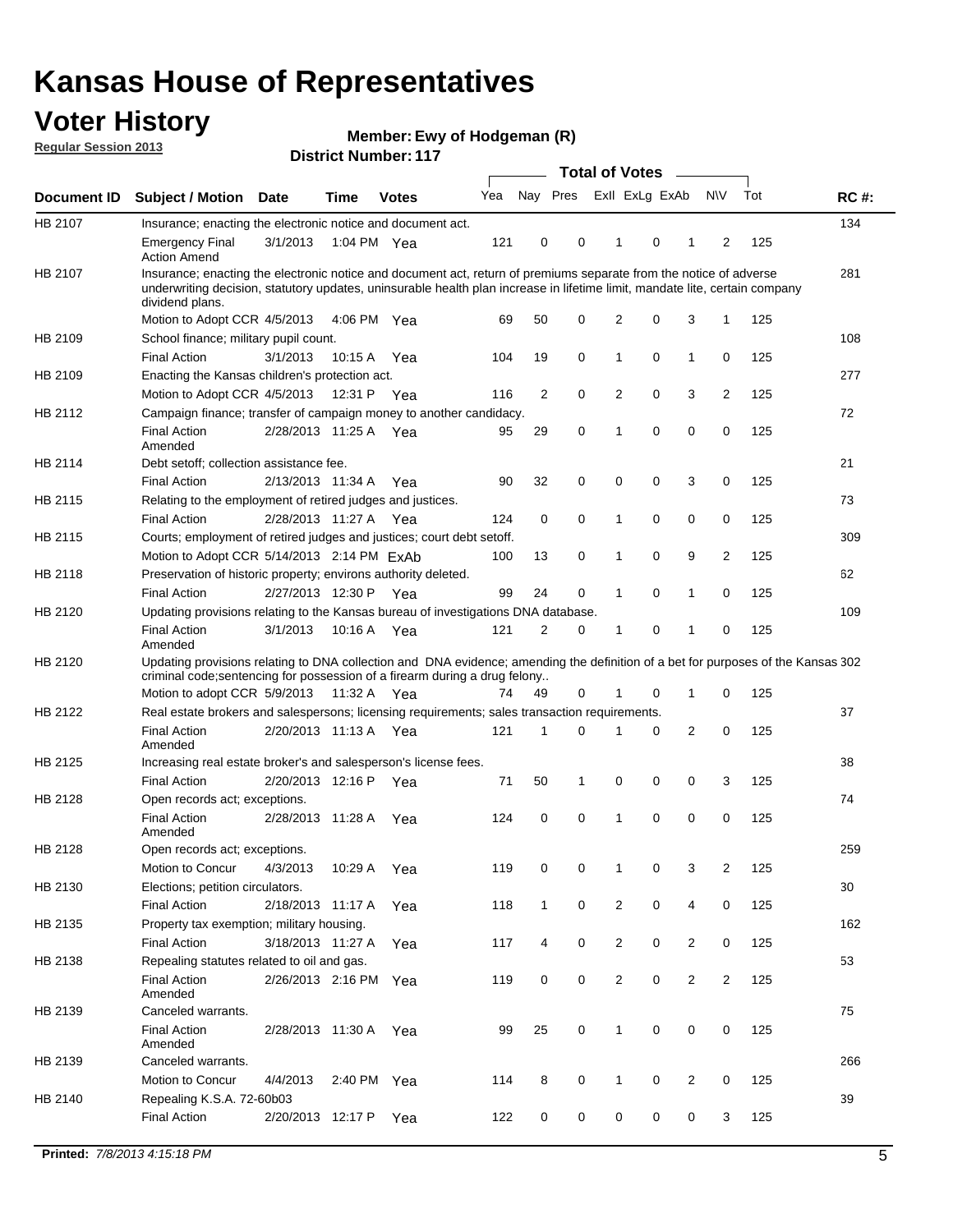## **Voter History**

**Ewy of Hodgeman (R)**

**Regular Session 2013**

|             |                                                                                                                                              |          |                       |              |     |             | <b>Total of Votes</b>   |              |   | $\sim 100$ m $^{-1}$ |           |     |             |
|-------------|----------------------------------------------------------------------------------------------------------------------------------------------|----------|-----------------------|--------------|-----|-------------|-------------------------|--------------|---|----------------------|-----------|-----|-------------|
| Document ID | <b>Subject / Motion Date</b>                                                                                                                 |          | Time                  | <b>Votes</b> | Yea |             | Nay Pres ExII ExLg ExAb |              |   |                      | <b>NV</b> | Tot | <b>RC#:</b> |
| HB 2141     | Repealer; elections process for certain unified school districts.                                                                            |          |                       |              |     |             |                         |              |   |                      |           |     | 24          |
|             | <b>Final Action</b>                                                                                                                          |          | 2/14/2013 11:23 A Yea |              | 123 | 0           | 0                       | 0            | 0 | 1                    | 1         | 125 |             |
| HB 2142     | Certain educational statutes concerning USD land transfers and higher education loan and grant programs.                                     |          |                       |              |     |             |                         |              |   |                      |           |     | 40          |
|             | <b>Final Action</b>                                                                                                                          |          | 2/20/2013 12:19 P Yea |              | 122 | 0           | 0                       | $\Omega$     | 0 | $\Omega$             | 3         | 125 |             |
| HB 2143     | Repealing outdated provisions relating to the purchase of certain real estate by the department of corrections.                              |          |                       |              |     |             |                         |              |   |                      |           |     | 34          |
|             | <b>Final Action</b>                                                                                                                          |          | 2/20/2013 11:09 A Yea |              | 122 | 0           | 0                       | 1            | 0 | $\overline{2}$       | 0         | 125 |             |
| HB 2144     | Repealing unnecessary statutes relating to juveniles.                                                                                        |          |                       |              |     |             |                         |              |   |                      |           |     | 76          |
|             | <b>Final Action</b>                                                                                                                          |          | 2/28/2013 11:32 A Yea |              | 124 | $\mathbf 0$ | 0                       | 1            | 0 | 0                    | 0         | 125 |             |
| HB 2145     | Repealing K.S.A. 75-5028; concerning the sale of real estate by the secretary of transportation.                                             |          |                       |              |     |             |                         |              |   |                      |           |     | 35          |
|             | <b>Final Action</b>                                                                                                                          |          | 2/20/2013 11:11 A Yea |              | 122 | 0           | 0                       | 1            | 0 | 2                    | 0         | 125 |             |
| HB 2146     | Repealing the cancer drug repository program K.S.A. 2012 Supp. 65-1664 through 65-1667 and amending K.S.A. 2012 Supp. 77<br>65-1636.         |          |                       |              |     |             |                         |              |   |                      |           |     |             |
|             | <b>Final Action</b>                                                                                                                          |          | 2/28/2013 11:33 A     | Yea          | 124 | 0           | 0                       | 1            | 0 | 0                    | 0         | 125 |             |
| HB 2147     | Repealer; use of metric system on certain road signs and markers, moving of heavy vehicles on bridges or culverts, interstate 94<br>bridges. |          |                       |              |     |             |                         |              |   |                      |           |     |             |
|             | <b>Final Action</b>                                                                                                                          | 3/1/2013 |                       | 9:52 AM Yea  | 123 | $\mathbf 0$ | 0                       |              | 0 | 1                    | 0         | 125 |             |
| HB 2148     | Repealers; postsecondary education scholarship provisions.                                                                                   |          |                       |              |     |             |                         |              |   |                      |           |     | 41          |
|             | <b>Final Action</b>                                                                                                                          |          | 2/20/2013 12:21 P     | Yea          | 106 | 16          | 0                       | 0            | 0 | $\mathbf 0$          | 3         | 125 |             |
| HB 2149     | Repealers; postsecondary education student loans and tuition grants.                                                                         |          |                       |              |     |             |                         |              |   |                      |           |     | 42          |
|             | <b>Final Action</b>                                                                                                                          |          | 2/20/2013 12:22 P     | Yea          | 108 | 14          | 0                       | 0            | 0 | $\Omega$             | 3         | 125 |             |
| HB 2149     | Repealing a \$500,000 transfer from highway patrol training center fund to the state general fund.                                           |          |                       |              |     |             |                         |              |   |                      |           |     | 314         |
|             | Motion to Concur                                                                                                                             |          | 5/23/2013 10:22 A Yea |              | 113 | 0           | 0                       |              | 0 | 8                    | 3         | 125 |             |
| HB 2150     | Repealers; workforce development loan program act.                                                                                           |          |                       |              |     |             |                         |              |   |                      |           |     | 78          |
|             | <b>Final Action</b>                                                                                                                          |          | 2/28/2013 11:34 A Yea |              | 94  | 30          | 0                       | 1            | 0 | 0                    | 0         | 125 |             |
| HB 2150     | Senate Substitute for HB 2150 by Committee on Commerce--Concerning the Kansas employment first oversight commission.                         |          |                       |              |     |             |                         |              |   |                      |           |     | 267         |
|             | Motion to Concur                                                                                                                             |          | 4/4/2013 2:44 PM Yea  |              | 110 | 12          | 0                       | 1            | 0 | 2                    | 0         | 125 |             |
| HB 2151     | Repealers; report on medically underserved areas of the state.                                                                               |          |                       |              |     |             |                         |              |   |                      |           |     | 63          |
|             | <b>Final Action</b>                                                                                                                          |          | 2/27/2013 12:31 P     | Yea          | 123 | 0           | 0                       | 1            | 0 | 1                    | 0         | 125 |             |
| HB 2152     | Repealer: uniform land sales practices act.                                                                                                  |          |                       |              |     |             |                         |              |   |                      |           |     | 36          |
|             | <b>Final Action</b>                                                                                                                          |          | 2/20/2013 11:12 A     | Yea          | 122 | 0           | 0                       | 1            | 0 | 2                    | 0         | 125 |             |
| HB 2153     | Unused medications act; dontating entities.                                                                                                  |          |                       |              |     |             |                         |              |   |                      |           |     | 64          |
|             | <b>Final Action</b><br>Amended                                                                                                               |          | 2/27/2013 12:33 P     | Yea          | 123 | 0           | 0                       | 1            | 0 | $\mathbf{1}$         | 0         | 125 |             |
| HB 2154     | Senate Substitute for HB 2154 by Committee on Public Health and Welfare--Cosmetology; relating to licensure and renewal of 31                |          |                       |              |     |             |                         |              |   |                      |           |     |             |
|             | persons, salons and clinics.<br><b>Final Action</b><br>Amended                                                                               |          | 2/18/2013 11:19 A     | Yea          | 119 | 0           | 0                       | 2            | 0 | 4                    | 0         | 125 |             |
| HB 2155     | Cosmetology; relating to licensure and renewal.                                                                                              |          |                       |              |     |             |                         |              |   |                      |           |     | 32          |
|             | <b>Final Action</b><br>Amended                                                                                                               |          | 2/18/2013 11:21 A Yea |              | 119 | 0           | 0                       | 2            | 0 |                      | 0         | 125 |             |
| HB 2156     | Repealers; school finance; area vocational school fund; local effort as applied to U.S.D. No. 450                                            |          |                       |              |     |             |                         |              |   |                      |           |     | 43          |
|             | <b>Final Action</b>                                                                                                                          |          | 2/20/2013 12:23 P     | Yea          | 122 | 0           | 0                       | 0            | 0 | 0                    | 3         | 125 |             |
| HB 2160     | Quality care assessment on skilled nursing care facilities.                                                                                  |          |                       |              |     |             |                         |              |   |                      |           |     | 144         |
|             | <b>Final Action</b>                                                                                                                          | 3/7/2013 |                       | 12:13 P Yea  | 100 | 21          | 0                       | 1            | 0 | 3                    | 0         | 125 |             |
| HB 2162     | Prohibition on use of state appropriated moneys to lobby relating to gun control at federal, state and local ogvernment level.               |          |                       |              |     |             |                         |              |   |                      |           |     | 79          |
|             | <b>Final Action</b><br>Amended                                                                                                               |          | 2/28/2013 11:36 A Yea |              | 120 | 4           | 0                       | 1            | 0 | 0                    | 0         | 125 |             |
| HB 2162     | Prohibition on use of state appropriated moneys to lobby at federal, state and local government levels relating to gun control.              |          |                       |              |     |             |                         |              |   |                      |           |     | 312         |
|             | Motion to adopt CCR 5/21/2013 2:52 PM Yea                                                                                                    |          |                       |              | 83  | 28          | 0                       |              | 0 | 13                   | 0         | 125 |             |
| HB 2163     | Relating to garnishment proceedings.                                                                                                         |          |                       |              |     |             |                         |              |   |                      |           |     | 80          |
|             | <b>Final Action</b>                                                                                                                          |          | 2/28/2013 11:37 A Yea |              | 124 | 0           | 0                       | $\mathbf{1}$ | 0 | 0                    | 0         | 125 |             |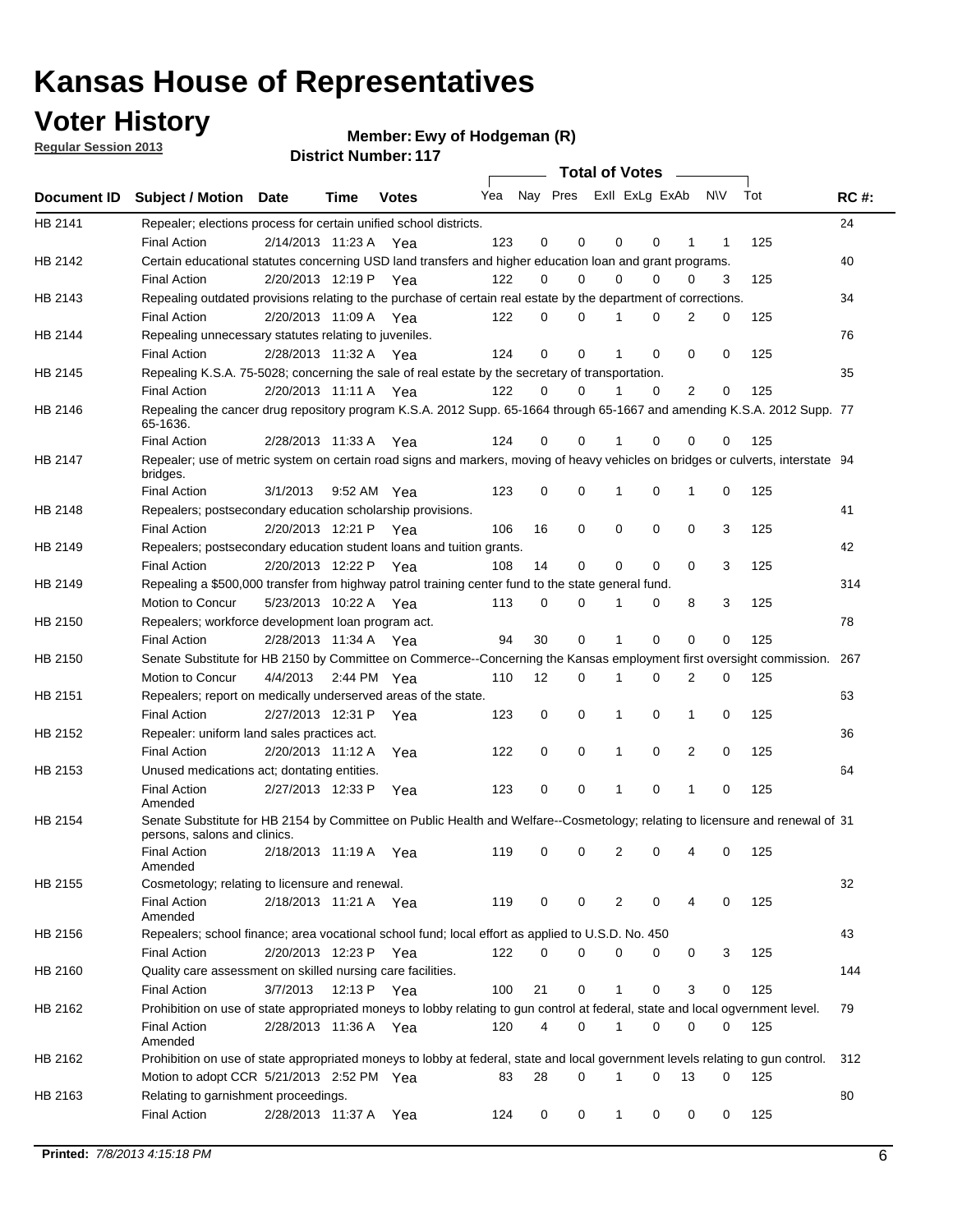## **Voter History**

**Ewy of Hodgeman (R)**

**Regular Session 2013**

|             |                                                                                                                                                                                                                                    |                       |             | ו ו . וסעוווער ועוווסוש |     |          |          | <b>Total of Votes</b> |   | $\overline{\phantom{a}}$ |                |     |             |
|-------------|------------------------------------------------------------------------------------------------------------------------------------------------------------------------------------------------------------------------------------|-----------------------|-------------|-------------------------|-----|----------|----------|-----------------------|---|--------------------------|----------------|-----|-------------|
| Document ID | <b>Subject / Motion Date</b>                                                                                                                                                                                                       |                       | Time        | <b>Votes</b>            | Yea | Nay Pres |          | Exll ExLg ExAb        |   |                          | <b>NV</b>      | Tot | <b>RC#:</b> |
| HB 2164     | Relating to jurors; information disqualifying prospective juror from jury service.                                                                                                                                                 |                       |             |                         |     |          |          |                       |   |                          |                |     | 47          |
|             | <b>Final Action</b><br>Amended                                                                                                                                                                                                     | 2/25/2013 12:12 P     |             | Nav                     | 75  | 45       | 0        | 0                     | 0 | 0                        | 5              | 125 |             |
| HB 2164     | Juries and grand juries.                                                                                                                                                                                                           |                       |             |                         |     |          |          |                       |   |                          |                |     | 284         |
|             | Motion to Adopt CCR 4/5/2013                                                                                                                                                                                                       |                       | 5:53 PM Yea |                         | 92  | 28       | 0        | 2                     | 0 | $\overline{2}$           | 1              | 125 |             |
| HB 2166     | Sub HB 2166 by Committee on Judiciary -- Relating to the medical assistance recovery program.                                                                                                                                      |                       |             |                         |     |          |          |                       |   |                          |                |     | 165         |
|             | Final Action Sub Bill 3/19/2013 10:34 A Yea<br>Amended                                                                                                                                                                             |                       |             |                         | 112 | 11       | $\Omega$ |                       | 0 | 1                        | 0              | 125 |             |
| HB 2167     | Establishing Native American legislative day at the capitol.                                                                                                                                                                       |                       |             |                         |     |          |          |                       |   |                          |                |     | 54          |
|             | <b>Final Action</b>                                                                                                                                                                                                                | 2/26/2013 2:17 PM Yea |             |                         | 119 | 0        | $\Omega$ | 2                     | 0 | $\overline{2}$           | 2              | 125 |             |
| HB 2167     | Senate Substitute for HB 2167 by Committee on Federal and State Affairs -- Concerning fireworks; regulations thereof.                                                                                                              |                       |             |                         |     |          |          |                       |   |                          |                |     | 261         |
|             | Motion to Concur                                                                                                                                                                                                                   | 4/4/2013              | 11:11 A Yea |                         | 100 | 23       | 0        | 1                     | 0 | 1                        | 0              | 125 |             |
| HB 2169     | Allowing for proceedings to determine final disposition of prisoner's pending probation revocations.                                                                                                                               |                       |             |                         |     |          |          |                       |   |                          |                |     | 49          |
|             | <b>Final Action</b>                                                                                                                                                                                                                | 2/26/2013 2:10 PM Yea |             |                         | 119 | 0        | 0        | 0                     | 0 | 0                        | 6              | 125 |             |
| HB 2170     | Concerning sentencing dispositions, probation and postrelease supervision.                                                                                                                                                         |                       |             |                         |     |          |          |                       |   |                          |                |     | 110         |
|             | <b>Final Action</b><br>Amended                                                                                                                                                                                                     | 3/1/2013              | 10:23 A     | Nay                     | 79  | 44       | 0        | 1                     | 0 | 1                        | 0              | 125 |             |
| HB 2170     | Concerning sentencing dispositions, probation and postrelease supervision.                                                                                                                                                         |                       |             |                         |     |          |          |                       |   |                          |                |     | 256         |
|             | Motion to Concur                                                                                                                                                                                                                   | 4/1/2013              | 10:54 A     | Nay                     | 75  | 44       | 0        | 1                     | 0 | $\overline{2}$           | 3              | 125 |             |
| HB 2172     | Cemeteries; cemetery corporations and cemetery merchandise.                                                                                                                                                                        |                       |             |                         |     |          |          |                       |   |                          |                |     | 81          |
|             | <b>Final Action</b><br>Amended                                                                                                                                                                                                     | 2/28/2013 11:38 A Yea |             |                         | 124 | 0        | 0        | 1                     | 0 | $\Omega$                 | 0              | 125 |             |
| HB 2176     | The Eisenhower foundation license plate.                                                                                                                                                                                           |                       |             |                         |     |          |          |                       |   |                          |                |     | 57          |
|             | <b>Final Action</b>                                                                                                                                                                                                                | 2/27/2013 12:11 P     |             | Yea                     | 112 | 11       | $\Omega$ | 0                     | 0 | 1                        | 1              | 125 |             |
| HB 2177     | Relating to motor carriers; concerning safety rules and regulations; certificates of convenience and necessity; transportation of 55<br>certain materials.                                                                         |                       |             |                         |     |          |          |                       |   |                          |                |     |             |
|             | <b>Final Action</b><br>Amended                                                                                                                                                                                                     | 2/26/2013 2:18 PM Yea |             |                         | 119 | 0        | $\Omega$ | 2                     | 0 | $\overline{2}$           | $\overline{2}$ | 125 |             |
| HB 2179     | Amending the secretary of labor's role of taking assignment of wage claims.                                                                                                                                                        |                       |             |                         |     |          |          |                       |   |                          |                |     | 111         |
|             | <b>Final Action</b><br>Amended                                                                                                                                                                                                     | 3/1/2013              | 10:24 A Yea |                         | 87  | 36       | 0        | 1                     | 0 | 1                        | 0              | 125 |             |
| HB 2181     | Authorizing licensing bodies to accept certain online distance education courses towards licensure for military service member 55<br>applicants                                                                                    |                       |             |                         |     |          |          |                       |   |                          |                |     |             |
|             | <b>Final Action</b>                                                                                                                                                                                                                | 2/27/2013 12:34 P     |             | Yea                     | 123 | 0        | 0        |                       | 0 | 1                        | 0              | 125 |             |
| HB 2182     | Relating to grand juries.                                                                                                                                                                                                          |                       |             |                         |     |          |          |                       |   |                          |                |     | 152         |
|             | <b>Final Action</b><br>Amended                                                                                                                                                                                                     | 3/13/2013 11:20 A     |             | Yea                     | 100 | 24       | 0        | 0                     | 0 | 1                        | 0              | 125 |             |
| HB 2183     | Substitute HB 2183 by Committee on Health and Human Services - - designation and control of infectious and contagious<br>diseases.                                                                                                 |                       |             |                         |     |          |          |                       |   |                          |                |     | 112         |
|             | Final Action Sub Bill 3/1/2013<br>Amended                                                                                                                                                                                          |                       | 10:26 A Yea |                         | 122 | 1        | 0        | 1                     | 0 | 1                        | 0              | 125 |             |
| HB 2183     | Substitute HB 2183 by Committee on Health and Human Services -- department of health and environment statutory duties<br>and functions, infectious and contagious diseases, laboratory services, health information technology and |                       |             |                         |     |          |          |                       |   |                          |                |     | 297         |
|             | Motion to Adopt CCR 4/5/2013                                                                                                                                                                                                       |                       | 9:37 PM Yea |                         | 120 | 0        | 0        | 2                     | 0 | 2                        | 1              | 125 |             |
| HB 2185     | Consolidation of citites and counties; dual majority vote.                                                                                                                                                                         |                       |             |                         |     |          |          |                       |   |                          |                |     | 113         |
|             | <b>Final Action</b><br>Amended                                                                                                                                                                                                     | 3/1/2013              | 10:27 A Yea |                         | 119 | 4        | 0        | 1                     | 0 | $\mathbf{1}$             | 0              | 125 |             |
| HB 2193     | Public facilities; accessiblity standards for disabled persons.                                                                                                                                                                    |                       |             |                         |     |          |          |                       |   |                          |                |     | 145         |
|             | <b>Final Action</b>                                                                                                                                                                                                                | 3/7/2013              | 12:14 P     | Yea                     | 121 | 0        | 0        | 1                     | 0 | 3                        | 0              | 125 |             |
| HB 2195     | Claims against the state; 2012 Joint Committee recommendations.                                                                                                                                                                    |                       |             |                         |     |          |          |                       |   |                          |                |     | 146         |
|             | <b>Final Action</b><br>Amended                                                                                                                                                                                                     | 3/7/2013              | 12:16 P Yea |                         | 110 | 10       | 0        | 1                     | 0 | 3                        | 1              | 125 |             |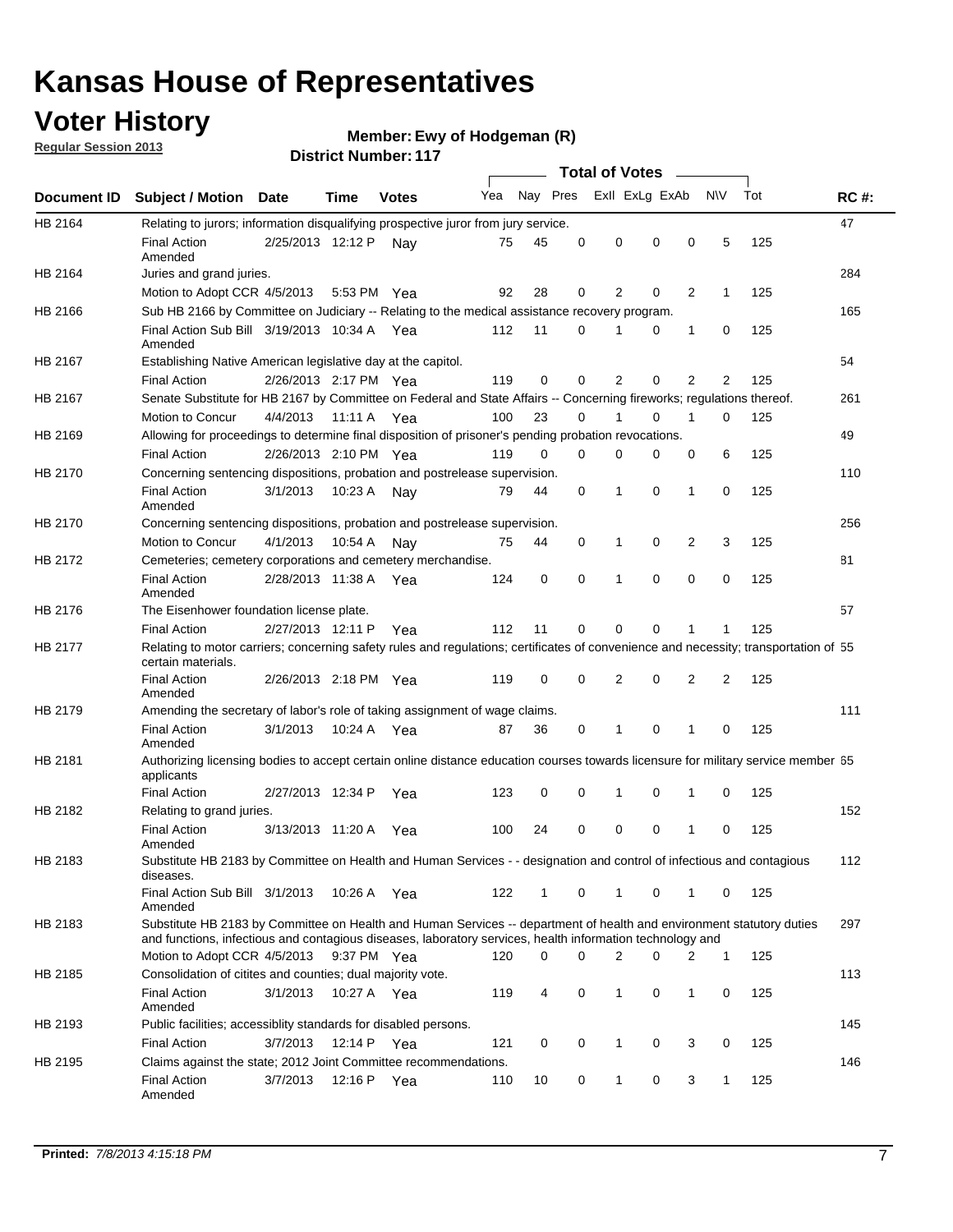## **Voter History**

**Ewy of Hodgeman (R)**

**Regular Session 2013**

|                |                                                                                                                                                                             |                       |             |              |     |          |          | <b>Total of Votes</b> |   |              |            |     |             |
|----------------|-----------------------------------------------------------------------------------------------------------------------------------------------------------------------------|-----------------------|-------------|--------------|-----|----------|----------|-----------------------|---|--------------|------------|-----|-------------|
| Document ID    | <b>Subject / Motion Date</b>                                                                                                                                                |                       | Time        | <b>Votes</b> | Yea | Nay Pres |          | Exll ExLg ExAb        |   |              | <b>N/A</b> | Tot | <b>RC#:</b> |
| HB 2197        | Kansas state high school activities association; membership of board of directors and executive board.                                                                      |                       |             |              |     |          |          |                       |   |              |            |     | 249         |
|                | Emergency Final<br><b>Action Amend</b>                                                                                                                                      | 3/26/2013 8:46 PM     |             | Nav          | 69  | 53       | 0        |                       | 0 | 2            | 0          | 125 |             |
| HB 2199        | Second amendment protection act.                                                                                                                                            |                       |             |              |     |          |          |                       |   |              |            |     | 157         |
|                | <b>Final Action</b><br>Amended                                                                                                                                              | 3/14/2013 11:34 A     |             | Yea          | 94  | 29       | 0        | 0                     | 0 | 2            | 0          | 125 |             |
| HB 2199        | Senate Substitute for HB 2199 by Committee on Federal and State Affairs--Secretary of Administration; successor; diretor of                                                 |                       |             |              |     |          |          |                       |   |              |            |     | 313         |
|                | accounts and reports; certain rules and regulations; Kansas liquor control act.                                                                                             |                       |             |              |     |          |          |                       |   |              |            |     |             |
|                | Motion to adopt CCR 5/22/2013 2:17 PM Yea                                                                                                                                   |                       |             |              | 89  | 23       | 0        | 1                     | 0 | 12           | 0          | 125 |             |
| HB 2200        | Executive chief information technology officer; office of information tehcnology services.                                                                                  |                       |             |              |     |          |          |                       |   |              |            |     | 114         |
|                | <b>Final Action</b><br>Amended                                                                                                                                              | 3/1/2013              | 10:28 A     | Yea          | 121 | 2        | 0        | 1                     | 0 | 1            | 0          | 125 |             |
| HB 2201        | Telecommunications; regulation by the state corporation commission and distributions from the Kansas universal service<br>fund.                                             |                       |             |              |     |          |          |                       |   |              |            |     | 33          |
|                | <b>Final Action</b><br>Amended                                                                                                                                              | 2/18/2013 11:24 A     |             | Yea          | 118 | 1        | 0        | 2                     | 0 | 4            | 0          | 125 |             |
| HB 2201        | Telecommunications; regulation by the state corporation commission and distributions from the Kansas universal service<br>fund.                                             |                       |             |              |     |          |          |                       |   |              |            |     | 278         |
|                | Motion to Adopt CCR 4/5/2013                                                                                                                                                |                       | 12:57 P     | Nav          | 99  | 20       | 0        | 2                     | 0 | 3            | 1          | 125 |             |
| HB 2202        | Providing automatic relief from certain motor carrier restrictions upon the governor's declaration of emergency.                                                            |                       |             |              |     |          |          |                       |   |              |            |     | 44          |
|                | <b>Final Action</b><br>Amended                                                                                                                                              | 2/20/2013 12:25 P     |             | Yea          | 122 | 0        | 0        | 0                     | 0 | 0            | 3          | 125 |             |
| HB 2203        | Relating to exercise of religion.                                                                                                                                           |                       |             |              |     |          |          |                       |   |              |            |     | 115         |
|                | <b>Final Action</b><br>Amended                                                                                                                                              | 3/1/2013              | 10:31 A     | Yea          | 109 | 14       | 0        | 1                     | 0 | 1            | 0          | 125 |             |
| HB 2203        | Relating to exercise of religion.                                                                                                                                           |                       |             |              |     |          |          |                       |   |              |            |     | 200         |
|                | Motion to Concur                                                                                                                                                            | 3/25/2013 9:41 AM     |             | Yea          | 109 | 12       | 0        | 2                     | 0 | 2            | 0          | 125 |             |
| HB 2204        | Relating to redemption of real property.                                                                                                                                    |                       |             |              |     |          |          |                       |   |              |            |     | 116         |
|                | <b>Final Action</b><br>Amended                                                                                                                                              | 3/1/2013              | 10:32 A     | Yea          | 123 | 0        | 0        | 1                     | 0 | 1            | 0          | 125 |             |
| HB 2204        | Extending the judicial branch surcharge for two years.                                                                                                                      |                       |             |              |     |          |          |                       |   |              |            |     | 308         |
|                | Motion to adopt CCR 5/13/2013 10:38 A                                                                                                                                       |                       |             | Yea          | 121 | 1        | 0        | 0                     | 0 | 3            | 0          | 125 |             |
| HB 2205        | Adoption hearings; time and waiver of notice.                                                                                                                               |                       |             |              |     |          |          |                       |   |              |            |     | 117         |
|                | <b>Final Action</b><br>Amended                                                                                                                                              | 3/1/2013              | 10:33 A Yea |              | 123 | 0        | 0        | 1                     | 0 | 1            | 0          | 125 |             |
| HB 2207        | Substitute HB 2207 by Committee on Agriculture and Natural Resources--Amending provisions relating to the regulation and<br>certification of animal feeding facilities.     |                       |             |              |     |          |          |                       |   |              |            |     | 56          |
|                | Final Action Sub Bill 2/26/2013 2:20 PM Yea                                                                                                                                 |                       |             |              | 119 | 0        | 0        | 2                     | 0 | 2            | 2          | 125 |             |
| <b>HB 2207</b> | Substitute HB 2207 by Committee on Agriculture and Natural Resources--Amending provisions relating to the regulation and 257<br>certification of animal feeding facilities. |                       |             |              |     |          |          |                       |   |              |            |     |             |
|                | Motion to Concur                                                                                                                                                            | 4/1/2013 2:23 PM Yea  |             |              | 119 | 0        | 0        | 1                     | 0 | 3            | 2          | 125 |             |
| HB 2209        | Amendments to the Kansas offender registration act.                                                                                                                         |                       |             |              |     |          |          |                       |   |              |            |     | 66          |
|                | Final Action<br>Amended                                                                                                                                                     | 2/27/2013 12:35 P Yea |             |              | 123 | 0        | 0        | $\mathbf{1}$          | 0 | $\mathbf{1}$ | 0          | 125 |             |
| HB 2210        | Elections; change of party affiliation.                                                                                                                                     |                       |             |              |     |          |          |                       |   |              |            |     | 132         |
|                | <b>Emergency Final</b><br><b>Action Amend</b>                                                                                                                               | 3/1/2013              | 1:02 PM Yea |              | 72  | 49       | 0        |                       | 0 | 1            | 2          | 125 |             |
| HB 2212        | Concerning the requirements to receiving a service grant through the veterans claims assistance program.                                                                    |                       |             |              |     |          |          |                       |   |              |            |     | 118         |
|                | Final Action                                                                                                                                                                | 3/1/2013              | 10:34 A Yea |              | 123 | 0        | 0        | $\mathbf{1}$          | 0 | 1            | 0          | 125 |             |
| HB 2213        | Member elections and retirement benefit determinations and one-time payments under KPERS act of 2015.                                                                       |                       |             |              |     |          |          |                       |   |              |            |     | 27          |
|                | <b>Final Action</b><br>Amended                                                                                                                                              | 2/15/2013 11:19 A Yea |             |              | 115 | 0        | 0        | 2                     | 2 | 3            | 3          | 125 |             |
| HB 2213        | Member elections and retirement benefit determinations and one-time payments under KPERS act of 2015.                                                                       |                       |             |              |     |          |          |                       |   |              |            |     | 311         |
|                | Motion to adopt CCR 5/20/2013 2:11 PM Yea                                                                                                                                   |                       |             |              | 104 | $\Omega$ | $\Omega$ | 1                     | 0 | 16           | 4          | 125 |             |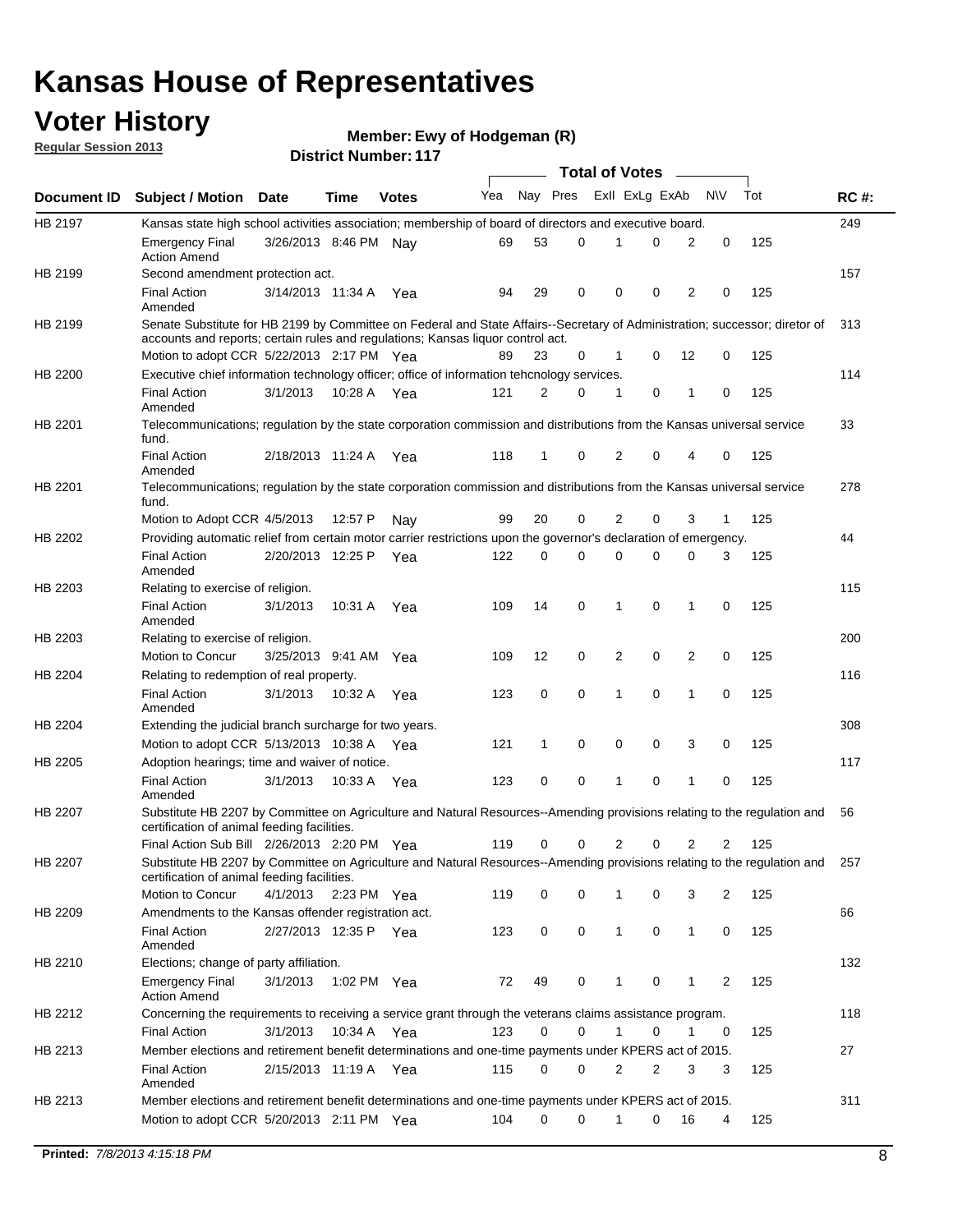## **Voter History**

**Ewy of Hodgeman (R)**

**Regular Session 2013**

|                |                                                                                                                                                                                                       |                       |         |               |     |    |             |              | <b>Total of Votes</b>   | $\sim$       |              |     |             |
|----------------|-------------------------------------------------------------------------------------------------------------------------------------------------------------------------------------------------------|-----------------------|---------|---------------|-----|----|-------------|--------------|-------------------------|--------------|--------------|-----|-------------|
| Document ID    | <b>Subject / Motion Date</b>                                                                                                                                                                          |                       | Time    | <b>Votes</b>  | Yea |    |             |              | Nay Pres ExII ExLg ExAb |              | <b>NV</b>    | Tot | <b>RC#:</b> |
| HB 2216        | Repealing certain joint committees and amending related statutes; amending the joint committees on special claims against<br>the state.                                                               |                       |         |               |     |    |             |              |                         |              |              |     | 119         |
|                | <b>Final Action</b><br>Amended                                                                                                                                                                        | 3/1/2013              | 10:36 A | Yea           | 91  | 32 | 0           | 1            | 0                       | 1            | 0            | 125 |             |
| HB 2216        | Repealing certain joint committees and amending related statutes; amending the joint committees on special claims against<br>the state.                                                               |                       |         |               |     |    |             |              |                         |              |              |     | 323         |
|                | Motion to adopt CCR 6/2/2013                                                                                                                                                                          |                       | 12:18 A | Nav           | 81  | 28 | 0           | 1            | 0                       | 6            | 9            | 125 |             |
| HB 2217        | Creating the crime of female genital mutilation and setting the penalty.                                                                                                                              |                       |         |               |     |    |             |              |                         |              |              |     | 120         |
|                | <b>Final Action</b><br>Amended                                                                                                                                                                        | 3/1/2013              | 10:37 A | Yea           | 123 | 0  | $\mathbf 0$ | 1            | 0                       | 1            | 0            | 125 |             |
| HB 2218        | Driving under the influence of alcohol or drugs; tests; implied consent; administrative hearings.                                                                                                     |                       |         |               |     |    |             |              |                         |              |              |     | 82          |
|                | <b>Final Action</b>                                                                                                                                                                                   | 2/28/2013 11:40 A Yea |         |               | 124 | 0  | 0           |              | $\Omega$                | 0            | 0            | 125 |             |
| HB 2218        | Driving under the influence of alcohol or drugs; boating under the influence of alcohol or drugs; tests; implied consent;<br>administrative hearings; aggravated battery DUI.                         |                       |         |               |     |    |             |              |                         |              |              |     | 303         |
|                | Motion to adopt CCR 5/9/2013                                                                                                                                                                          |                       |         | 11:46 A Yea   | 120 | 2  | 0           | 1            | 0                       | 1            | 1            | 125 |             |
| HB 2221        | Enacting the equal access act; school employees; professional employees organization.                                                                                                                 |                       |         |               |     |    |             |              |                         |              |              |     | 83          |
|                | <b>Final Action</b>                                                                                                                                                                                   | 2/28/2013 11:42 A     |         | Yea           | 71  | 53 | 0           | 1            | 0                       | 0            | 0            | 125 |             |
| <b>HB 2222</b> | School districts; bullying policies.                                                                                                                                                                  |                       |         |               |     |    |             |              |                         |              |              |     | 141         |
|                | <b>Emergency Final</b><br><b>Action Amend</b>                                                                                                                                                         | 3/1/2013              |         | 1:13 PM Yea   | 119 | 1  | 1           | 1            | 0                       | 1            | 2            | 125 |             |
| HB 2228        | Decreased employer payments to group insurance reserve fund for KPERS plan of death and long-term disability benefits<br>during fiscal years 2014 and 2015.                                           |                       |         |               |     |    |             |              |                         |              |              |     | 28          |
|                | <b>Final Action</b><br>Amended                                                                                                                                                                        | 2/15/2013 11:21 A     |         | Yea           | 115 | 0  | 0           | 2            | 2                       | 3            | 3            | 125 |             |
| HB 2231        | Substitute HB 2231 by Committee on Appropriations - Appropriations for FY 2014, FY 2015, FY 2016, FY 2017 and FY 2018<br>for various state agencies; capital improvement projects.                    |                       |         |               |     |    |             |              |                         |              |              |     | 177         |
|                | Final Action Sub Bill 3/20/2013 10:29 A<br>Amended                                                                                                                                                    |                       |         | Nav           | 68  | 55 | 0           | 1            | 0                       | 1            | 0            | 125 |             |
| HB 2234        | Contracts between the Kansas turnpike authority and the Kansas department of transportation.                                                                                                          |                       |         |               |     |    |             |              |                         |              |              |     | 151         |
|                | <b>Final Action</b><br>Amended                                                                                                                                                                        | 3/11/2013 11:16 A     |         | Yea           | 81  | 41 | 0           | 0            | 1                       | 2            | 0            | 125 |             |
| HB 2234        | Naming the secretary of transportation as the director of operations of the Kansas turnpike authority; pertaining to certain<br>contracts between the authority and the department of transportation. |                       |         |               |     |    |             |              |                         |              |              |     | 299         |
|                | Motion to Adopt CCR 4/5/2013                                                                                                                                                                          |                       |         | 10:12 P Yea   | 76  | 44 | 0           | 2            | 0                       | 2            | 1            | 125 |             |
| HB 2244        | Taxation of watercraft.<br><b>Emergency Final</b>                                                                                                                                                     | 3/26/2013 8:49 PM Yea |         |               | 107 | 15 | 0           | 1            | 0                       | 2            | 0            | 125 | 250         |
|                | <b>Action Amend</b>                                                                                                                                                                                   |                       |         |               |     |    |             |              |                         |              |              |     |             |
| HB 2249        | City annexation of fire district land; double taxation; refund.                                                                                                                                       |                       |         |               |     |    |             |              |                         |              |              |     | 121         |
|                | Final Action<br>Amended                                                                                                                                                                               | 3/1/2013 10:39 A Yea  |         |               | 101 | 22 | $\Omega$    | $\mathbf{1}$ | $\Omega$                | $\mathbf{1}$ | $\Omega$     | 125 |             |
| HB 2249        | Certain property issues; fire districts; historic preservation; solid waste.                                                                                                                          |                       |         |               |     |    |             |              |                         |              |              |     | 310         |
|                | Motion to Adopt CCR 5/17/2013 10:25 A Yea                                                                                                                                                             |                       |         |               | 92  | 18 | 0           | 1            | 0                       | 14           | 0            | 125 |             |
| HB 2252        | Eliminating the statute of limitations for prosecutions of rape and aggravated criminal sodomy.                                                                                                       |                       |         |               |     |    |             |              |                         |              |              |     | 122         |
|                | <b>Final Action</b><br>Amended                                                                                                                                                                        | 3/1/2013              |         | 10:40 A Yea   | 123 | 0  | $\Omega$    |              | 0                       | 1            | 0            | 125 |             |
| HB 2253        | Abortion; prohibiting funding for abortion services; amending late-term abortion and woman's- right-to-know statutes.                                                                                 |                       |         |               |     |    |             |              |                         |              |              |     | 178         |
|                | <b>Final Action</b><br>Amended                                                                                                                                                                        | 3/20/2013 10:31 A Yea |         |               | 92  | 31 | 0           | 1            | 0                       | 1            | 0            | 125 |             |
| HB 2253        | Abortion; prohibiting funding for abortion services; amending late-term abortion and woman's- right-to-know statutes.                                                                                 |                       |         |               |     |    |             |              |                         |              |              |     | 301         |
|                | Motion to Adopt CCR 4/5/2013                                                                                                                                                                          |                       |         | 10:34 P Yea   | 90  | 30 | 0           | 2            | 0                       | 2            | $\mathbf{1}$ | 125 |             |
| HB 2255        | Economic development; investments in telecommunications machinery and equipment.                                                                                                                      |                       |         |               |     |    |             |              |                         |              |              |     | 142         |
|                | EFA Sub Bill<br>Amended                                                                                                                                                                               | 3/1/2013              |         | 1:15 PM $Yea$ | 116 | 5  | 0           | 1            | 0                       | 1            | 2            | 125 |             |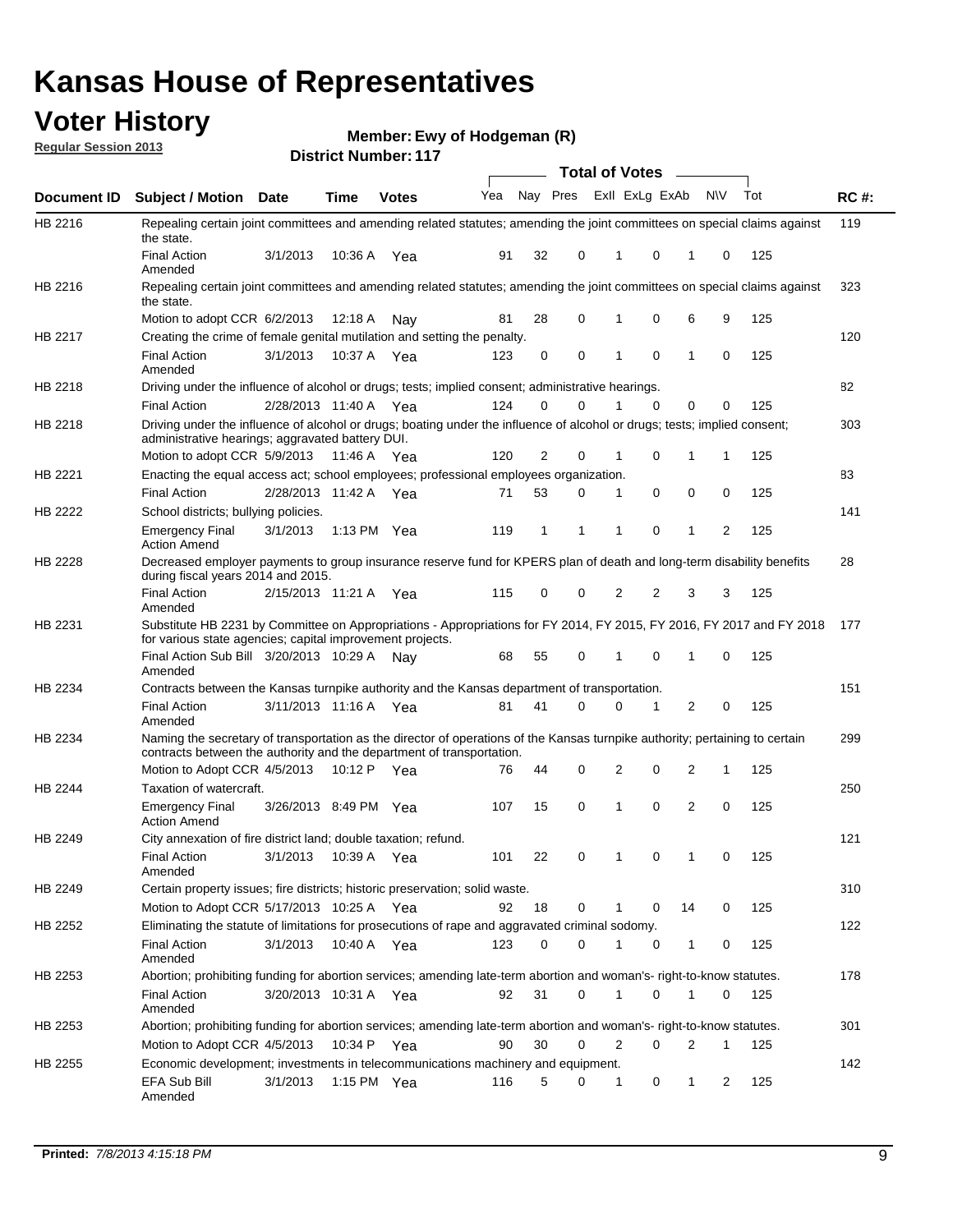## **Voter History**

**Ewy of Hodgeman (R)**

**Regular Session 2013**

|             |                                                                                                                                                                                       |                       |             |              |     |                         |          | <b>Total of Votes</b> |              | $\overline{\phantom{0}}$ |              |     |             |
|-------------|---------------------------------------------------------------------------------------------------------------------------------------------------------------------------------------|-----------------------|-------------|--------------|-----|-------------------------|----------|-----------------------|--------------|--------------------------|--------------|-----|-------------|
| Document ID | <b>Subject / Motion Date</b>                                                                                                                                                          |                       | Time        | <b>Votes</b> | Yea | Nay Pres ExII ExLg ExAb |          |                       |              |                          | <b>NV</b>    | Tot | <b>RC#:</b> |
| HB 2259     | Domestic relations; relating to dissolution of marriage;                                                                                                                              |                       |             |              |     |                         |          |                       |              |                          |              |     | 58          |
|             | <b>Final Action</b>                                                                                                                                                                   | 2/27/2013 12:12 P     |             | Yea          | 123 | 0                       | 0        | 1                     | 0            | 1                        | 0            | 125 |             |
| HB 2261     | Authorizing the expenditure of unencumbered balances held by school district; removing the cap for contingency reserve<br>fund.                                                       |                       |             |              |     |                         |          |                       |              |                          |              |     | 48          |
|             | <b>Final Action</b><br>Amended                                                                                                                                                        | 2/25/2013 12:13 P     |             | Yea          | 120 | 0                       | 0        | 0                     | 0            | 0                        | 5            | 125 |             |
| HB 2261     | School districts; expenditure of unencumbered bala ces; removing the cap for contingency reserve fund; establishing celebrate 305<br>freedom week; bullying policies, ies.            |                       |             |              |     |                         |          |                       |              |                          |              |     |             |
|             | Motion to adopt CCR 5/9/2013                                                                                                                                                          |                       | 2:25 PM Yea |              | 119 | 1                       | 0        |                       | 0            | 4                        | 0            | 125 |             |
| HB 2262     | Substitute HB 2262 by Committee on Appropriations - Amending the percentage amount that is deposited into the oil and gas 210<br>valuation depletion trust fund from 12.41% to 8.25%. |                       |             |              |     |                         |          |                       |              |                          |              |     |             |
|             | Final Action Sub Bill 3/26/2013 9:58 AM Yea                                                                                                                                           |                       |             |              | 96  | 23                      | 0        |                       | 0            | 5                        | 0            | 125 |             |
| HB 2267     | Income tax, credits, high performance incentive program; subtraction modifications, certain expenses related to living dinor<br>organ donations.                                      |                       |             |              |     |                         |          |                       |              |                          |              |     | 252         |
|             | <b>Emergency Final</b><br><b>Action Amend</b>                                                                                                                                         | 3/26/2013 8:52 PM Yea |             |              | 106 | 16                      | 0        | 1                     | 0            | 2                        | 0            | 125 |             |
| HB 2269     | John Bower memorial highway.<br><b>Final Action</b>                                                                                                                                   | 2/28/2013 11:44 A     |             | Yea          | 114 | 10                      | 0        | 1                     | 0            | 0                        | 0            | 125 | 84          |
|             | Amended                                                                                                                                                                               |                       |             |              |     |                         |          |                       |              |                          |              |     |             |
| HB 2272     | Exempting IRB-purchased property from property taxatin without state ownerhsip requirement.                                                                                           |                       |             |              |     |                         |          |                       |              |                          |              |     | 123         |
|             | <b>Final Action</b>                                                                                                                                                                   | 3/1/2013              | 10:41 A     | Yea          | 123 | 0                       | 0        | 1                     | 0            | $\mathbf{1}$             | 0            | 125 |             |
| HB 2278     | Creating a penalty enhancement for the theft or burglary of a firearm.                                                                                                                |                       |             |              |     |                         |          |                       |              |                          |              |     | 135         |
|             | <b>Emergency Final</b><br><b>Action Amend</b>                                                                                                                                         | 3/1/2013              | 1:06 PM Yea |              | 117 | 4                       | 0        | 1                     | 0            | $\mathbf{1}$             | 2            | 125 |             |
| HB 2280     | School districts; establishing celebrate freedom week and related curriculum.                                                                                                         |                       |             |              |     |                         |          |                       |              |                          |              |     | 140         |
|             | <b>Emergency Final</b><br><b>Action Amend</b>                                                                                                                                         | 3/1/2013              | 1:12 PM Yea |              | 95  | 25                      | 1        | 1                     | 0            | 1                        | 2            | 125 |             |
| HB 2294     | Kansas uniform securities act.                                                                                                                                                        |                       |             |              |     |                         |          |                       |              |                          |              |     | 124         |
|             | <b>Final Action</b>                                                                                                                                                                   | 3/1/2013              | 10:42 A     | Yea          | 123 | 0                       | 0        | 1                     | 0            | 1                        | 0            | 125 |             |
| HB 2296     | Campaign finance; permitted uses of campaign funds.                                                                                                                                   |                       |             |              |     |                         |          |                       |              |                          |              |     | 148         |
|             | <b>Final Action</b>                                                                                                                                                                   | 3/8/2013              | 11:12 A Yea |              | 120 | $\mathbf{1}$            | 0        | $\Omega$              | $\mathbf{1}$ | $\overline{2}$           | $\mathbf{1}$ | 125 |             |
| HB 2298     | Amending the crimes of interference with law enforcement and giving a false alarm.                                                                                                    |                       |             |              |     |                         |          |                       |              |                          |              |     | 136         |
|             | <b>Emergency Final</b><br>Action                                                                                                                                                      | 3/1/2013              | 1:07 PM Yea |              | 121 | 0                       | 0        | 1                     | 0            | 1                        | 2            | 125 |             |
| HB 2302     | Relating to drug screening, criminal history record check and fingerprinting of certain persons and employees.                                                                        |                       |             |              |     |                         |          |                       |              |                          |              |     | 85          |
|             | <b>Final Action</b><br>Amended                                                                                                                                                        | 2/28/2013 11:45 A     |             | Yea          | 124 | 0                       | $\Omega$ |                       | 0            | 0                        | 0            | 125 |             |
| HB 2303     | Relating to drivier's license fees; driving under the influence equipment fund.                                                                                                       |                       |             |              |     |                         |          |                       |              |                          |              |     | 125         |
|             | <b>Final Action</b><br>Amended                                                                                                                                                        | 3/1/2013              | 10:44 A     | Yea          | 113 | 10                      | 0        | 1                     | 0            | 1                        | 0            | 125 |             |
| HB 2305     | Kansas storage tank act and containment of underground storage tanks.                                                                                                                 |                       |             |              |     |                         |          |                       |              |                          |              |     | 126         |
|             | <b>Final Action</b>                                                                                                                                                                   | 3/1/2013              | 10:45 A     | Yea          | 123 | 0                       | 0        | 1                     | 0            | 1                        | 0            | 125 |             |
| HB 2305     | Kansas storage tank act and containment of underground storage tanks.                                                                                                                 |                       |             |              |     |                         |          |                       |              |                          |              |     | 197         |
|             | Motion to Concur                                                                                                                                                                      | 3/22/2013 11:36 A     |             | Yea          | 119 | 0                       | 0        | $\overline{c}$        | 0            | 3                        | $\mathbf{1}$ | 125 |             |
| HB 2311     | Increasing delinquent registration fees.                                                                                                                                              |                       |             |              |     |                         |          |                       |              |                          |              |     | 127         |
|             | <b>Final Action</b>                                                                                                                                                                   | 3/1/2013              | 10:50 A     | Nay          | 24  | 99                      | 0        | $\mathbf{1}$          | 0            | 1                        | 0            | 125 |             |
| HB 2312     | Kansas uninsurable health insurance plan; increase in life time limit.                                                                                                                |                       |             |              |     |                         |          |                       |              |                          |              |     | 95          |
|             | <b>Final Action</b>                                                                                                                                                                   | 3/1/2013              | 9:53 AM Yea |              | 123 | 0                       | 0        | 1                     | 0            | 1                        | 0            | 125 |             |
| HB 2318     | Authorizing use of motorcycle headlamp modulation systems and side lamps.                                                                                                             |                       |             |              |     |                         |          |                       |              |                          |              |     | 128         |
|             | <b>Final Action</b><br>Amended                                                                                                                                                        | 3/1/2013              | 10:52 A     | Yea          | 123 | 0                       | 0        | 1                     | 0            | 1                        | 0            | 125 |             |
| HB 2318     | Authorizing use of motorcycle headlamp modulation systems and side lamps.                                                                                                             |                       |             |              |     |                         |          |                       |              |                          |              |     | 201         |
|             | Motion to Concur                                                                                                                                                                      | 3/25/2013 9:44 AM Yea |             |              | 121 | 0                       | 0        | 2                     | 0            | 2                        | 0            | 125 |             |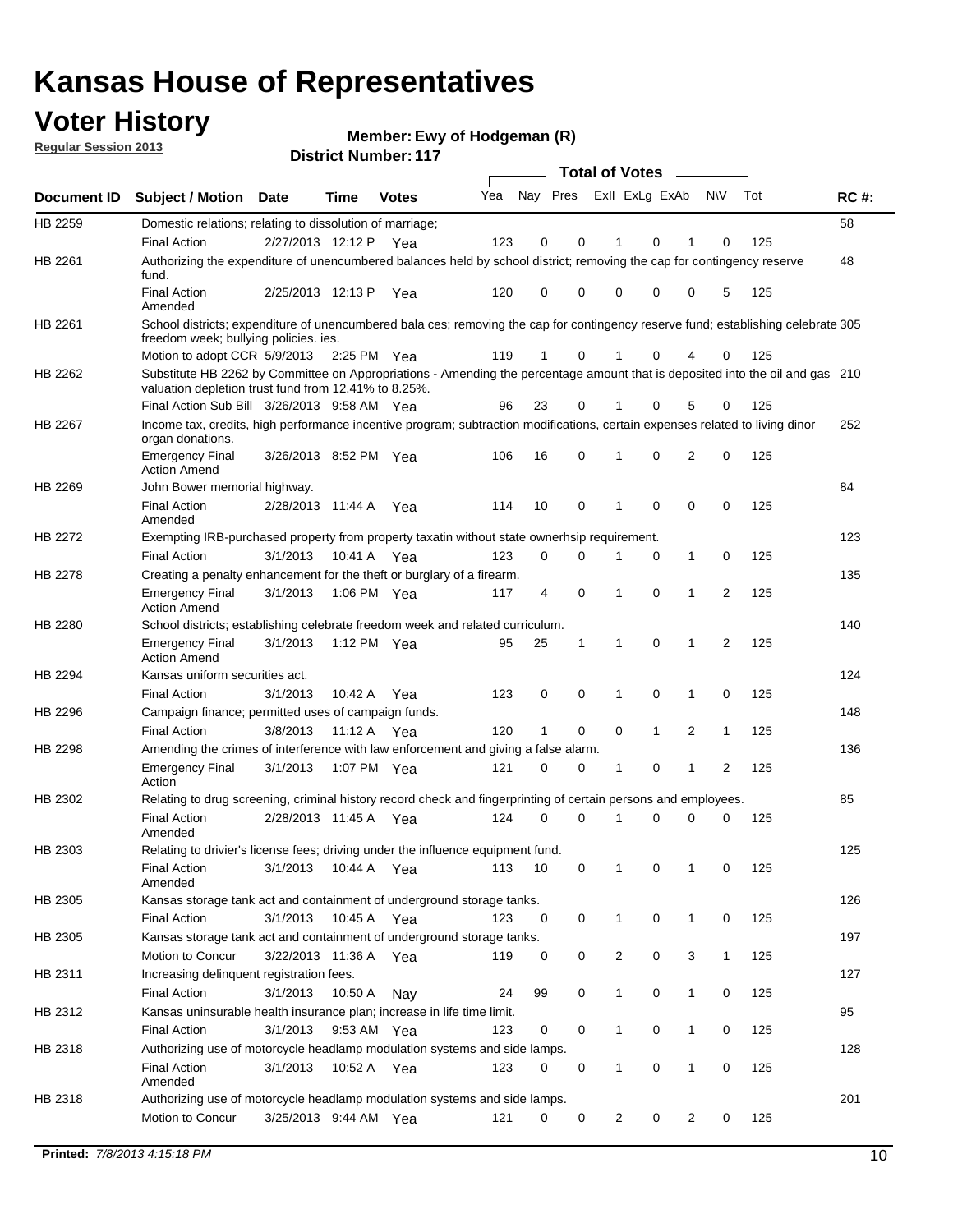## **Voter History**

**Regular Session 2013**

#### **Ewy of Hodgeman (R)**

|             |                                                                                                                                             |                       |             |              |     |                |             | <b>Total of Votes</b> |   |              |     |     |             |
|-------------|---------------------------------------------------------------------------------------------------------------------------------------------|-----------------------|-------------|--------------|-----|----------------|-------------|-----------------------|---|--------------|-----|-----|-------------|
| Document ID | <b>Subject / Motion</b>                                                                                                                     | Date                  | Time        | <b>Votes</b> | Yea | Nay Pres       |             | Exll ExLg ExAb        |   |              | N\V | Tot | <b>RC#:</b> |
| HB 2319     | Creating the coalition of innovative districts act.                                                                                         |                       |             |              |     |                |             |                       |   |              |     |     | 149         |
|             | <b>Final Action</b>                                                                                                                         | 3/8/2013              | 11:17 A     | Yea          | 74  | 47             | 0           | 0                     | 1 | 3            | 0   | 125 |             |
|             | Amended                                                                                                                                     |                       |             |              |     |                |             |                       |   |              |     |     |             |
| HB 2319     | Creating the coalition of innovative districts act.                                                                                         |                       |             |              |     |                |             |                       |   |              |     |     | 279         |
|             | Motion to Adopt CCR 4/5/2013                                                                                                                |                       | 1:03 PM Yea |              | 71  | 47             | 0           | 2                     | 0 | 3            | 2   | 125 |             |
| HB 2322     | Relating to the division of health of the department of health and environment.                                                             |                       |             |              |     |                |             |                       |   |              |     |     | 86          |
|             | <b>Final Action</b><br>Amended                                                                                                              | 2/28/2013 11:46 A Yea |             |              | 118 | 6              | 0           | 1                     | 0 | 0            | 0   | 125 |             |
| HB 2326     | VoIP and IP enabled services.                                                                                                               |                       |             |              |     |                |             |                       |   |              |     |     | 129         |
|             | <b>Final Action</b>                                                                                                                         | 3/1/2013              | 10:53 A     | Yea          | 123 | $\mathbf 0$    | $\mathbf 0$ | 1                     | 0 | 1            | 0   | 125 |             |
|             | Amended                                                                                                                                     |                       |             |              |     |                |             |                       |   |              |     |     |             |
| HB 2338     | Courts; docket fees.                                                                                                                        |                       |             |              |     |                |             |                       |   |              |     |     | 211         |
|             | <b>Final Action</b>                                                                                                                         | 3/26/2013 10:00 A     |             | Yea          | 67  | 52             | 0           | 1                     | 0 | 5            | 0   | 125 |             |
|             | Amended                                                                                                                                     |                       |             |              |     |                |             |                       |   |              |     |     | 67          |
| HB 2339     | Allowing insurers to return premiums to a policyholder separate from the notice of an adverse underwriting decision.<br><b>Final Action</b> |                       |             |              | 124 | 0              | $\mathbf 0$ |                       | 0 | 0            | 0   | 125 |             |
|             | Combining life insurance with certain additional health related riders, insurance agents-lines of insurance, health insurance for 287       | 2/28/2013 11:16 A Yea |             |              |     |                |             |                       |   |              |     |     |             |
| HB 2339     | certain firefighters and law enforcement officers.                                                                                          |                       |             |              |     |                |             |                       |   |              |     |     |             |
|             | Motion to Adopt CCR 4/5/2013 7:15 PM Yea                                                                                                    |                       |             |              | 116 | 4              | 0           | $\overline{2}$        | 0 | 2            | -1  | 125 |             |
| HB 2343     | Relating to the secretary of health and environment; office of laboratory services.                                                         |                       |             |              |     |                |             |                       |   |              |     |     | 130         |
|             | <b>Final Action</b>                                                                                                                         | 3/1/2013              | 10:54 A Yea |              | 89  | 34             | 0           | 1                     | 0 | 1            | 0   | 125 |             |
| HB 2349     | School districts; audit by legislative post audit committee.                                                                                |                       |             |              |     |                |             |                       |   |              |     |     | 87          |
|             | <b>Final Action</b><br>Amended                                                                                                              | 2/28/2013 11:48 A Yea |             |              | 120 | 4              | $\mathbf 0$ | 1                     | 0 | 0            | 0   | 125 |             |
| HB 2349     | School districts; audit by legislative post audit committee.                                                                                |                       |             |              |     |                |             |                       |   |              |     |     | 291         |
|             | Motion to Concur                                                                                                                            | 4/5/2013              | 7:55 PM Yea |              | 118 | $\overline{2}$ | $\mathbf 0$ | $\overline{2}$        | 0 | 2            | 1   | 125 |             |
| HB 2352     | Maximum benefits increased for certain members of the Kansas police and firemen's retirement system.                                        |                       |             |              |     |                |             |                       |   |              |     |     | 88          |
|             | <b>Final Action</b>                                                                                                                         | 2/28/2013 11:49 A     |             | Yea          | 124 | 0              | 0           | 1                     | 0 | 0            | 0   | 125 |             |
| HB 2353     | Adding certain controlled substances as schedule I drugs.                                                                                   |                       |             |              |     |                |             |                       |   |              |     |     | 138         |
|             | <b>Emergency Final</b><br>Action                                                                                                            | 3/1/2013              |             | 1:09 PM Yea  | 121 | 0              | 0           | 1                     | 0 | 1            | 2   | 125 |             |
| HB 2357     | 242nd engineer company ae" KS army national guard ae" membrial highway.                                                                     |                       |             |              |     |                |             |                       |   |              |     |     | 96          |
|             | <b>Final Action</b>                                                                                                                         | 3/1/2013              | 9:54 AM Yea |              | 123 | 0              | 0           | 1                     | 0 | 1            | 0   | 125 |             |
| HB 2357     | 242nd engineer company-KS army national guard- highway.                                                                                     |                       |             |              |     |                |             |                       |   |              |     |     | 202         |
|             | Motion to Concur                                                                                                                            | 3/25/2013 9:47 AM Yea |             |              | 121 | $\mathbf 0$    | $\mathbf 0$ | $\overline{2}$        | 0 | 2            | 0   | 125 |             |
| HB 2363     | Exempting certain aggregate mining operations from department of health and environment regulations.                                        |                       |             |              |     |                |             |                       |   |              |     |     | 131         |
|             | <b>Final Action</b><br>Amended                                                                                                              | 3/1/2013              | 10:56 A Yea |              | 123 | 0              | 0           | 1                     | 0 | 1            | 0   | 125 |             |
| HB 2363     | Water; wastewater regulations for sand and gravel; streams, dams and water obstructions.                                                    |                       |             |              |     |                |             |                       |   |              |     |     | 280         |
|             | Motion to Adopt CCR 4/5/2013                                                                                                                |                       |             | 1:10 PM Yea  | 119 | 0              | 0           | 2                     | 0 | 3            | 1   | 125 |             |
| HB 2368     | Relating to the governor's mental health services planning council.                                                                         |                       |             |              |     |                |             |                       |   |              |     |     | 137         |
|             | <b>Emergency Final</b><br><b>Action Amend</b>                                                                                               | 3/1/2013              | 1:08 PM Yea |              | 121 | 0              | 0           | 1                     | 0 | $\mathbf{1}$ | 2   | 125 |             |
| HB 2377     | Relating to court fees and costs; judicial branch surcharge fund.                                                                           |                       |             |              |     |                |             |                       |   |              |     |     | 212         |
|             | <b>Final Action</b>                                                                                                                         | 3/26/2013 10:01 A Yea |             |              | 118 | 1              | 0           |                       | 0 | 5            | 0   | 125 |             |
| HB 2378     | Sales tax exemption for sales of certain machinery and equipment used for surface mining activities.                                        |                       |             |              |     |                |             |                       |   |              |     |     | 251         |
|             | <b>Emergency Final</b><br><b>Action Amend</b>                                                                                               | 3/26/2013 8:51 PM Yea |             |              | 104 | 18             | 0           | 1                     | 0 | 2            | 0   | 125 |             |
| HB 2381     | Election campaign finance; removing certain limitations to contributions made during legislative sessions.                                  |                       |             |              |     |                |             |                       |   |              |     |     | 198         |
|             | <b>Final Action</b>                                                                                                                         | 3/25/2013 9:30 AM Yea |             |              | 100 | 21             | 0           | 2                     | 0 | 2            | 0   | 125 |             |
|             | Amended                                                                                                                                     |                       |             |              |     |                |             |                       |   |              |     |     |             |
| HB 2387     | Clarifying that felony murder is not a lesser included offense of capital murder.                                                           |                       |             |              |     |                |             |                       |   |              |     |     | 213         |
|             | <b>Final Action</b>                                                                                                                         | 3/26/2013 10:02 A     |             | Yea          | 117 | 2              | 0           | 1                     | 0 | 5            | 0   | 125 |             |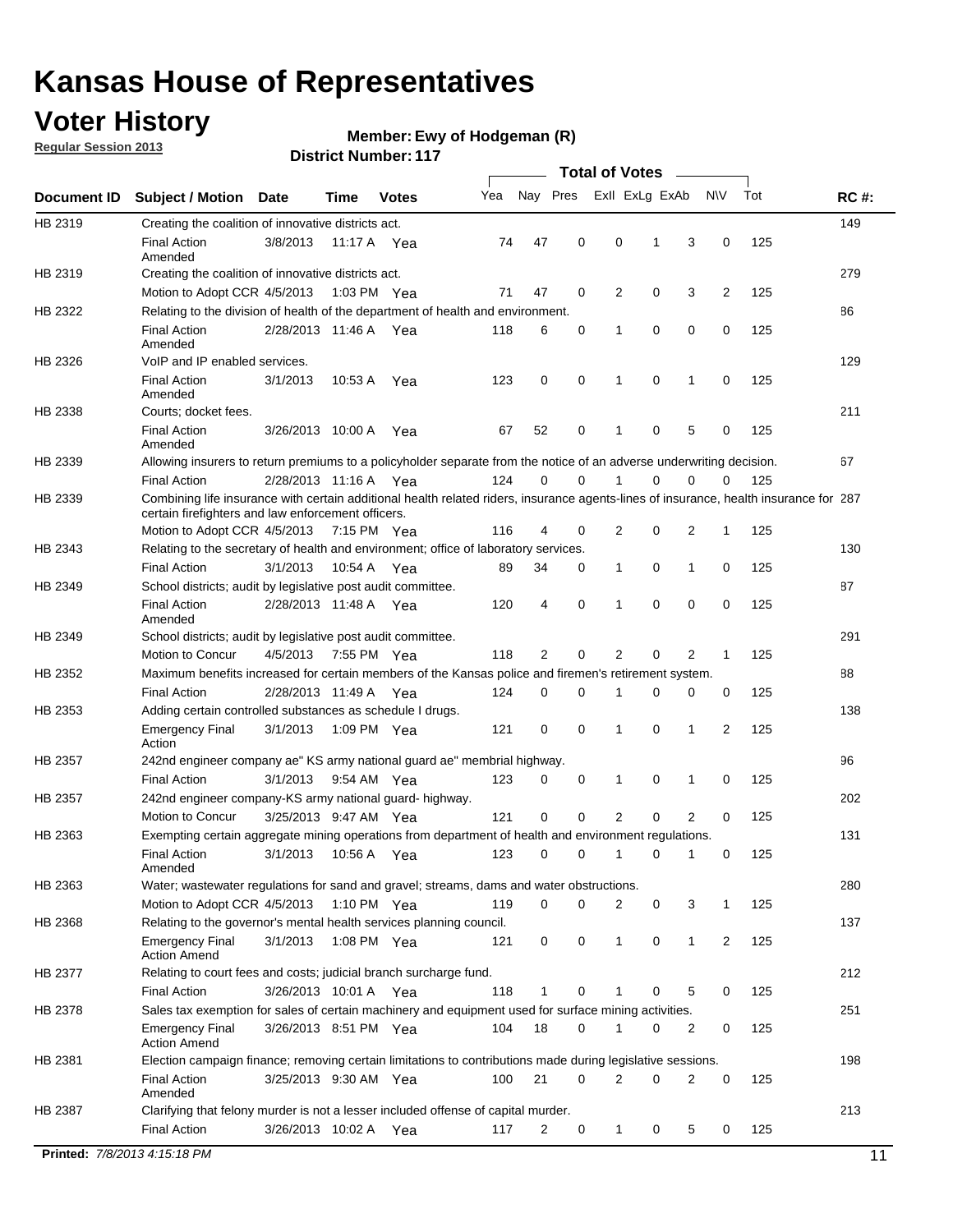## **Voter History**

**Ewy of Hodgeman (R)**

**Regular Session 2013**

|                 |                                                                                                                                                                                                                                                  |                       |             |              |     |              |          | <b>Total of Votes</b> |   |   |              |     |             |
|-----------------|--------------------------------------------------------------------------------------------------------------------------------------------------------------------------------------------------------------------------------------------------|-----------------------|-------------|--------------|-----|--------------|----------|-----------------------|---|---|--------------|-----|-------------|
| Document ID     | Subject / Motion Date                                                                                                                                                                                                                            |                       | Time        | <b>Votes</b> | Yea | Nay Pres     |          | Exll ExLg ExAb        |   |   | <b>NV</b>    | Tot | <b>RC#:</b> |
| HB 2389         | Capital murder; notice of intent to seek the death penalty.                                                                                                                                                                                      |                       |             |              |     |              |          |                       |   |   |              |     | 214         |
|                 | <b>Final Action</b>                                                                                                                                                                                                                              | 3/26/2013 10:03 A     |             | Yea          | 118 | 1            | 0        | 1                     | 0 | 5 | 0            | 125 |             |
| HB 2391         | School finance; amount of tax levy authorized to finance ancillary school facilities.                                                                                                                                                            |                       |             |              |     |              |          |                       |   |   |              |     | 237         |
|                 | <b>Emergency Final</b><br><b>Action Amend</b>                                                                                                                                                                                                    | 3/26/2013 8:30 PM Yea |             |              | 64  | 57           | 0        | 1                     | 0 | 2 | 1            | 125 |             |
| HB 2391         | Senate Substitute for HB 2391 by Committee on Ways and Means - Creating the joint committee on uniform educational<br>standards oversight.                                                                                                       |                       |             |              |     |              |          |                       |   |   |              |     | 321         |
|                 | Sub Motion to Concur 6/1/2013                                                                                                                                                                                                                    |                       | 10:06 P     | Nav          | 55  | 58           | 0        | 0                     | 0 | 6 | 6            | 125 |             |
| HB 2396         | Allowing the secretary of administration to identify state owned real property as surplus property and establishing an appeals 253<br>process of such identification; also amending procedures for the disposition of state surplus real estate. |                       |             |              |     |              |          |                       |   |   |              |     |             |
|                 | <b>Emergency Final</b><br>Action Amend                                                                                                                                                                                                           | 3/26/2013 8:53 PM Yea |             |              | 122 | 0            | 0        |                       | 0 | 2 | 0            | 125 |             |
| HB 2403         | Issuing \$1,500,000,000 of pension obligation bonds to finance a portion of the unfunded actuarial liability of KPERS.                                                                                                                           |                       |             |              |     |              |          |                       |   |   |              |     | 236         |
|                 | <b>Final Action</b><br>Amended                                                                                                                                                                                                                   | 3/26/2013 8:29 PM Yea |             |              | 73  | 49           | 0        | 1                     | 0 | 2 | 0            | 125 |             |
| <b>HCR 5014</b> | Urging approval of the Presidential Permit application allowing the construction and operation of the TransCanada Keystone<br>XL Pipeline.                                                                                                       |                       |             |              |     |              |          |                       |   |   |              |     | 215         |
|                 | <b>Final Action</b>                                                                                                                                                                                                                              | 3/26/2013 10:05 A     |             | Yea          | 108 | 11           | 0        |                       | 0 | 5 | 0            | 125 |             |
| HR 6004         | Rules of House of Representatives, permanent rules of the 2013-2014 biennium.                                                                                                                                                                    |                       |             |              |     |              |          |                       |   |   |              |     | 4           |
|                 | <b>Final Action</b><br>Amended                                                                                                                                                                                                                   | 1/28/2013 11:09 A     |             | Yea          | 82  | 40           | 0        | 0                     | 0 | 3 | 0            | 125 |             |
| SB 1            | Legislative Post Audit; periodic audits of the State treasurer and the pooled money investment board.                                                                                                                                            |                       |             |              |     |              |          |                       |   |   |              |     | 216         |
|                 | <b>Final Action</b><br>Amended                                                                                                                                                                                                                   | 3/26/2013 10:06 A     |             | Yea          | 118 | 1            | 0        | 1                     | 0 | 5 | 0            | 125 |             |
| SB 16           | Kansas racketeer influenced and corrupt organization act, criminal street gangs.                                                                                                                                                                 |                       |             |              |     |              |          |                       |   |   |              |     | 217         |
|                 | <b>Final Action</b><br>Amended                                                                                                                                                                                                                   | 3/26/2013 10:12 A Yea |             |              | 74  | 45           | 0        | 1                     | 0 | 5 | 0            | 125 |             |
| SB 20           | Civil procedure; temporary restraining orders and poverty affidavits.                                                                                                                                                                            |                       |             |              |     |              |          |                       |   |   |              |     | 190         |
|                 | <b>Final Action</b><br>Amended                                                                                                                                                                                                                   | 3/22/2013 11:15 A     |             | Yea          | 119 | 0            | 0        | 2                     | 0 | 3 | 1            | 125 |             |
| SB 20           | Civil procedure; temporary restraining orders and poverty affidavits.                                                                                                                                                                            |                       |             |              |     |              |          |                       |   |   |              |     | 304         |
|                 | Motion to adopt CCR 5/9/2013                                                                                                                                                                                                                     |                       | 2:21 PM Yea |              | 119 | $\mathbf{1}$ | 0        | 1                     | 0 | 4 | 0            | 125 |             |
| SB 21           | Firearms; criminal possession of a firearm; expungement; personal and family protection act.                                                                                                                                                     |                       |             |              |     |              |          |                       |   |   |              |     | 255         |
|                 | <b>Emergency Final</b><br>Action                                                                                                                                                                                                                 | 3/26/2013 8:56 PM Yea |             |              | 119 | 3            | 0        |                       | 0 | 2 | 0            | 125 |             |
| SB 23           | Continuation of statewide tax levy for public schools.                                                                                                                                                                                           |                       |             |              |     |              |          |                       |   |   |              |     | 243         |
|                 | <b>Emergency Final</b><br><b>Action Amend</b>                                                                                                                                                                                                    | 3/26/2013 8:38 PM Yea |             |              | 122 | 0            | 0        | 1                     | 0 | 2 | 0            | 125 |             |
| <b>SB 23</b>    | School districts; sttewide tax levy for public schools; school finance amendments.                                                                                                                                                               |                       |             |              |     |              |          |                       |   |   |              |     | 296         |
|                 | Motion to Adopt CCR 4/5/2013 9:32 PM Yea                                                                                                                                                                                                         |                       |             |              | 119 | 1            | 0        | 2                     | 0 | 2 | 1            | 125 |             |
| <b>SB 24</b>    | Insurance - Risk-based capital requirements for property, casualty and life insurance companies.                                                                                                                                                 |                       |             |              |     |              |          |                       |   |   |              |     | 204         |
|                 | <b>Final Action</b>                                                                                                                                                                                                                              | 3/26/2013 9:50 AM Yea |             |              | 119 | 0            | 0        |                       | 0 | 5 | 0            | 125 |             |
| SB 25           | Insurance-Risk-based capital requirements for health organizations.                                                                                                                                                                              |                       |             |              |     |              |          |                       |   |   |              |     | 205         |
|                 | <b>Final Action</b>                                                                                                                                                                                                                              | 3/26/2013 9:51 AM Yea |             |              | 119 | 0            | 0        | 1                     | 0 | 5 | 0            | 125 |             |
| SB 27           | Eligibility of students under the military service scholarship program act.                                                                                                                                                                      |                       |             |              |     |              |          |                       |   |   |              |     | 166         |
|                 | <b>Final Action</b><br>Amended                                                                                                                                                                                                                   | 3/19/2013 10:35 A Yea |             |              | 123 | 0            | 0        |                       | 0 | 1 | 0            | 125 |             |
| SB 28           | Authorizing the division of emergency management within the adjutant general's department to accept certain real property.                                                                                                                       |                       |             |              |     |              |          |                       |   |   |              |     | 184         |
|                 | <b>Final Action</b>                                                                                                                                                                                                                              | 3/21/2013 11:22 A Yea |             |              | 121 | 0            | $\Omega$ | 1                     | 0 | 3 | $\Omega$     | 125 |             |
| SB 37           | Kansas home inspectors professional competence and financial responsibility act.                                                                                                                                                                 |                       |             |              |     |              |          |                       |   |   |              |     | 218         |
|                 | <b>Final Action</b>                                                                                                                                                                                                                              | 3/26/2013 10:14 A Yea |             |              | 102 | 17           | 0        | 1                     | 0 | 5 | 0            | 125 |             |
| SB 51           | Health insurance coverage for bankers association.                                                                                                                                                                                               |                       |             |              |     |              |          |                       |   |   |              |     | 189         |
|                 | <b>Final Action</b>                                                                                                                                                                                                                              | 3/22/2013 11:14 A Yea |             |              | 119 | 0            | 0        | 2                     | 0 | 3 | $\mathbf{1}$ | 125 |             |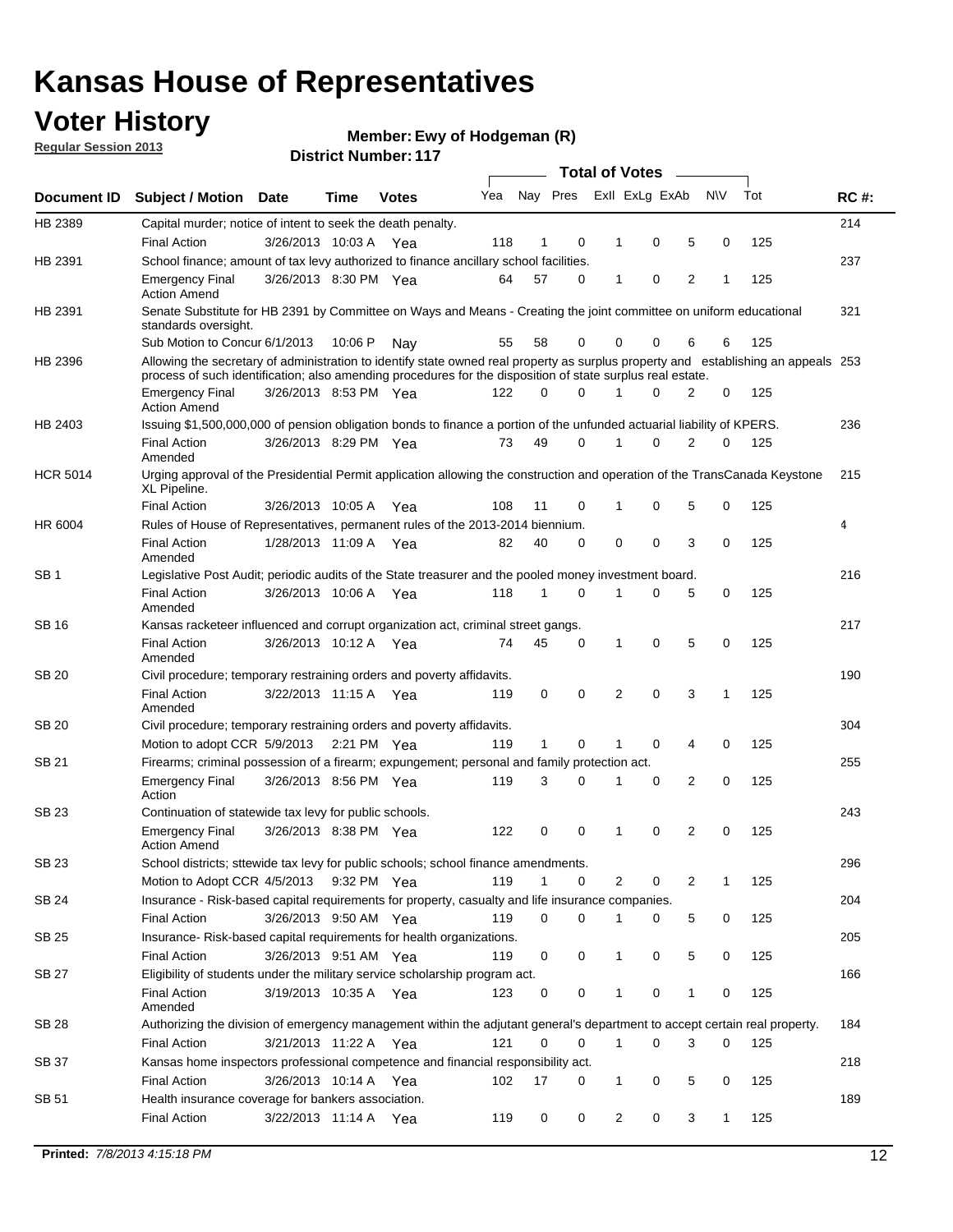## **Voter History**

**Ewy of Hodgeman (R)**

**Regular Session 2013**

| Exll ExLg ExAb<br>Nay Pres<br><b>NV</b><br>Tot<br>Yea<br><b>RC#:</b><br><b>Votes</b><br>Document ID<br><b>Subject / Motion</b><br><b>Date</b><br>Time<br>238<br>SB 52<br>Mortgage interest rate cap increase.<br>120<br>2<br>0<br>2<br>125<br><b>Emergency Final</b><br>3/26/2013 8:32 PM Yea<br>0<br>0<br>1<br>Action<br>191<br>SB 56<br>Transferring the recognition of county fair associations from the secretary of agriculture to the board of county<br>commissioners.<br>$\mathbf 0$<br>$\overline{2}$<br>3<br><b>Final Action</b><br>119<br>0<br>0<br>125<br>3/22/2013 11:21 A<br>Yea<br>1<br>Amended<br><b>SB 57</b><br>Substitute for SB 57 by Committee on Agriculture - Agriculture; powers and duties of the department of agriculture relating to<br>192<br>poultry improvement plan and domesticated deer.<br>Final Action Sub Bill 3/22/2013 11:24 A Yea<br>40<br>0<br>2<br>0<br>125<br>79<br>3<br>-1<br>Amended<br>SB 57<br>Substitute for SB 57 by Committee on Agriculture - Agriculture; powers and duties of the department of agriculture relating to<br>262<br>poultry improvement plan, stockyards and domesticated deer.<br>42<br>0<br>0<br>2<br>0<br>125<br>Motion to adopt CCR 4/4/2013 2:18 PM Yea<br>80<br>1<br>SB 58<br>Sentencing for unlawful manufacturing of controlled substances.<br>219<br>0<br>0<br>5<br>0<br><b>Final Action</b><br>3/26/2013 10:15 A<br>0<br>125<br>119<br>1<br>Yea<br>Attorney general; reward for information.<br>193<br>SB 59<br>$\mathbf 0$<br>0<br>2<br>0<br>3<br>125<br><b>Final Action</b><br>3/22/2013 11:25 A<br>119<br>1<br>Yea<br>163<br>SB 62<br>Making gas pipeline safety terminology consistent with federal regulations.<br>0<br>0<br>125<br><b>Final Action</b><br>3/19/2013 10:32 A<br>123<br>0<br>0<br>1<br>Yea<br>1<br>SB 63<br>Elections; voting crimes, penalties and prosecution.<br>246<br>53<br>0<br>0<br>$\overline{2}$<br>0<br>125<br>3/26/2013 8:42 PM Yea<br><b>Emergency Final</b><br>69<br>1<br><b>Action Amend</b><br>220<br>SB 68<br>Driver's license examinations; locations.<br>5<br>116<br>3<br>0<br>0<br>0<br>125<br><b>Final Action</b><br>3/26/2013 10:16 A<br>1<br>Yea<br>167<br>SB 69<br>Motor vehicles; vehicle registration and license plates.<br>6<br>0<br>3/19/2013 10:37 A<br>117<br>0<br>0<br>125<br><b>Final Action</b><br>1<br>1<br>Yea<br>221<br>SB 74<br>Prison-made goods act; prohibiting prisoner production of manufactured or modular homes.<br>32<br>0<br>5<br>125<br><b>Final Action</b><br>3/26/2013 10:19 A<br>87<br>1<br>0<br>0<br>Nav<br>222<br>SB 75<br>Record requirements and civil penalties relating to sales of plastic bulk merchandise containers.<br>5<br>101<br>18<br>0<br>0<br>0<br>125<br><b>Final Action</b><br>3/26/2013 10:21 A<br>1<br>Yea<br>SB 81<br>Open records; requests for criminal justice information; restriction of certain officials' information from publicly accessible<br>194<br>records.<br><b>Final Action</b><br>119<br>0<br>0<br>2<br>0<br>3<br>125<br>3/22/2013 11:27 A<br>Yea<br>1<br>Amended<br>SB 83<br>House Substitute for SB 83 by Committee on Taxation - Income tax deductions and modifications; severance tax; sales tax;<br>187<br>delinquent tax liabilities.<br>25<br>0<br>0<br>3<br>125<br>Final Action Sub Bill 3/21/2013 11:30 A Yea<br>96<br>$\mathbf{1}$<br>0<br>SB 83<br>House Substitute for SB 83 by Committee on Taxation--Income tax deductions and modifications; severance tax; sales tax and 260<br>compensating use tax, preseumptions relating to nexus; property tax, exemptions, new automobile manufacturinge property;<br>taxation of watercraft; leased commercial and industrial property appeals; correction of clerical errors.<br>Motion to adopt CCR 4/3/2013<br>104<br>15<br>$\Omega$<br>$\mathbf{1}$<br>0<br>10:35 A Yea<br>3<br>2<br>125<br>House Substitute for SB 84 by Committee on Taxation - Reduction to state income tax rates based on selected actual state<br>SB 84<br>188<br>general fund receipts computations; distribution of revenues from sales and compensating use tax; reduction of<br>Final Action Sub Bill 3/21/2013 11:34 A Yea<br>125<br>82<br>39<br>0<br>0<br>3<br>0<br>Amended<br>SB 84<br>House Substitute for SB 84 -- Reduction to state income tax rates based on selected actual state general fund receipts<br>317<br>computations; reduction of itemized deductions.<br>Motion to adopt CCR 5/28/2013 2:32 PM Yea<br>42<br>71<br>0<br>0<br>9<br>2<br>125<br>1<br>House Substitute for SB 84 -- Reduction to state income tax rates based on selected actual state general fund receipts<br>319<br>SB 84<br>computations; reduction of itemized deductions.<br>Motion to adopt CCR 5/30/2013 9:14 PM Yea<br>18<br>94<br>0<br>0<br>3<br>125<br>1<br>9<br>SB 85<br>Motor vehicle insurance; providing proof of insurance by cellular phone or portable electronic device.<br>175<br><b>Final Action</b><br>3/20/2013 10:25 A Yea<br>123<br>$\Omega$<br>0<br>0<br>125<br>1<br>0<br>1 |  |  |  |  |  |  | <b>Total of Votes</b> |  |  |  |  |  |  |  |  |
|------------------------------------------------------------------------------------------------------------------------------------------------------------------------------------------------------------------------------------------------------------------------------------------------------------------------------------------------------------------------------------------------------------------------------------------------------------------------------------------------------------------------------------------------------------------------------------------------------------------------------------------------------------------------------------------------------------------------------------------------------------------------------------------------------------------------------------------------------------------------------------------------------------------------------------------------------------------------------------------------------------------------------------------------------------------------------------------------------------------------------------------------------------------------------------------------------------------------------------------------------------------------------------------------------------------------------------------------------------------------------------------------------------------------------------------------------------------------------------------------------------------------------------------------------------------------------------------------------------------------------------------------------------------------------------------------------------------------------------------------------------------------------------------------------------------------------------------------------------------------------------------------------------------------------------------------------------------------------------------------------------------------------------------------------------------------------------------------------------------------------------------------------------------------------------------------------------------------------------------------------------------------------------------------------------------------------------------------------------------------------------------------------------------------------------------------------------------------------------------------------------------------------------------------------------------------------------------------------------------------------------------------------------------------------------------------------------------------------------------------------------------------------------------------------------------------------------------------------------------------------------------------------------------------------------------------------------------------------------------------------------------------------------------------------------------------------------------------------------------------------------------------------------------------------------------------------------------------------------------------------------------------------------------------------------------------------------------------------------------------------------------------------------------------------------------------------------------------------------------------------------------------------------------------------------------------------------------------------------------------------------------------------------------------------------------------------------------------------------------------------------------------------------------------------------------------------------------------------------------------------------------------------------------------------------------------------------------------------------------------------------------------------------------------------------------------------------------------------------------------------------------------------------------------------------------------------------------------------------------------------------------------------------------------------------------------------------------------------------------------------------------------------------------------------------------------------------------------------------------------------------------------------------------------------------------------------------------------------------------------------------------------------------------------------------------------------------------------------------------------------------------------------------------------------------------------------------------------------------------------------------------------------------------------------------------------------------------------------------------------------------------------|--|--|--|--|--|--|-----------------------|--|--|--|--|--|--|--|--|
|                                                                                                                                                                                                                                                                                                                                                                                                                                                                                                                                                                                                                                                                                                                                                                                                                                                                                                                                                                                                                                                                                                                                                                                                                                                                                                                                                                                                                                                                                                                                                                                                                                                                                                                                                                                                                                                                                                                                                                                                                                                                                                                                                                                                                                                                                                                                                                                                                                                                                                                                                                                                                                                                                                                                                                                                                                                                                                                                                                                                                                                                                                                                                                                                                                                                                                                                                                                                                                                                                                                                                                                                                                                                                                                                                                                                                                                                                                                                                                                                                                                                                                                                                                                                                                                                                                                                                                                                                                                                                                                                                                                                                                                                                                                                                                                                                                                                                                                                                                                                                        |  |  |  |  |  |  |                       |  |  |  |  |  |  |  |  |
|                                                                                                                                                                                                                                                                                                                                                                                                                                                                                                                                                                                                                                                                                                                                                                                                                                                                                                                                                                                                                                                                                                                                                                                                                                                                                                                                                                                                                                                                                                                                                                                                                                                                                                                                                                                                                                                                                                                                                                                                                                                                                                                                                                                                                                                                                                                                                                                                                                                                                                                                                                                                                                                                                                                                                                                                                                                                                                                                                                                                                                                                                                                                                                                                                                                                                                                                                                                                                                                                                                                                                                                                                                                                                                                                                                                                                                                                                                                                                                                                                                                                                                                                                                                                                                                                                                                                                                                                                                                                                                                                                                                                                                                                                                                                                                                                                                                                                                                                                                                                                        |  |  |  |  |  |  |                       |  |  |  |  |  |  |  |  |
|                                                                                                                                                                                                                                                                                                                                                                                                                                                                                                                                                                                                                                                                                                                                                                                                                                                                                                                                                                                                                                                                                                                                                                                                                                                                                                                                                                                                                                                                                                                                                                                                                                                                                                                                                                                                                                                                                                                                                                                                                                                                                                                                                                                                                                                                                                                                                                                                                                                                                                                                                                                                                                                                                                                                                                                                                                                                                                                                                                                                                                                                                                                                                                                                                                                                                                                                                                                                                                                                                                                                                                                                                                                                                                                                                                                                                                                                                                                                                                                                                                                                                                                                                                                                                                                                                                                                                                                                                                                                                                                                                                                                                                                                                                                                                                                                                                                                                                                                                                                                                        |  |  |  |  |  |  |                       |  |  |  |  |  |  |  |  |
|                                                                                                                                                                                                                                                                                                                                                                                                                                                                                                                                                                                                                                                                                                                                                                                                                                                                                                                                                                                                                                                                                                                                                                                                                                                                                                                                                                                                                                                                                                                                                                                                                                                                                                                                                                                                                                                                                                                                                                                                                                                                                                                                                                                                                                                                                                                                                                                                                                                                                                                                                                                                                                                                                                                                                                                                                                                                                                                                                                                                                                                                                                                                                                                                                                                                                                                                                                                                                                                                                                                                                                                                                                                                                                                                                                                                                                                                                                                                                                                                                                                                                                                                                                                                                                                                                                                                                                                                                                                                                                                                                                                                                                                                                                                                                                                                                                                                                                                                                                                                                        |  |  |  |  |  |  |                       |  |  |  |  |  |  |  |  |
|                                                                                                                                                                                                                                                                                                                                                                                                                                                                                                                                                                                                                                                                                                                                                                                                                                                                                                                                                                                                                                                                                                                                                                                                                                                                                                                                                                                                                                                                                                                                                                                                                                                                                                                                                                                                                                                                                                                                                                                                                                                                                                                                                                                                                                                                                                                                                                                                                                                                                                                                                                                                                                                                                                                                                                                                                                                                                                                                                                                                                                                                                                                                                                                                                                                                                                                                                                                                                                                                                                                                                                                                                                                                                                                                                                                                                                                                                                                                                                                                                                                                                                                                                                                                                                                                                                                                                                                                                                                                                                                                                                                                                                                                                                                                                                                                                                                                                                                                                                                                                        |  |  |  |  |  |  |                       |  |  |  |  |  |  |  |  |
|                                                                                                                                                                                                                                                                                                                                                                                                                                                                                                                                                                                                                                                                                                                                                                                                                                                                                                                                                                                                                                                                                                                                                                                                                                                                                                                                                                                                                                                                                                                                                                                                                                                                                                                                                                                                                                                                                                                                                                                                                                                                                                                                                                                                                                                                                                                                                                                                                                                                                                                                                                                                                                                                                                                                                                                                                                                                                                                                                                                                                                                                                                                                                                                                                                                                                                                                                                                                                                                                                                                                                                                                                                                                                                                                                                                                                                                                                                                                                                                                                                                                                                                                                                                                                                                                                                                                                                                                                                                                                                                                                                                                                                                                                                                                                                                                                                                                                                                                                                                                                        |  |  |  |  |  |  |                       |  |  |  |  |  |  |  |  |
|                                                                                                                                                                                                                                                                                                                                                                                                                                                                                                                                                                                                                                                                                                                                                                                                                                                                                                                                                                                                                                                                                                                                                                                                                                                                                                                                                                                                                                                                                                                                                                                                                                                                                                                                                                                                                                                                                                                                                                                                                                                                                                                                                                                                                                                                                                                                                                                                                                                                                                                                                                                                                                                                                                                                                                                                                                                                                                                                                                                                                                                                                                                                                                                                                                                                                                                                                                                                                                                                                                                                                                                                                                                                                                                                                                                                                                                                                                                                                                                                                                                                                                                                                                                                                                                                                                                                                                                                                                                                                                                                                                                                                                                                                                                                                                                                                                                                                                                                                                                                                        |  |  |  |  |  |  |                       |  |  |  |  |  |  |  |  |
|                                                                                                                                                                                                                                                                                                                                                                                                                                                                                                                                                                                                                                                                                                                                                                                                                                                                                                                                                                                                                                                                                                                                                                                                                                                                                                                                                                                                                                                                                                                                                                                                                                                                                                                                                                                                                                                                                                                                                                                                                                                                                                                                                                                                                                                                                                                                                                                                                                                                                                                                                                                                                                                                                                                                                                                                                                                                                                                                                                                                                                                                                                                                                                                                                                                                                                                                                                                                                                                                                                                                                                                                                                                                                                                                                                                                                                                                                                                                                                                                                                                                                                                                                                                                                                                                                                                                                                                                                                                                                                                                                                                                                                                                                                                                                                                                                                                                                                                                                                                                                        |  |  |  |  |  |  |                       |  |  |  |  |  |  |  |  |
|                                                                                                                                                                                                                                                                                                                                                                                                                                                                                                                                                                                                                                                                                                                                                                                                                                                                                                                                                                                                                                                                                                                                                                                                                                                                                                                                                                                                                                                                                                                                                                                                                                                                                                                                                                                                                                                                                                                                                                                                                                                                                                                                                                                                                                                                                                                                                                                                                                                                                                                                                                                                                                                                                                                                                                                                                                                                                                                                                                                                                                                                                                                                                                                                                                                                                                                                                                                                                                                                                                                                                                                                                                                                                                                                                                                                                                                                                                                                                                                                                                                                                                                                                                                                                                                                                                                                                                                                                                                                                                                                                                                                                                                                                                                                                                                                                                                                                                                                                                                                                        |  |  |  |  |  |  |                       |  |  |  |  |  |  |  |  |
|                                                                                                                                                                                                                                                                                                                                                                                                                                                                                                                                                                                                                                                                                                                                                                                                                                                                                                                                                                                                                                                                                                                                                                                                                                                                                                                                                                                                                                                                                                                                                                                                                                                                                                                                                                                                                                                                                                                                                                                                                                                                                                                                                                                                                                                                                                                                                                                                                                                                                                                                                                                                                                                                                                                                                                                                                                                                                                                                                                                                                                                                                                                                                                                                                                                                                                                                                                                                                                                                                                                                                                                                                                                                                                                                                                                                                                                                                                                                                                                                                                                                                                                                                                                                                                                                                                                                                                                                                                                                                                                                                                                                                                                                                                                                                                                                                                                                                                                                                                                                                        |  |  |  |  |  |  |                       |  |  |  |  |  |  |  |  |
|                                                                                                                                                                                                                                                                                                                                                                                                                                                                                                                                                                                                                                                                                                                                                                                                                                                                                                                                                                                                                                                                                                                                                                                                                                                                                                                                                                                                                                                                                                                                                                                                                                                                                                                                                                                                                                                                                                                                                                                                                                                                                                                                                                                                                                                                                                                                                                                                                                                                                                                                                                                                                                                                                                                                                                                                                                                                                                                                                                                                                                                                                                                                                                                                                                                                                                                                                                                                                                                                                                                                                                                                                                                                                                                                                                                                                                                                                                                                                                                                                                                                                                                                                                                                                                                                                                                                                                                                                                                                                                                                                                                                                                                                                                                                                                                                                                                                                                                                                                                                                        |  |  |  |  |  |  |                       |  |  |  |  |  |  |  |  |
|                                                                                                                                                                                                                                                                                                                                                                                                                                                                                                                                                                                                                                                                                                                                                                                                                                                                                                                                                                                                                                                                                                                                                                                                                                                                                                                                                                                                                                                                                                                                                                                                                                                                                                                                                                                                                                                                                                                                                                                                                                                                                                                                                                                                                                                                                                                                                                                                                                                                                                                                                                                                                                                                                                                                                                                                                                                                                                                                                                                                                                                                                                                                                                                                                                                                                                                                                                                                                                                                                                                                                                                                                                                                                                                                                                                                                                                                                                                                                                                                                                                                                                                                                                                                                                                                                                                                                                                                                                                                                                                                                                                                                                                                                                                                                                                                                                                                                                                                                                                                                        |  |  |  |  |  |  |                       |  |  |  |  |  |  |  |  |
|                                                                                                                                                                                                                                                                                                                                                                                                                                                                                                                                                                                                                                                                                                                                                                                                                                                                                                                                                                                                                                                                                                                                                                                                                                                                                                                                                                                                                                                                                                                                                                                                                                                                                                                                                                                                                                                                                                                                                                                                                                                                                                                                                                                                                                                                                                                                                                                                                                                                                                                                                                                                                                                                                                                                                                                                                                                                                                                                                                                                                                                                                                                                                                                                                                                                                                                                                                                                                                                                                                                                                                                                                                                                                                                                                                                                                                                                                                                                                                                                                                                                                                                                                                                                                                                                                                                                                                                                                                                                                                                                                                                                                                                                                                                                                                                                                                                                                                                                                                                                                        |  |  |  |  |  |  |                       |  |  |  |  |  |  |  |  |
|                                                                                                                                                                                                                                                                                                                                                                                                                                                                                                                                                                                                                                                                                                                                                                                                                                                                                                                                                                                                                                                                                                                                                                                                                                                                                                                                                                                                                                                                                                                                                                                                                                                                                                                                                                                                                                                                                                                                                                                                                                                                                                                                                                                                                                                                                                                                                                                                                                                                                                                                                                                                                                                                                                                                                                                                                                                                                                                                                                                                                                                                                                                                                                                                                                                                                                                                                                                                                                                                                                                                                                                                                                                                                                                                                                                                                                                                                                                                                                                                                                                                                                                                                                                                                                                                                                                                                                                                                                                                                                                                                                                                                                                                                                                                                                                                                                                                                                                                                                                                                        |  |  |  |  |  |  |                       |  |  |  |  |  |  |  |  |
|                                                                                                                                                                                                                                                                                                                                                                                                                                                                                                                                                                                                                                                                                                                                                                                                                                                                                                                                                                                                                                                                                                                                                                                                                                                                                                                                                                                                                                                                                                                                                                                                                                                                                                                                                                                                                                                                                                                                                                                                                                                                                                                                                                                                                                                                                                                                                                                                                                                                                                                                                                                                                                                                                                                                                                                                                                                                                                                                                                                                                                                                                                                                                                                                                                                                                                                                                                                                                                                                                                                                                                                                                                                                                                                                                                                                                                                                                                                                                                                                                                                                                                                                                                                                                                                                                                                                                                                                                                                                                                                                                                                                                                                                                                                                                                                                                                                                                                                                                                                                                        |  |  |  |  |  |  |                       |  |  |  |  |  |  |  |  |
|                                                                                                                                                                                                                                                                                                                                                                                                                                                                                                                                                                                                                                                                                                                                                                                                                                                                                                                                                                                                                                                                                                                                                                                                                                                                                                                                                                                                                                                                                                                                                                                                                                                                                                                                                                                                                                                                                                                                                                                                                                                                                                                                                                                                                                                                                                                                                                                                                                                                                                                                                                                                                                                                                                                                                                                                                                                                                                                                                                                                                                                                                                                                                                                                                                                                                                                                                                                                                                                                                                                                                                                                                                                                                                                                                                                                                                                                                                                                                                                                                                                                                                                                                                                                                                                                                                                                                                                                                                                                                                                                                                                                                                                                                                                                                                                                                                                                                                                                                                                                                        |  |  |  |  |  |  |                       |  |  |  |  |  |  |  |  |
|                                                                                                                                                                                                                                                                                                                                                                                                                                                                                                                                                                                                                                                                                                                                                                                                                                                                                                                                                                                                                                                                                                                                                                                                                                                                                                                                                                                                                                                                                                                                                                                                                                                                                                                                                                                                                                                                                                                                                                                                                                                                                                                                                                                                                                                                                                                                                                                                                                                                                                                                                                                                                                                                                                                                                                                                                                                                                                                                                                                                                                                                                                                                                                                                                                                                                                                                                                                                                                                                                                                                                                                                                                                                                                                                                                                                                                                                                                                                                                                                                                                                                                                                                                                                                                                                                                                                                                                                                                                                                                                                                                                                                                                                                                                                                                                                                                                                                                                                                                                                                        |  |  |  |  |  |  |                       |  |  |  |  |  |  |  |  |
|                                                                                                                                                                                                                                                                                                                                                                                                                                                                                                                                                                                                                                                                                                                                                                                                                                                                                                                                                                                                                                                                                                                                                                                                                                                                                                                                                                                                                                                                                                                                                                                                                                                                                                                                                                                                                                                                                                                                                                                                                                                                                                                                                                                                                                                                                                                                                                                                                                                                                                                                                                                                                                                                                                                                                                                                                                                                                                                                                                                                                                                                                                                                                                                                                                                                                                                                                                                                                                                                                                                                                                                                                                                                                                                                                                                                                                                                                                                                                                                                                                                                                                                                                                                                                                                                                                                                                                                                                                                                                                                                                                                                                                                                                                                                                                                                                                                                                                                                                                                                                        |  |  |  |  |  |  |                       |  |  |  |  |  |  |  |  |
|                                                                                                                                                                                                                                                                                                                                                                                                                                                                                                                                                                                                                                                                                                                                                                                                                                                                                                                                                                                                                                                                                                                                                                                                                                                                                                                                                                                                                                                                                                                                                                                                                                                                                                                                                                                                                                                                                                                                                                                                                                                                                                                                                                                                                                                                                                                                                                                                                                                                                                                                                                                                                                                                                                                                                                                                                                                                                                                                                                                                                                                                                                                                                                                                                                                                                                                                                                                                                                                                                                                                                                                                                                                                                                                                                                                                                                                                                                                                                                                                                                                                                                                                                                                                                                                                                                                                                                                                                                                                                                                                                                                                                                                                                                                                                                                                                                                                                                                                                                                                                        |  |  |  |  |  |  |                       |  |  |  |  |  |  |  |  |
|                                                                                                                                                                                                                                                                                                                                                                                                                                                                                                                                                                                                                                                                                                                                                                                                                                                                                                                                                                                                                                                                                                                                                                                                                                                                                                                                                                                                                                                                                                                                                                                                                                                                                                                                                                                                                                                                                                                                                                                                                                                                                                                                                                                                                                                                                                                                                                                                                                                                                                                                                                                                                                                                                                                                                                                                                                                                                                                                                                                                                                                                                                                                                                                                                                                                                                                                                                                                                                                                                                                                                                                                                                                                                                                                                                                                                                                                                                                                                                                                                                                                                                                                                                                                                                                                                                                                                                                                                                                                                                                                                                                                                                                                                                                                                                                                                                                                                                                                                                                                                        |  |  |  |  |  |  |                       |  |  |  |  |  |  |  |  |
|                                                                                                                                                                                                                                                                                                                                                                                                                                                                                                                                                                                                                                                                                                                                                                                                                                                                                                                                                                                                                                                                                                                                                                                                                                                                                                                                                                                                                                                                                                                                                                                                                                                                                                                                                                                                                                                                                                                                                                                                                                                                                                                                                                                                                                                                                                                                                                                                                                                                                                                                                                                                                                                                                                                                                                                                                                                                                                                                                                                                                                                                                                                                                                                                                                                                                                                                                                                                                                                                                                                                                                                                                                                                                                                                                                                                                                                                                                                                                                                                                                                                                                                                                                                                                                                                                                                                                                                                                                                                                                                                                                                                                                                                                                                                                                                                                                                                                                                                                                                                                        |  |  |  |  |  |  |                       |  |  |  |  |  |  |  |  |
|                                                                                                                                                                                                                                                                                                                                                                                                                                                                                                                                                                                                                                                                                                                                                                                                                                                                                                                                                                                                                                                                                                                                                                                                                                                                                                                                                                                                                                                                                                                                                                                                                                                                                                                                                                                                                                                                                                                                                                                                                                                                                                                                                                                                                                                                                                                                                                                                                                                                                                                                                                                                                                                                                                                                                                                                                                                                                                                                                                                                                                                                                                                                                                                                                                                                                                                                                                                                                                                                                                                                                                                                                                                                                                                                                                                                                                                                                                                                                                                                                                                                                                                                                                                                                                                                                                                                                                                                                                                                                                                                                                                                                                                                                                                                                                                                                                                                                                                                                                                                                        |  |  |  |  |  |  |                       |  |  |  |  |  |  |  |  |
|                                                                                                                                                                                                                                                                                                                                                                                                                                                                                                                                                                                                                                                                                                                                                                                                                                                                                                                                                                                                                                                                                                                                                                                                                                                                                                                                                                                                                                                                                                                                                                                                                                                                                                                                                                                                                                                                                                                                                                                                                                                                                                                                                                                                                                                                                                                                                                                                                                                                                                                                                                                                                                                                                                                                                                                                                                                                                                                                                                                                                                                                                                                                                                                                                                                                                                                                                                                                                                                                                                                                                                                                                                                                                                                                                                                                                                                                                                                                                                                                                                                                                                                                                                                                                                                                                                                                                                                                                                                                                                                                                                                                                                                                                                                                                                                                                                                                                                                                                                                                                        |  |  |  |  |  |  |                       |  |  |  |  |  |  |  |  |
|                                                                                                                                                                                                                                                                                                                                                                                                                                                                                                                                                                                                                                                                                                                                                                                                                                                                                                                                                                                                                                                                                                                                                                                                                                                                                                                                                                                                                                                                                                                                                                                                                                                                                                                                                                                                                                                                                                                                                                                                                                                                                                                                                                                                                                                                                                                                                                                                                                                                                                                                                                                                                                                                                                                                                                                                                                                                                                                                                                                                                                                                                                                                                                                                                                                                                                                                                                                                                                                                                                                                                                                                                                                                                                                                                                                                                                                                                                                                                                                                                                                                                                                                                                                                                                                                                                                                                                                                                                                                                                                                                                                                                                                                                                                                                                                                                                                                                                                                                                                                                        |  |  |  |  |  |  |                       |  |  |  |  |  |  |  |  |
|                                                                                                                                                                                                                                                                                                                                                                                                                                                                                                                                                                                                                                                                                                                                                                                                                                                                                                                                                                                                                                                                                                                                                                                                                                                                                                                                                                                                                                                                                                                                                                                                                                                                                                                                                                                                                                                                                                                                                                                                                                                                                                                                                                                                                                                                                                                                                                                                                                                                                                                                                                                                                                                                                                                                                                                                                                                                                                                                                                                                                                                                                                                                                                                                                                                                                                                                                                                                                                                                                                                                                                                                                                                                                                                                                                                                                                                                                                                                                                                                                                                                                                                                                                                                                                                                                                                                                                                                                                                                                                                                                                                                                                                                                                                                                                                                                                                                                                                                                                                                                        |  |  |  |  |  |  |                       |  |  |  |  |  |  |  |  |
|                                                                                                                                                                                                                                                                                                                                                                                                                                                                                                                                                                                                                                                                                                                                                                                                                                                                                                                                                                                                                                                                                                                                                                                                                                                                                                                                                                                                                                                                                                                                                                                                                                                                                                                                                                                                                                                                                                                                                                                                                                                                                                                                                                                                                                                                                                                                                                                                                                                                                                                                                                                                                                                                                                                                                                                                                                                                                                                                                                                                                                                                                                                                                                                                                                                                                                                                                                                                                                                                                                                                                                                                                                                                                                                                                                                                                                                                                                                                                                                                                                                                                                                                                                                                                                                                                                                                                                                                                                                                                                                                                                                                                                                                                                                                                                                                                                                                                                                                                                                                                        |  |  |  |  |  |  |                       |  |  |  |  |  |  |  |  |
|                                                                                                                                                                                                                                                                                                                                                                                                                                                                                                                                                                                                                                                                                                                                                                                                                                                                                                                                                                                                                                                                                                                                                                                                                                                                                                                                                                                                                                                                                                                                                                                                                                                                                                                                                                                                                                                                                                                                                                                                                                                                                                                                                                                                                                                                                                                                                                                                                                                                                                                                                                                                                                                                                                                                                                                                                                                                                                                                                                                                                                                                                                                                                                                                                                                                                                                                                                                                                                                                                                                                                                                                                                                                                                                                                                                                                                                                                                                                                                                                                                                                                                                                                                                                                                                                                                                                                                                                                                                                                                                                                                                                                                                                                                                                                                                                                                                                                                                                                                                                                        |  |  |  |  |  |  |                       |  |  |  |  |  |  |  |  |
|                                                                                                                                                                                                                                                                                                                                                                                                                                                                                                                                                                                                                                                                                                                                                                                                                                                                                                                                                                                                                                                                                                                                                                                                                                                                                                                                                                                                                                                                                                                                                                                                                                                                                                                                                                                                                                                                                                                                                                                                                                                                                                                                                                                                                                                                                                                                                                                                                                                                                                                                                                                                                                                                                                                                                                                                                                                                                                                                                                                                                                                                                                                                                                                                                                                                                                                                                                                                                                                                                                                                                                                                                                                                                                                                                                                                                                                                                                                                                                                                                                                                                                                                                                                                                                                                                                                                                                                                                                                                                                                                                                                                                                                                                                                                                                                                                                                                                                                                                                                                                        |  |  |  |  |  |  |                       |  |  |  |  |  |  |  |  |
|                                                                                                                                                                                                                                                                                                                                                                                                                                                                                                                                                                                                                                                                                                                                                                                                                                                                                                                                                                                                                                                                                                                                                                                                                                                                                                                                                                                                                                                                                                                                                                                                                                                                                                                                                                                                                                                                                                                                                                                                                                                                                                                                                                                                                                                                                                                                                                                                                                                                                                                                                                                                                                                                                                                                                                                                                                                                                                                                                                                                                                                                                                                                                                                                                                                                                                                                                                                                                                                                                                                                                                                                                                                                                                                                                                                                                                                                                                                                                                                                                                                                                                                                                                                                                                                                                                                                                                                                                                                                                                                                                                                                                                                                                                                                                                                                                                                                                                                                                                                                                        |  |  |  |  |  |  |                       |  |  |  |  |  |  |  |  |
|                                                                                                                                                                                                                                                                                                                                                                                                                                                                                                                                                                                                                                                                                                                                                                                                                                                                                                                                                                                                                                                                                                                                                                                                                                                                                                                                                                                                                                                                                                                                                                                                                                                                                                                                                                                                                                                                                                                                                                                                                                                                                                                                                                                                                                                                                                                                                                                                                                                                                                                                                                                                                                                                                                                                                                                                                                                                                                                                                                                                                                                                                                                                                                                                                                                                                                                                                                                                                                                                                                                                                                                                                                                                                                                                                                                                                                                                                                                                                                                                                                                                                                                                                                                                                                                                                                                                                                                                                                                                                                                                                                                                                                                                                                                                                                                                                                                                                                                                                                                                                        |  |  |  |  |  |  |                       |  |  |  |  |  |  |  |  |
|                                                                                                                                                                                                                                                                                                                                                                                                                                                                                                                                                                                                                                                                                                                                                                                                                                                                                                                                                                                                                                                                                                                                                                                                                                                                                                                                                                                                                                                                                                                                                                                                                                                                                                                                                                                                                                                                                                                                                                                                                                                                                                                                                                                                                                                                                                                                                                                                                                                                                                                                                                                                                                                                                                                                                                                                                                                                                                                                                                                                                                                                                                                                                                                                                                                                                                                                                                                                                                                                                                                                                                                                                                                                                                                                                                                                                                                                                                                                                                                                                                                                                                                                                                                                                                                                                                                                                                                                                                                                                                                                                                                                                                                                                                                                                                                                                                                                                                                                                                                                                        |  |  |  |  |  |  |                       |  |  |  |  |  |  |  |  |
|                                                                                                                                                                                                                                                                                                                                                                                                                                                                                                                                                                                                                                                                                                                                                                                                                                                                                                                                                                                                                                                                                                                                                                                                                                                                                                                                                                                                                                                                                                                                                                                                                                                                                                                                                                                                                                                                                                                                                                                                                                                                                                                                                                                                                                                                                                                                                                                                                                                                                                                                                                                                                                                                                                                                                                                                                                                                                                                                                                                                                                                                                                                                                                                                                                                                                                                                                                                                                                                                                                                                                                                                                                                                                                                                                                                                                                                                                                                                                                                                                                                                                                                                                                                                                                                                                                                                                                                                                                                                                                                                                                                                                                                                                                                                                                                                                                                                                                                                                                                                                        |  |  |  |  |  |  |                       |  |  |  |  |  |  |  |  |
|                                                                                                                                                                                                                                                                                                                                                                                                                                                                                                                                                                                                                                                                                                                                                                                                                                                                                                                                                                                                                                                                                                                                                                                                                                                                                                                                                                                                                                                                                                                                                                                                                                                                                                                                                                                                                                                                                                                                                                                                                                                                                                                                                                                                                                                                                                                                                                                                                                                                                                                                                                                                                                                                                                                                                                                                                                                                                                                                                                                                                                                                                                                                                                                                                                                                                                                                                                                                                                                                                                                                                                                                                                                                                                                                                                                                                                                                                                                                                                                                                                                                                                                                                                                                                                                                                                                                                                                                                                                                                                                                                                                                                                                                                                                                                                                                                                                                                                                                                                                                                        |  |  |  |  |  |  |                       |  |  |  |  |  |  |  |  |
|                                                                                                                                                                                                                                                                                                                                                                                                                                                                                                                                                                                                                                                                                                                                                                                                                                                                                                                                                                                                                                                                                                                                                                                                                                                                                                                                                                                                                                                                                                                                                                                                                                                                                                                                                                                                                                                                                                                                                                                                                                                                                                                                                                                                                                                                                                                                                                                                                                                                                                                                                                                                                                                                                                                                                                                                                                                                                                                                                                                                                                                                                                                                                                                                                                                                                                                                                                                                                                                                                                                                                                                                                                                                                                                                                                                                                                                                                                                                                                                                                                                                                                                                                                                                                                                                                                                                                                                                                                                                                                                                                                                                                                                                                                                                                                                                                                                                                                                                                                                                                        |  |  |  |  |  |  |                       |  |  |  |  |  |  |  |  |
|                                                                                                                                                                                                                                                                                                                                                                                                                                                                                                                                                                                                                                                                                                                                                                                                                                                                                                                                                                                                                                                                                                                                                                                                                                                                                                                                                                                                                                                                                                                                                                                                                                                                                                                                                                                                                                                                                                                                                                                                                                                                                                                                                                                                                                                                                                                                                                                                                                                                                                                                                                                                                                                                                                                                                                                                                                                                                                                                                                                                                                                                                                                                                                                                                                                                                                                                                                                                                                                                                                                                                                                                                                                                                                                                                                                                                                                                                                                                                                                                                                                                                                                                                                                                                                                                                                                                                                                                                                                                                                                                                                                                                                                                                                                                                                                                                                                                                                                                                                                                                        |  |  |  |  |  |  |                       |  |  |  |  |  |  |  |  |
|                                                                                                                                                                                                                                                                                                                                                                                                                                                                                                                                                                                                                                                                                                                                                                                                                                                                                                                                                                                                                                                                                                                                                                                                                                                                                                                                                                                                                                                                                                                                                                                                                                                                                                                                                                                                                                                                                                                                                                                                                                                                                                                                                                                                                                                                                                                                                                                                                                                                                                                                                                                                                                                                                                                                                                                                                                                                                                                                                                                                                                                                                                                                                                                                                                                                                                                                                                                                                                                                                                                                                                                                                                                                                                                                                                                                                                                                                                                                                                                                                                                                                                                                                                                                                                                                                                                                                                                                                                                                                                                                                                                                                                                                                                                                                                                                                                                                                                                                                                                                                        |  |  |  |  |  |  |                       |  |  |  |  |  |  |  |  |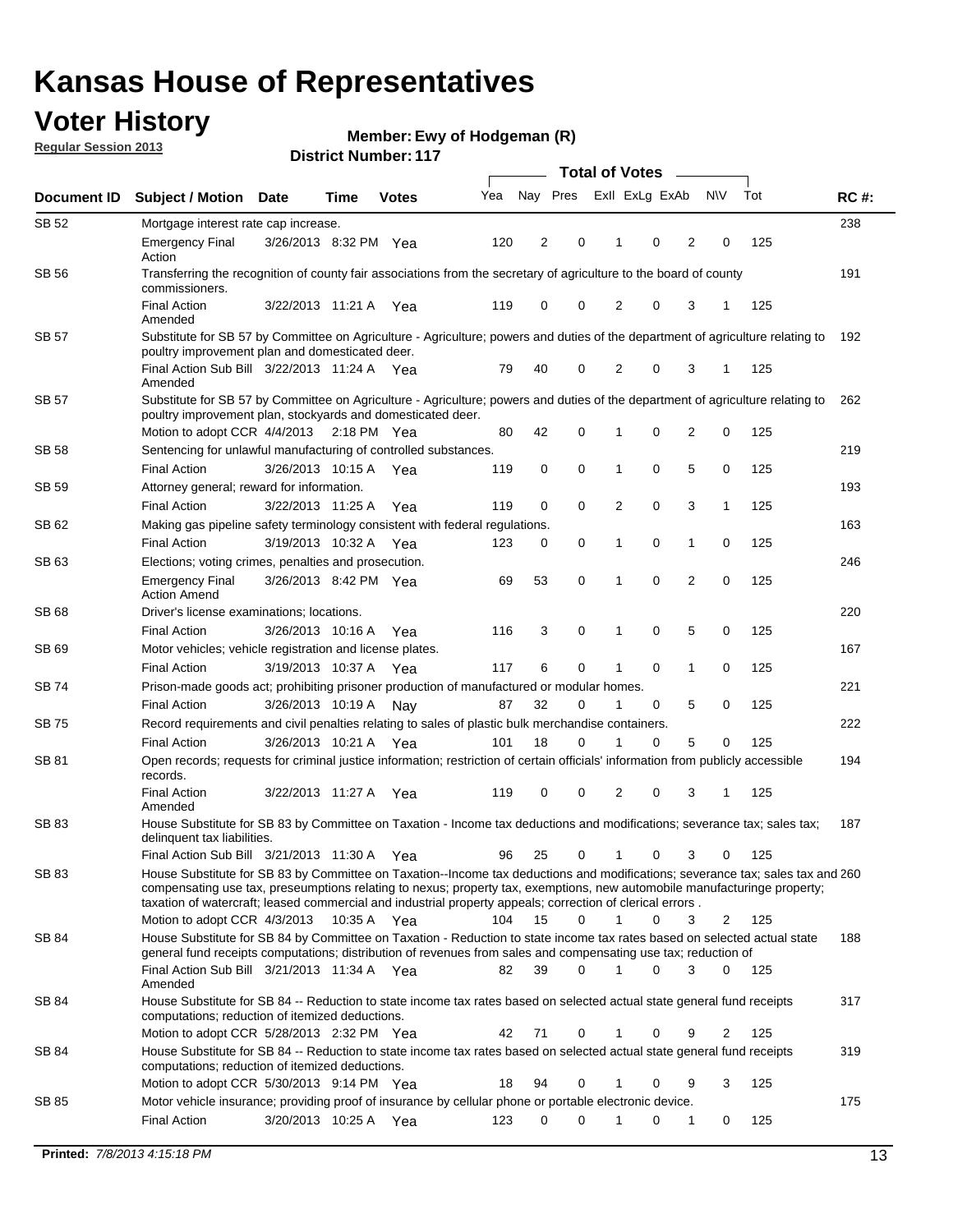## **Voter History**

**Regular Session 2013**

#### **Ewy of Hodgeman (R)**

|                    |                                                                                                       |                       | PISUIVLINUIIID <del>e</del> L II <i>I</i> |              |     | <b>Total of Votes</b> |              |              |                |                |              |     |             |
|--------------------|-------------------------------------------------------------------------------------------------------|-----------------------|-------------------------------------------|--------------|-----|-----------------------|--------------|--------------|----------------|----------------|--------------|-----|-------------|
| <b>Document ID</b> | <b>Subject / Motion</b>                                                                               | Date                  | Time                                      | <b>Votes</b> | Yea |                       | Nay Pres     |              | Exll ExLg ExAb |                | <b>NV</b>    | Tot | <b>RC#:</b> |
| <b>SB 88</b>       | Increasing the children's advocacy center assessment fee.                                             |                       |                                           |              |     |                       |              |              |                |                |              |     | 223         |
|                    | <b>Final Action</b><br>Amended                                                                        | 3/26/2013 10:22 A Yea |                                           |              | 118 | 1                     | 0            | 1            | $\mathbf 0$    | 5              | 0            | 125 |             |
| SB 96              | Motor vehicles; counties with multiple registration facilities; additional registration fee.          |                       |                                           |              |     |                       |              |              |                |                |              |     | 224         |
|                    | <b>Final Action</b><br>Amended                                                                        | 3/26/2013 10:24 A     |                                           | Yea          | 106 | 12                    | 0            | 1            | 0              | 5              | $\mathbf{1}$ | 125 |             |
| SB 96              | Additional motor vehicle registration fees.                                                           |                       |                                           |              |     |                       |              |              |                |                |              |     | 263         |
|                    | Motion to adopt CCR 4/4/2013 2:21 PM Yea                                                              |                       |                                           |              | 114 | 8                     | 0            | 1            | 0              | $\overline{2}$ | 0            | 125 |             |
| SB 102             | Requiring the state treasurer to provide a list of daily deposits to the secretary of administration. |                       |                                           |              |     |                       |              |              |                |                |              |     | 195         |
|                    | <b>Final Action</b><br>Amended                                                                        | 3/22/2013 11:28 A Yea |                                           |              | 119 | 0                     | 0            | 2            | 0              | 3              | 1            | 125 |             |
| SB 102             | Enacting the second amendment protection act.                                                         |                       |                                           |              |     |                       |              |              |                |                |              |     | 295         |
|                    | Motion to Adopt CCR 4/5/2013 9:20 PM Yea                                                              |                       |                                           |              | 96  | 24                    | 0            | 2            | 0              | 2              | $\mathbf{1}$ | 125 |             |
| SB 111             | Establishing Native American legislative day at the capitol; awarding of high school diplomas.        |                       |                                           |              |     |                       |              |              |                |                |              |     | 245         |
|                    | <b>Emergency Final</b><br><b>Action Amend</b>                                                         | 3/26/2013 8:41 PM Yea |                                           |              | 122 | 0                     | 0            |              | 0              | 2              | 0            | 125 |             |
| SB 113             | Credit unions; changes in certain loan limitations.                                                   |                       |                                           |              |     |                       |              |              |                |                |              |     | 234         |
|                    | <b>Emergency Final</b><br>Action                                                                      | 3/26/2013 8:25 PM Yea |                                           |              | 122 | 0                     | 0            | 1            | $\mathbf 0$    | $\overline{2}$ | $\mathbf 0$  | 125 |             |
| <b>SB 118</b>      | Relating to law enforcement reporting and investigation of missing persons.                           |                       |                                           |              |     |                       |              |              |                |                |              |     | 225         |
|                    | <b>Final Action</b>                                                                                   | 3/26/2013 10:25 A     |                                           | Yea          | 119 | 0                     | 0            | 1            | 0              | 5              | 0            | 125 |             |
| SB 120             | Enacting the Kansas farmers' market promotion act.                                                    |                       |                                           |              |     |                       |              |              |                |                |              |     | 196         |
|                    | <b>Final Action</b><br>Amended                                                                        | 3/22/2013 11:31 A Yea |                                           |              | 68  | 51                    | 0            | 2            | $\mathbf 0$    | 3              | $\mathbf{1}$ | 125 |             |
| SB 122             | Kansas administrative procedure act; service of order or notice.                                      |                       |                                           |              |     |                       |              |              |                |                |              |     | 226         |
|                    | <b>Final Action</b><br>Amended                                                                        | 3/26/2013 10:26 A Yea |                                           |              | 119 | $\mathbf 0$           | 0            | 1            | 0              | 5              | 0            | 125 |             |
| SB 122             | Elections; unauthorized voting disclosures.                                                           |                       |                                           |              |     |                       |              |              |                |                |              |     | 286         |
|                    | Motion to Adopt CCR 4/5/2013                                                                          |                       | 6:23 PM                                   | Yea          | 89  | 31                    | 0            | 2            | 0              | 2              | 1            | 125 |             |
| SB 124             | Amending the Kansas restraint of trade act.                                                           |                       |                                           |              |     |                       |              |              |                |                |              |     | 227         |
|                    | <b>Final Action</b><br>Amended                                                                        | 3/26/2013 10:27 A     |                                           | Yea          | 116 | 2                     | 1            | 1            | $\mathbf 0$    | 5              | $\mathbf 0$  | 125 |             |
| SB 124             | Amending the Kansas restraint of trade act.                                                           |                       |                                           |              |     |                       |              |              |                |                |              |     | 273         |
|                    | Motion to Adopt CCR 4/5/2013                                                                          |                       | 11:06 A                                   | Yea          | 97  | 23                    | 0            | 2            | 0              | 2              | 1            | 125 |             |
| SB 128             | Career technical education incentive program amendments.                                              |                       |                                           |              |     |                       |              |              |                |                |              |     | 168         |
|                    | <b>Final Action</b><br>Amended                                                                        | 3/19/2013 10:39 A     |                                           | Yea          | 123 | 0                     | 0            | 1            | 0              | 1              | 0            | 125 |             |
| SB 129             | Bank commissioner; certain fees and hearing costs.                                                    |                       |                                           |              |     |                       |              |              |                |                |              |     | 254         |
|                    | <b>Emergency Final</b><br><b>Action Amend</b>                                                         | 3/26/2013 8:55 PM Yea |                                           |              | 110 | 12                    | 0            | 1            | 0              | 2              | 0            | 125 |             |
| SB 129             | Mortgage interest rate cap increase.                                                                  |                       |                                           |              |     |                       |              |              |                |                |              |     | 272         |
|                    | Motion to Adopt CCR 4/5/2013                                                                          |                       | 10:42 A Yea                               |              | 121 | 0                     | 0            | 2            | 0              | $\overline{2}$ | 0            | 125 |             |
| SB 135             | Transferring boiler inspection duties from the department of labor to the state fire marshal.         |                       |                                           |              |     |                       |              |              |                |                |              |     | 228         |
|                    | Final Action                                                                                          | 3/26/2013 10:28 A Yea |                                           |              | 114 | 5                     | 0            | 1            | 0              | 5              | 0            | 125 |             |
| SB 136             | Providing veterans designation on driver's licenses and nondriver identification cards.               |                       |                                           |              |     |                       |              |              |                |                |              |     | 244         |
|                    | <b>Emergency Final</b><br><b>Action Amend</b>                                                         | 3/26/2013 8:39 PM Yea |                                           |              | 119 | 3                     | 0            | 1            | 0              | $\overline{2}$ | 0            | 125 |             |
| SB 139             | Kansas money transmitter act.                                                                         |                       |                                           |              |     |                       |              |              |                |                |              |     | 229         |
|                    | <b>Final Action</b>                                                                                   | 3/26/2013 10:30 A     |                                           | Yea          | 117 | $\mathbf{1}$          | $\mathbf{1}$ | $\mathbf{1}$ | 0              | 5              | 0            | 125 |             |
| SB 142             | Abortion; concerning civil actions related to abortion.                                               |                       |                                           |              |     |                       |              |              |                |                |              |     | 241         |
|                    | <b>Emergency Final</b><br>Action                                                                      | 3/26/2013 8:36 PM Yea |                                           |              | 89  | 33                    | 0            | $\mathbf{1}$ | 0              | 2              | 0            | 125 |             |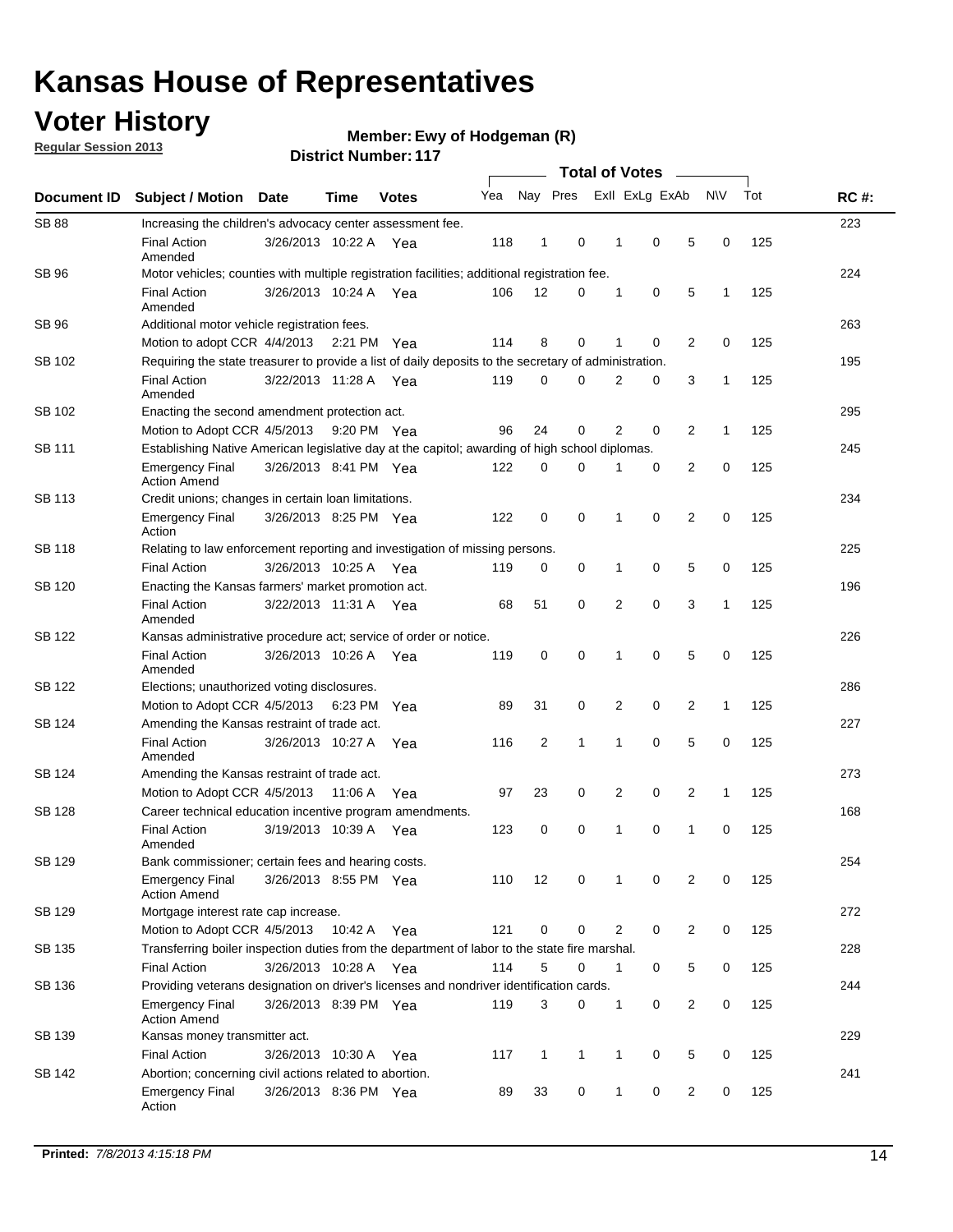## **Voter History**

**Ewy of Hodgeman (R)**

**Regular Session 2013**

|                    | 300 J. PUBLING L. L.<br><b>Total of Votes</b><br>$\sim$                                                                                                                                               |                       |             |              |                             |                     |   |              |          |                |                |     |             |
|--------------------|-------------------------------------------------------------------------------------------------------------------------------------------------------------------------------------------------------|-----------------------|-------------|--------------|-----------------------------|---------------------|---|--------------|----------|----------------|----------------|-----|-------------|
| <b>Document ID</b> | <b>Subject / Motion Date</b>                                                                                                                                                                          |                       | <b>Time</b> | <b>Votes</b> | Yea Nay Pres ExII ExLg ExAb |                     |   |              |          |                | N\V            | Tot | <b>RC#:</b> |
| <b>SB 149</b>      | Drug screening for recipients of cash assistance and unemployment benefits.                                                                                                                           |                       |             |              |                             |                     |   |              |          |                |                |     | 239         |
|                    | <b>Emergency Final</b><br><b>Action Amend</b>                                                                                                                                                         | 3/26/2013 8:33 PM Yea |             |              | 106                         | 16                  | 0 | 1            | 0        | 2              | 0              | 125 |             |
| SB 164             | Relating to the director of vehicles regulating providers of motor vehicle functions.                                                                                                                 |                       |             |              |                             |                     |   |              |          |                |                |     | 247         |
|                    | <b>Emergency Final</b><br><b>Action Amend</b>                                                                                                                                                         | 3/26/2013 8:43 PM Yea |             |              | 117                         | 5                   | 0 | $\mathbf{1}$ | 0        | 2              | 0              | 125 |             |
| SB 164             | Relating to the director of vehicles regulating providers of motor vehicle functions.                                                                                                                 |                       |             |              |                             |                     |   |              |          |                |                |     | 268         |
|                    | Motion to adopt CCR 4/4/2013                                                                                                                                                                          |                       |             | 5:32 PM Yea  | 111                         | 9                   | 0 | 1            | 0        | 2              | $\overline{2}$ | 125 |             |
| SB 166             | Insurers supervision, rehabilitation and liquidation act; derivatives.                                                                                                                                |                       |             |              |                             |                     |   |              |          |                |                |     | 206         |
|                    | <b>Final Action</b>                                                                                                                                                                                   | 3/26/2013 9:52 AM Yea |             |              | 119                         | 0                   | 0 | 1            | 0        | 5              | 0              | 125 |             |
| SB 168             | Limiting nuisance actions against certain agricultural activities.                                                                                                                                    |                       |             |              |                             |                     |   |              |          |                |                |     | 169         |
|                    | <b>Final Action</b><br>Amended                                                                                                                                                                        | 3/19/2013 10:40 A Yea |             |              | 111                         | 12                  | 0 | 1            | 0        | 1              | 0              | 125 |             |
| SB 168             | Limiting nuisance actions against certain agricultural activities.                                                                                                                                    |                       |             |              |                             |                     |   |              |          |                |                |     | 264         |
|                    | Motion to adopt CCR 4/4/2013 2:30 PM Yea                                                                                                                                                              |                       |             |              | 110                         | 12                  | 0 | 1            | 0        | 2              | 0              | 125 |             |
| SB 171             | School districts; amendments to Kansas uniform financial accounting and reporting act.                                                                                                                |                       |             |              |                             |                     |   |              |          |                |                |     | 248         |
|                    | <b>Emergency Final</b><br><b>Action Amend</b>                                                                                                                                                         | 3/26/2013 8:44 PM Yea |             |              | 122                         | $\Omega$            | 0 | 1            | 0        | $\overline{2}$ | 0              | 125 |             |
| <b>SB 171</b>      | School districts; amendments to Kansas uniform financial accounting and reporting act.                                                                                                                |                       |             |              |                             |                     |   |              |          |                |                | 285 |             |
|                    | Motion to Adopt CCR 4/5/2013                                                                                                                                                                          |                       |             | 6:19 PM Nay  | 63                          | 57                  | 0 | 2            | 0        | 2              | 1              | 125 |             |
| SB 171             | Appropriations for FY 2013, FY 2014, FY 2015, FY 2016, FY 2017 and FY 2018 for various state agencies; capital<br>improvement projects; claims against the state.                                     |                       |             |              |                             |                     |   |              |          |                |                | 320 |             |
|                    | Motion to adopt CCR 6/1/2013 4:30 PM Yea                                                                                                                                                              |                       |             |              | 63                          | 51                  | 0 | 0            | $\Omega$ | 8              | 3              | 125 |             |
| SB 187             | Establishing the workers compensation and employment security boards nominating committee; administrative law judge<br>appointment; workers compensation appeals board.                               |                       |             |              |                             |                     |   |              |          |                |                |     | 242         |
|                    | <b>Emergency Final</b><br><b>Action Amend</b>                                                                                                                                                         | 3/26/2013 8:37 PM Nav |             |              | 88                          | 34                  | 0 | 1            | 0        | 2              | 0              | 125 |             |
| SB 187             | Amending workers compensation law provisions; establishing the workers compensation and employment security boards<br>nominating committee; notice requirements; workplace health and safety program. |                       |             |              |                             |                     |   |              |          |                |                |     | 274         |
|                    | Motion to Adopt CCR 4/5/2013 11:26 A Yea                                                                                                                                                              |                       |             |              | 89                          | 31                  | 0 | 2            | 0        | 3              | 0              | 125 |             |
| SB 199             | University of Kansas medical center; midwest center for stem cell therapy.                                                                                                                            |                       |             |              |                             |                     |   |              |          |                |                |     | 235         |
|                    | <b>Emergency Final</b><br><b>Action Amend</b>                                                                                                                                                         | 3/26/2013 8:26 PM Yea |             |              | 90                          | 32                  | 0 | 1            | 0        | $\overline{2}$ | 0              | 125 |             |
| SB 199             | Health care; stem cell therapy and unused medications.                                                                                                                                                |                       |             |              |                             |                     |   |              |          |                |                |     | 290         |
|                    | Motion to Adopt CCR 4/5/2013 7:52 PM Yea                                                                                                                                                              |                       |             |              | 90                          | 30                  | 0 | 2            | 0        | 2              |                | 125 |             |
| SB 216             | Allowing a public building commission to acquire land for a municipal university similar to what such commission is currently<br>allowed to do for any state university.                              |                       |             |              |                             |                     |   |              |          |                |                |     | 185         |
|                    | Final Action 3/21/2013 11:23 A Yea                                                                                                                                                                    |                       |             |              |                             | 121 0 0 1 0 3 0 125 |   |              |          |                |                |     |             |
| SB 246             | Reconciling amendments to certain statutes.                                                                                                                                                           |                       |             |              |                             |                     |   |              |          |                |                |     | 315         |
|                    | <b>Emergency Final</b><br>Action                                                                                                                                                                      | 5/23/2013 2:14 PM Yea |             |              | 111                         | 0                   | 0 | 1            | 0        | 8              | 5              | 125 |             |
| <b>SCR 1604</b>    | Joint rules for the Senate and House of Representatives, 2013-2014.                                                                                                                                   |                       |             |              |                             |                     |   |              |          |                |                |     | 5           |
|                    | <b>Final Action</b><br>Amended                                                                                                                                                                        | 1/28/2013 11:12 A Yea |             |              | 81                          | 41                  | 0 | 0            | 0        | 3              | 0              | 125 |             |
| <b>SCR 1606</b>    | Honoring pregnancy maintenance resource centers.                                                                                                                                                      |                       |             |              |                             |                     |   |              |          |                |                |     | 240         |
|                    | <b>Emergency Final</b><br>Action                                                                                                                                                                      | 3/26/2013 8:34 PM Yea |             |              | 122                         | 0                   | 0 | 1            | 0        | 2              | 0              | 125 |             |